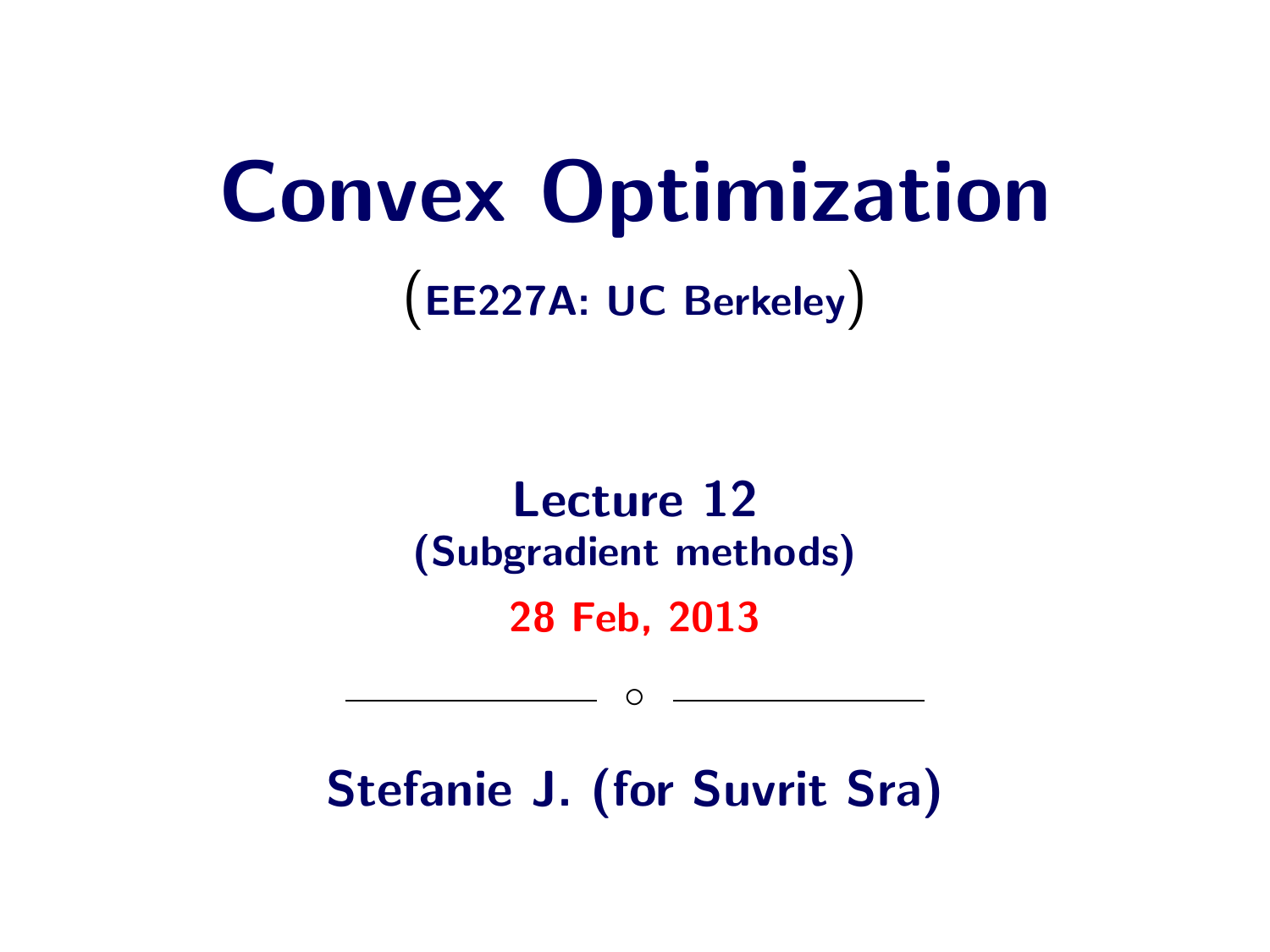#### **Announcements**

 $\blacktriangleright$  Midterm: final date is 19th March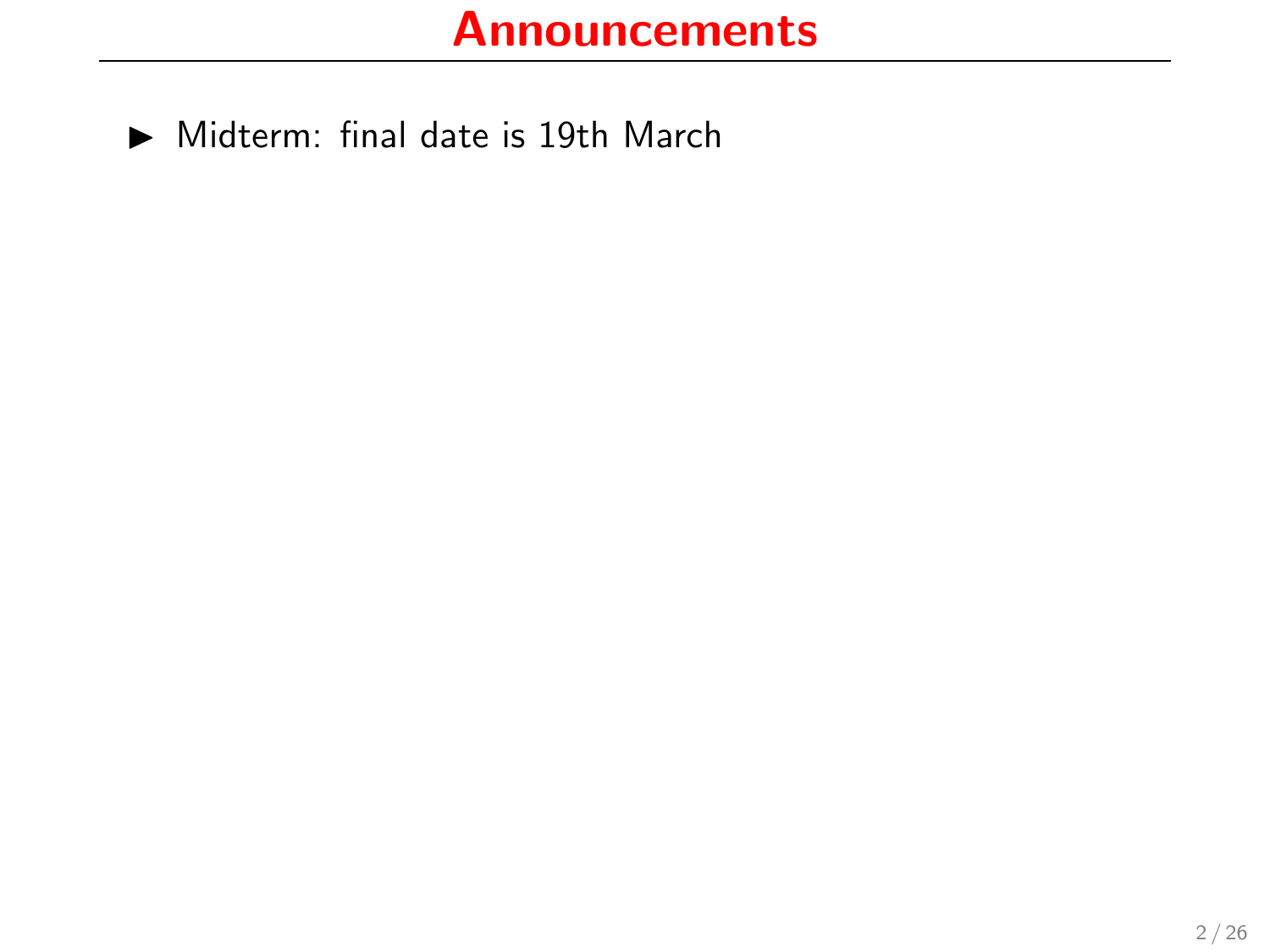# ALGORITHMS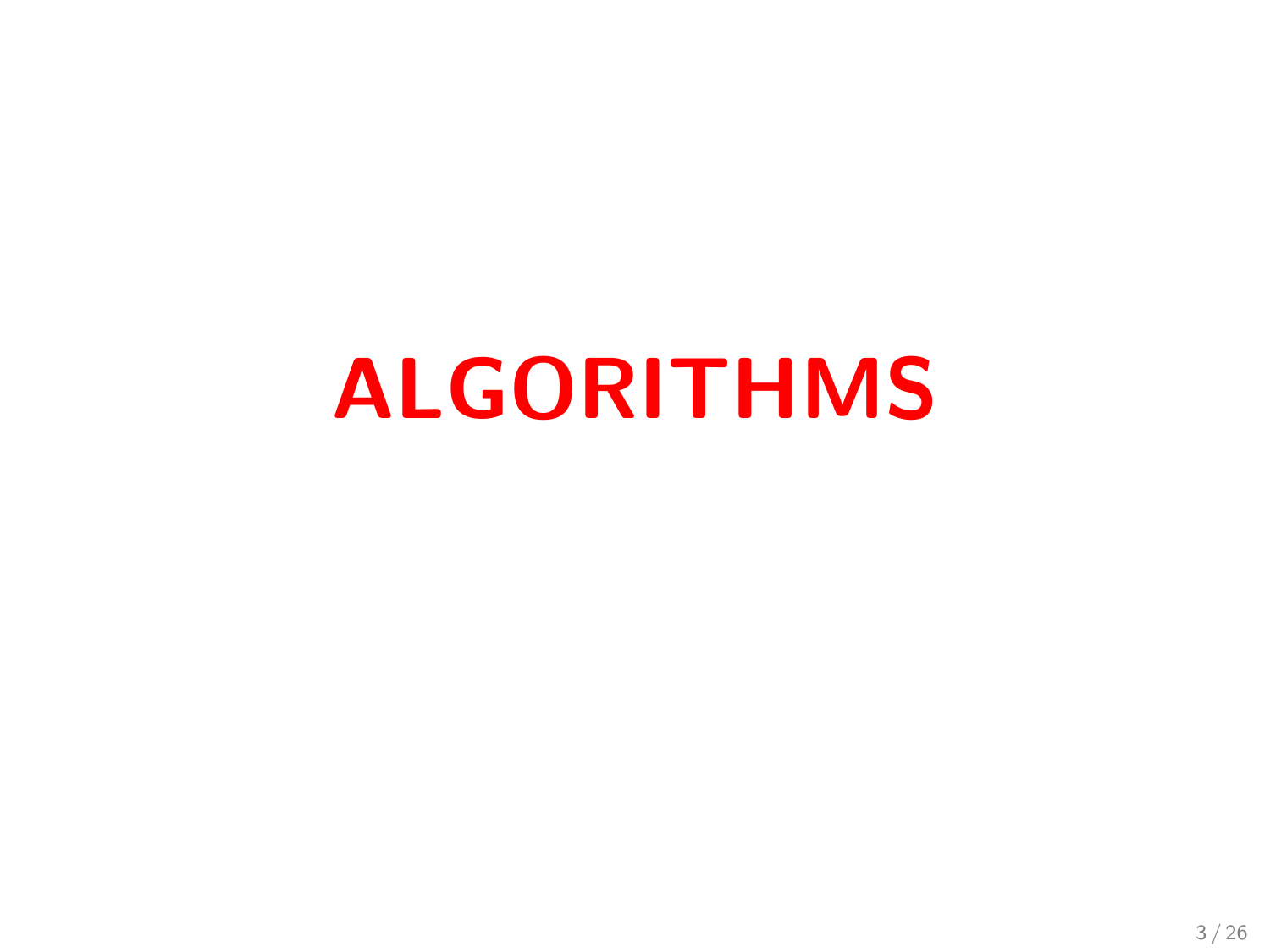# $\min_x$   $f(x)$

How to optimize?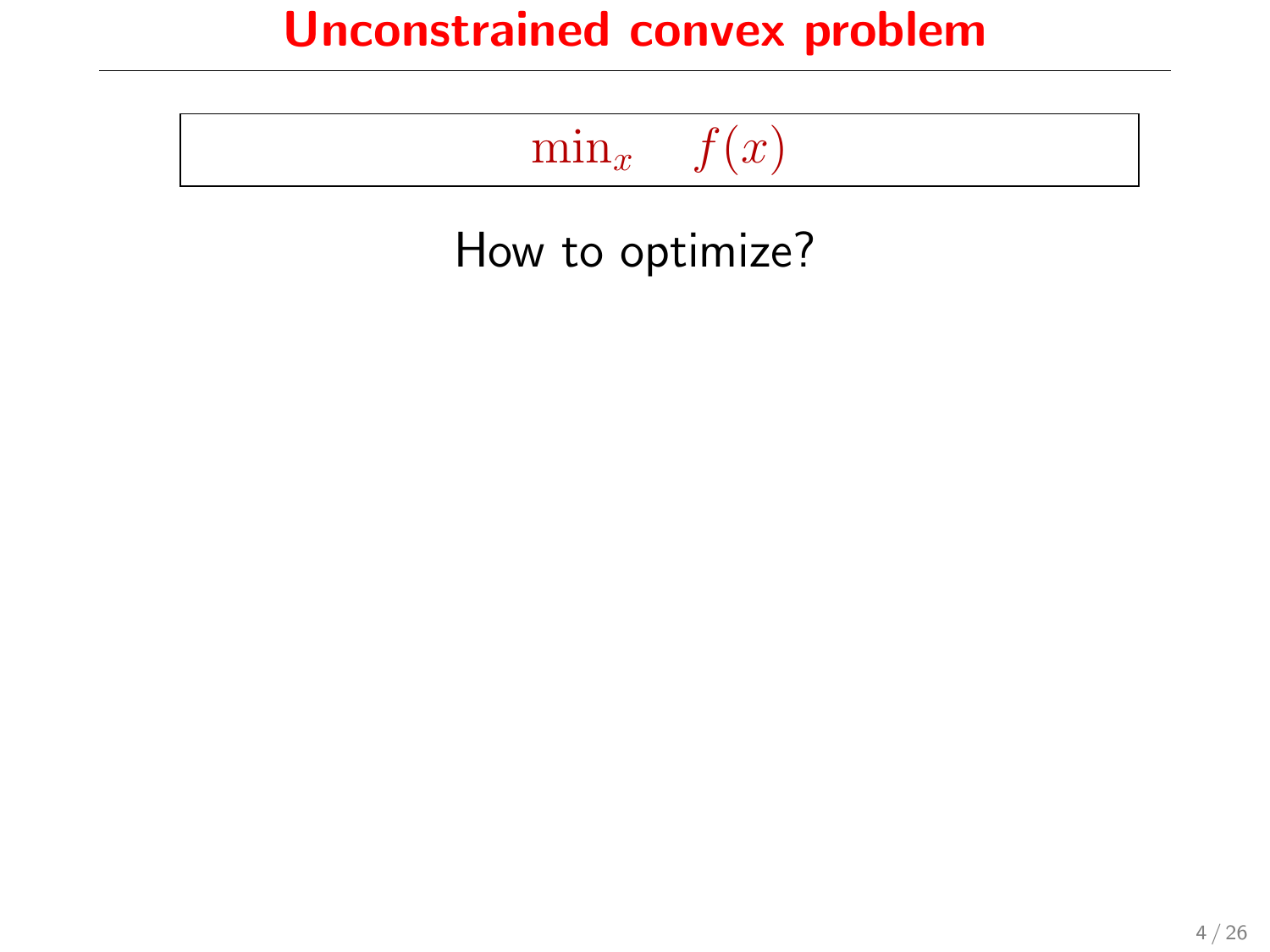# $\min_x$   $f(x)$

## How to optimize?

 $\bf{1}$  Start with some guess  $x^0$ ; set  $k=0$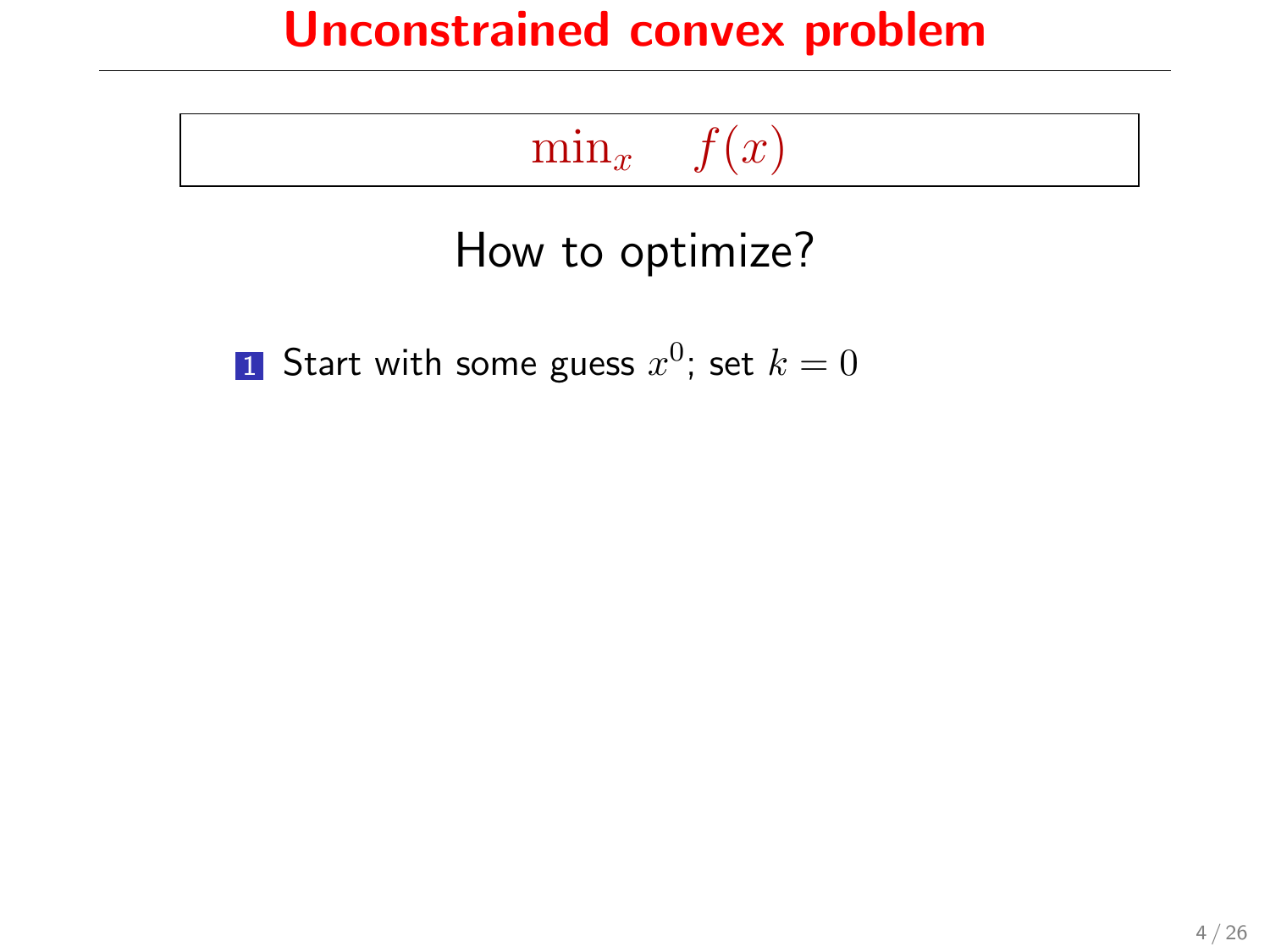## $\min_x f(x)$

## How to optimize?

 $\bf{1}$  Start with some guess  $x^0$ ; set  $k=0$  $\mathbf{2}$  If  $0\in\partial f(x^k)$ , stop; output  $x^k$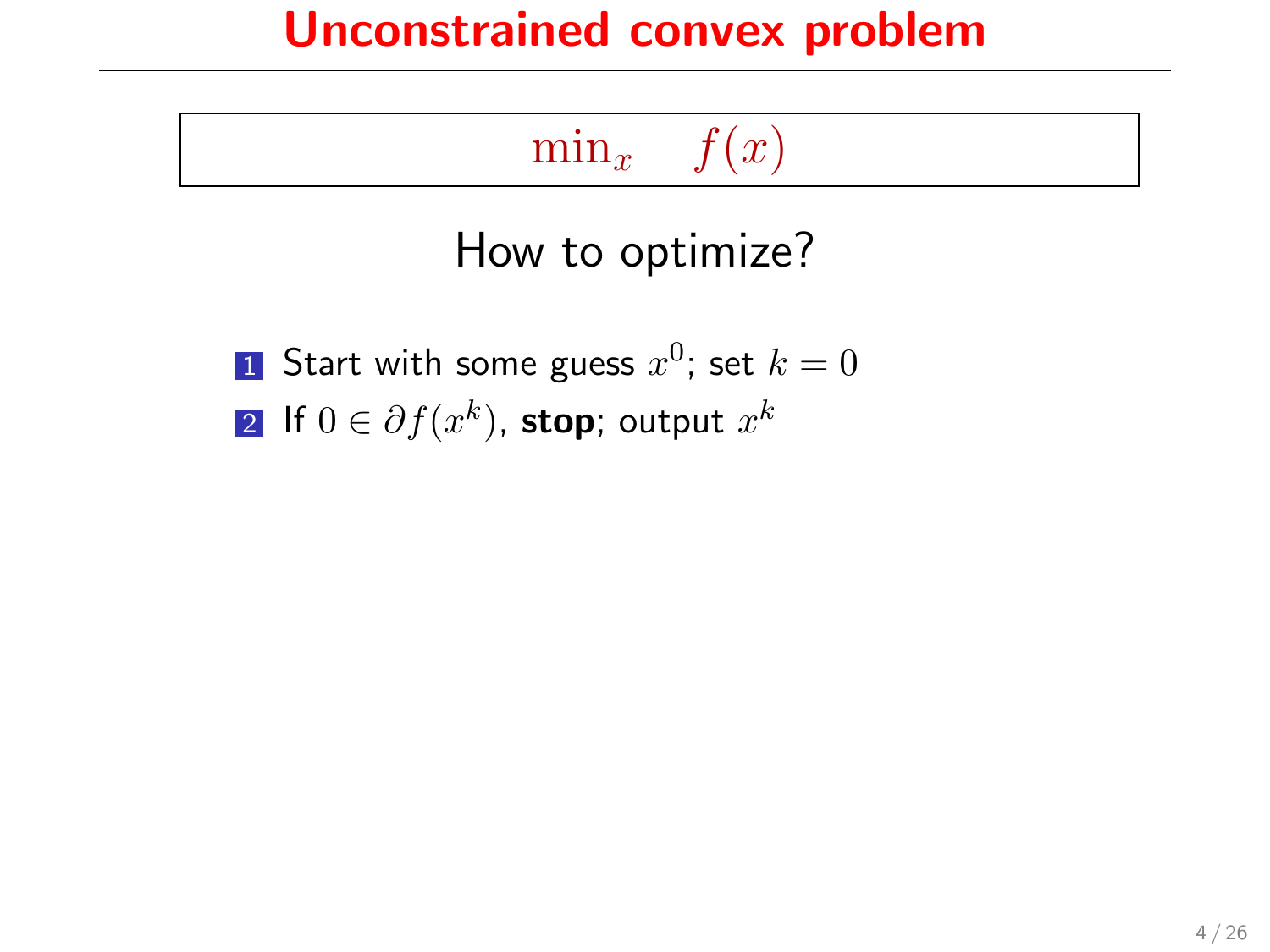# $\min_x$   $f(x)$

## How to optimize?

 $\bf{1}$  Start with some guess  $x^0$ ; set  $k=0$  $\mathbf{2}$  If  $0\in\partial f(x^k)$ , stop; output  $x^k$ 3 Otherwise, generate next guess  $x^{k+1}$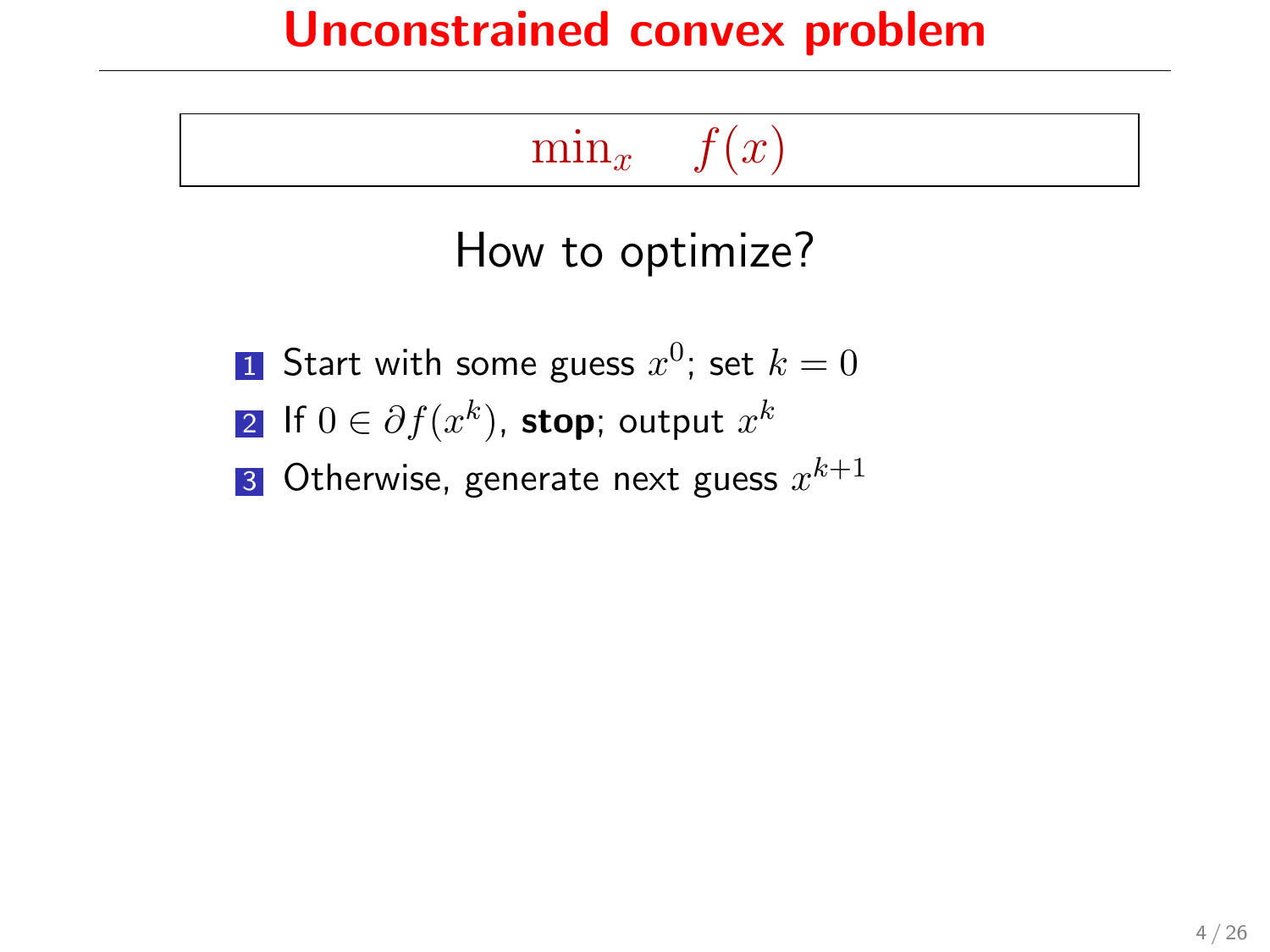## $\min_{x}$   $f(x)$

## How to optimize?

- $\bf{1}$  Start with some guess  $x^0$ ; set  $k=0$
- $\mathbf{2}$  If  $0\in\partial f(x^k)$ , stop; output  $x^k$
- 3 Otherwise, generate next guess  $x^{k+1}$
- **4** Repeat above procedure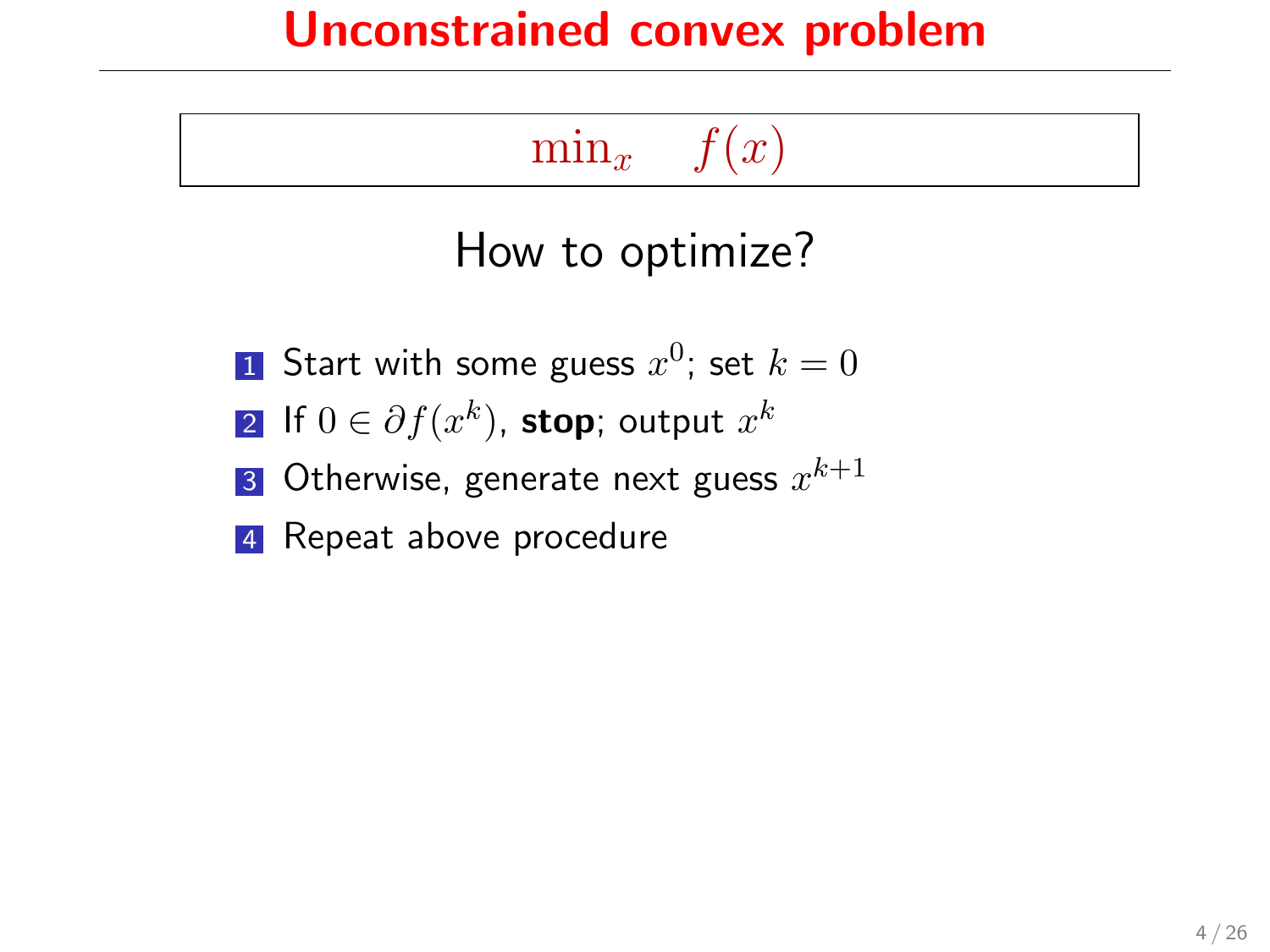# $\min_{x}$   $f(x)$

### How to optimize?

- $\bf{1}$  Start with some guess  $x^0$ ; set  $k=0$
- $\mathbf{2}$  If  $0\in\partial f(x^k)$ , stop; output  $x^k$
- 3 Otherwise, generate next guess  $x^{k+1}$
- **4** Repeat above procedure
	- $\blacktriangleright$  In reality: we stop in finite time
	- $\triangleright$  Only solve problem approximately
	- $\blacktriangleright$   $f(x^k) \leq f(x^*) + \varepsilon$
	- $\blacktriangleright$  **shorthand**  $f^k \leq f^* + \varepsilon$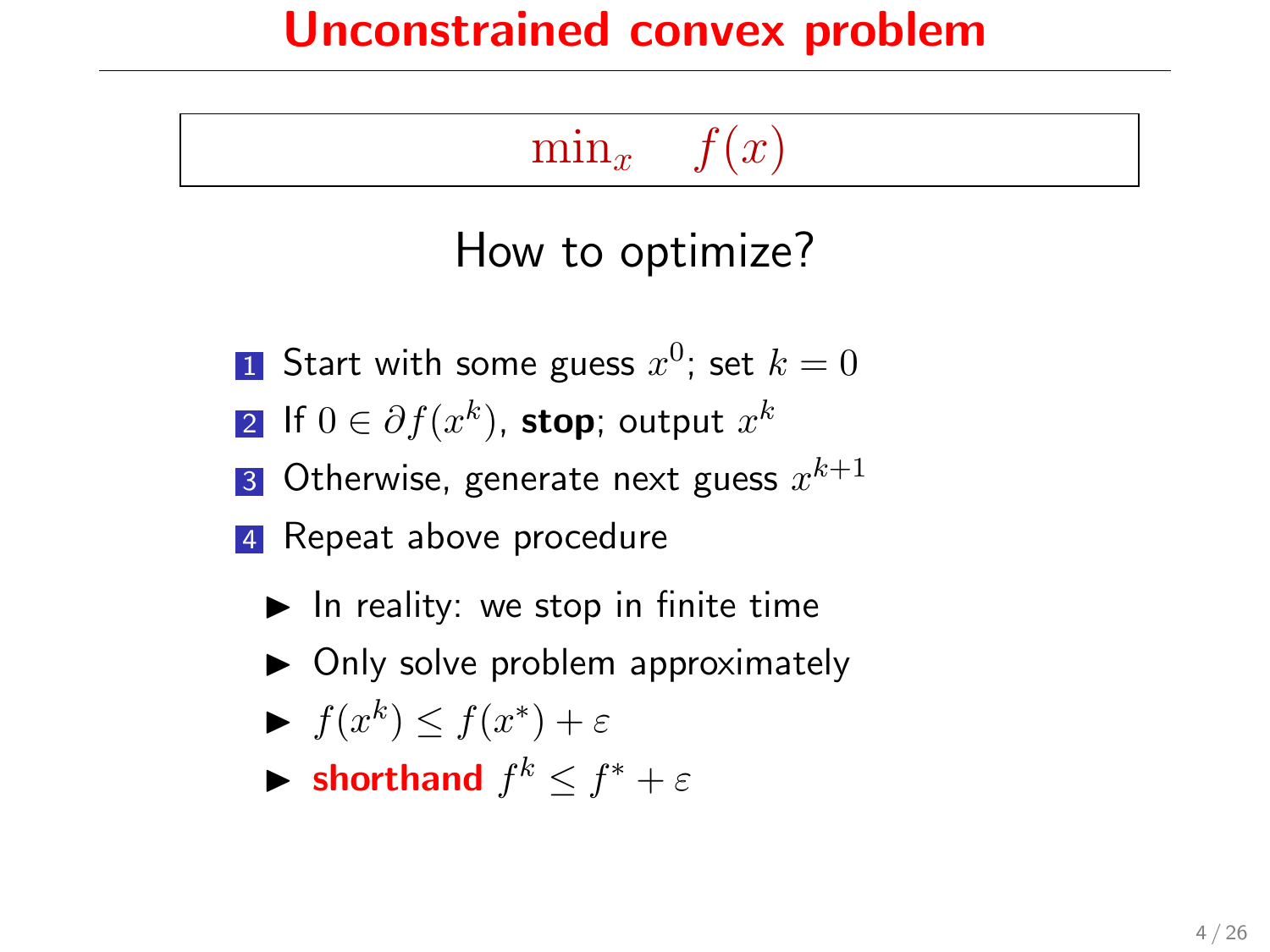# Subgradient method

$$
x^{k+1} = x^k - \alpha_k g^k
$$
  
where  $g^k \in \partial f(x^k)$  is **any** subgradient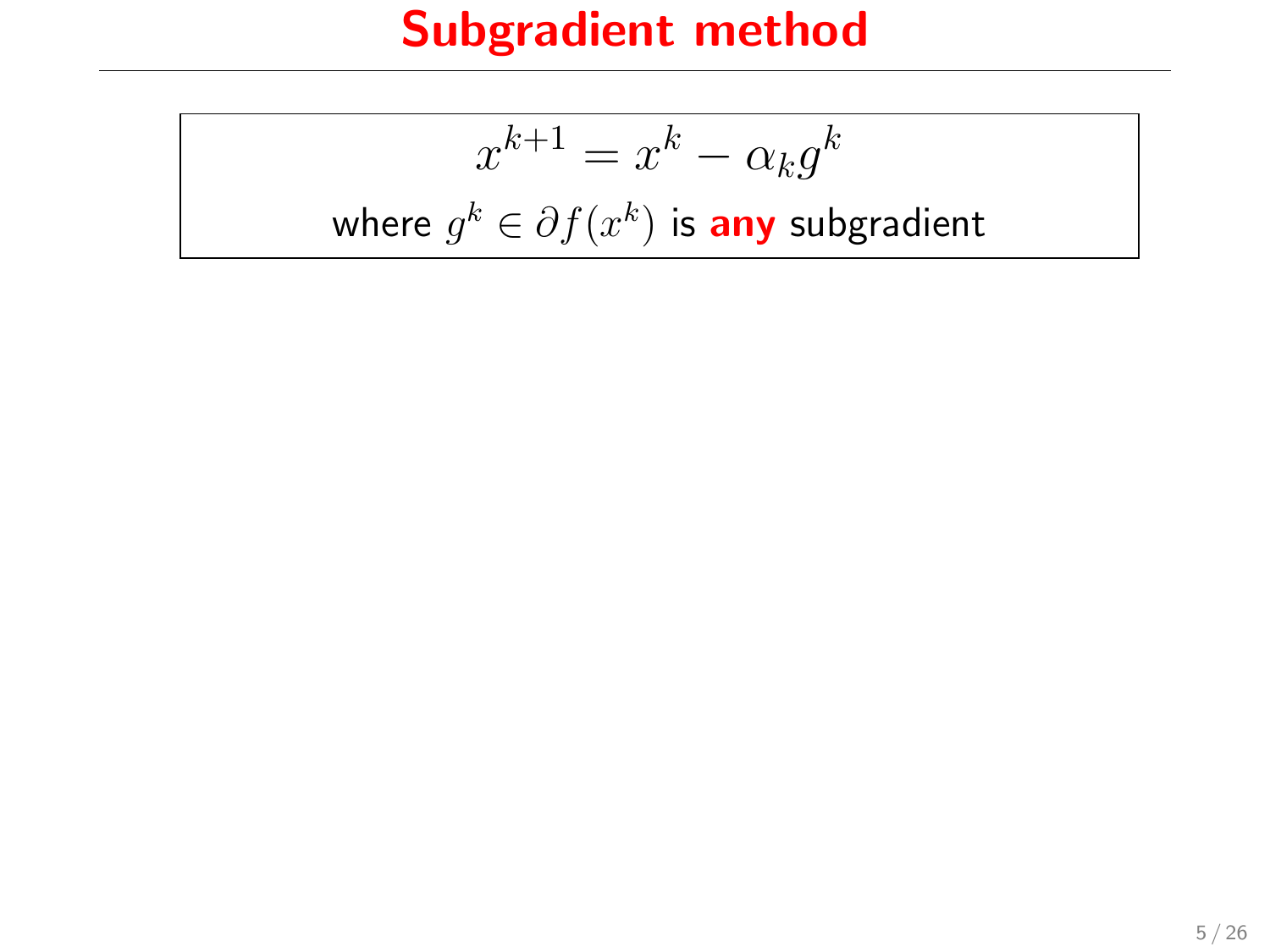#### Subgradient method

$$
x^{k+1} = x^k - \alpha_k g^k
$$
  
where  $g^k \in \partial f(x^k)$  is **any** subgradient

Stepsize  $\alpha_k > 0$  must be chosen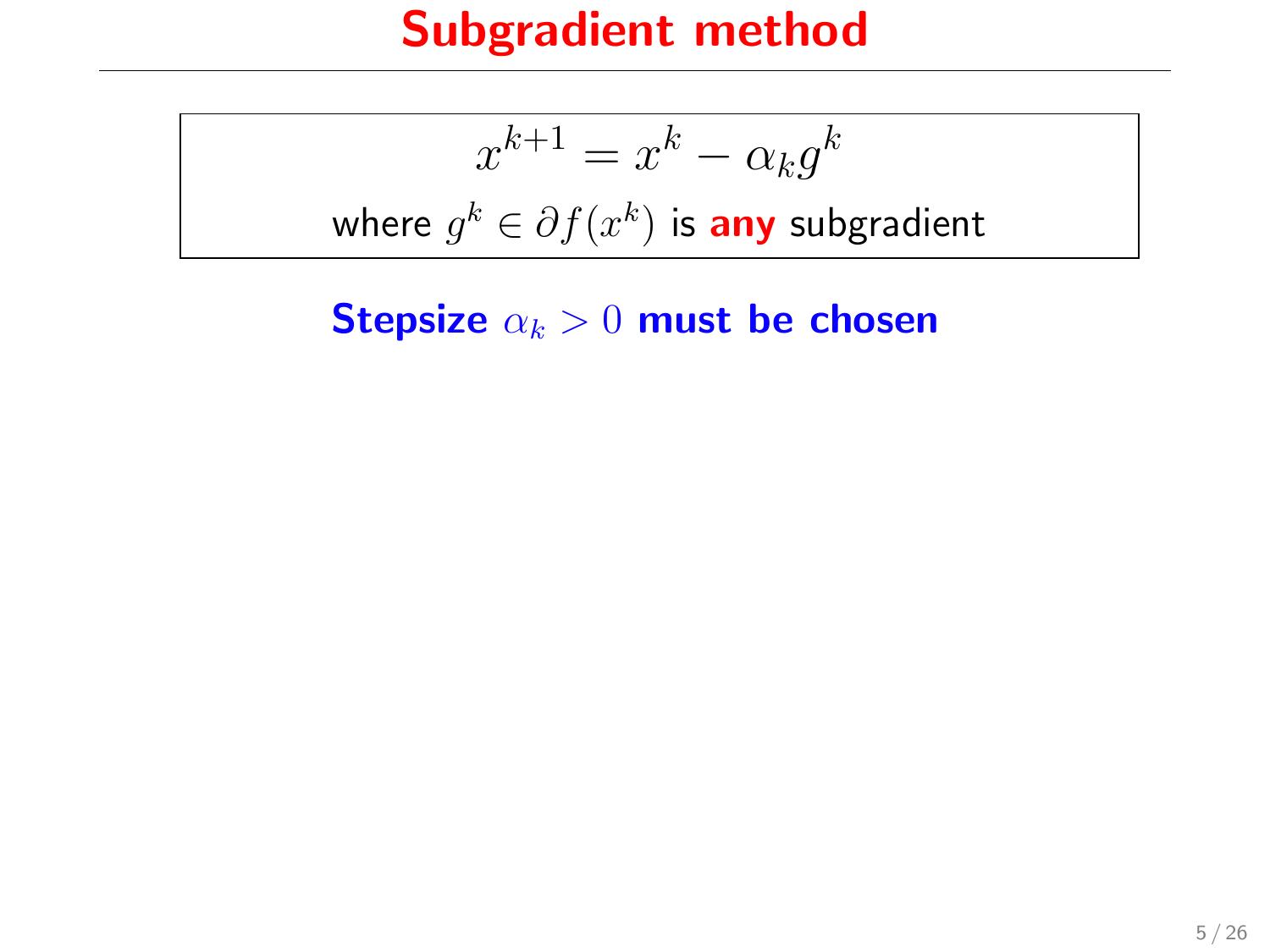#### Subgradient method

$$
x^{k+1} = x^k - \alpha_k g^k
$$
 where  $g^k \in \partial f(x^k)$  is **any** subgradient

Stepsize  $\alpha_k > 0$  must be chosen

- $\blacktriangleright$  Method generates sequence  $\left\{x^k\right\}_{k\geq 0}$
- ▶ Does this sequence converge to an optimal solution  $x^*$ ?
- $\blacktriangleright$  If yes, then how fast?
- ► What if have constraints:  $x \in C$ ?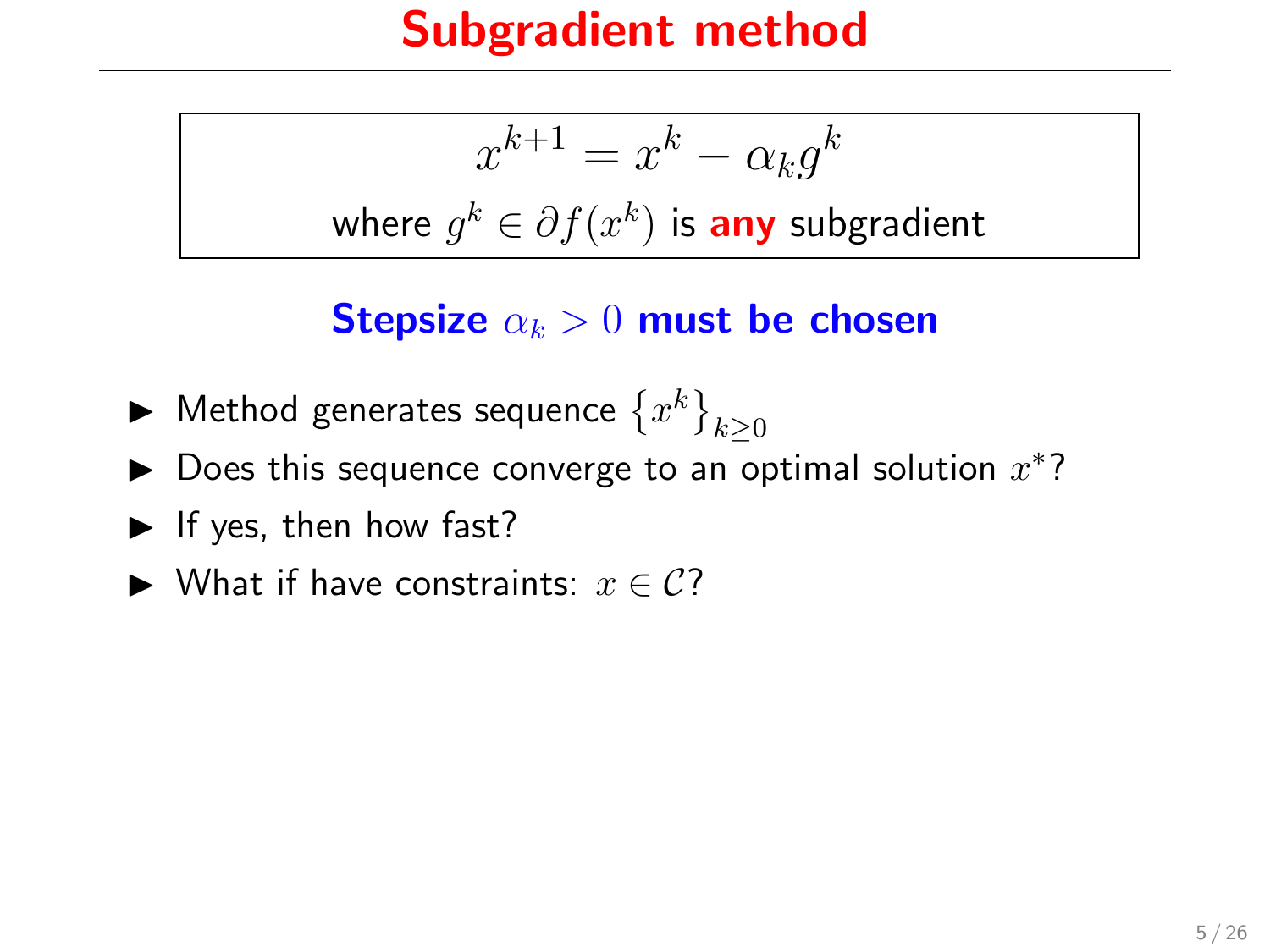# Example

$$
\min \frac{1}{2} \|Ax - b\|_2^2 + \lambda \|x\|_1
$$

$$
x^{k+1} = x^k - \alpha_k (A^T (Ax^k - b) + \lambda \operatorname{sgn}(x^k))
$$

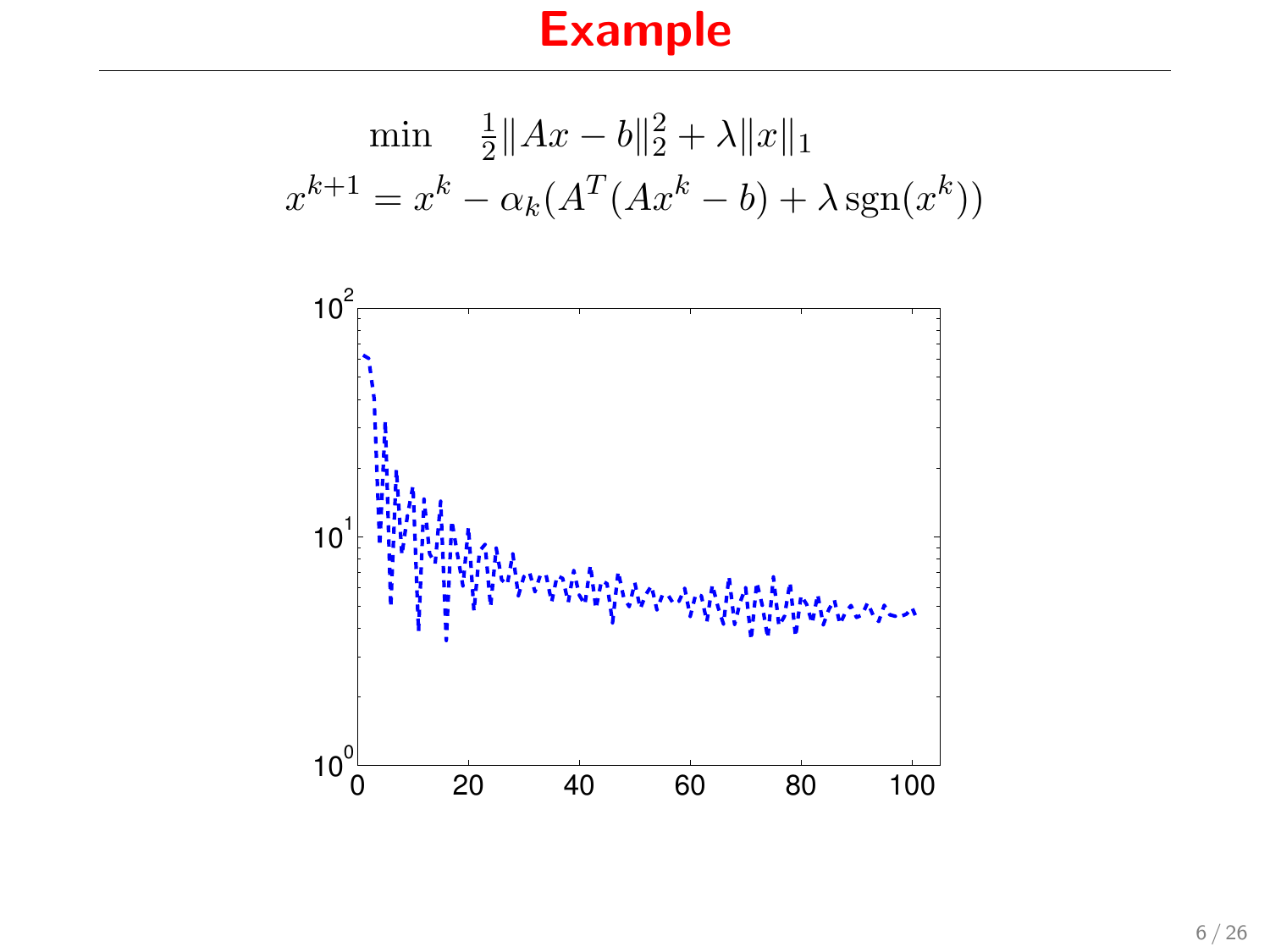#### Example

$$
\min \frac{1}{2} \|Ax - b\|_2^2 + \lambda \|x\|_1
$$
  

$$
x^{k+1} = x^k - \alpha_k (A^T (Ax^k - b) + \lambda \operatorname{sgn}(x^k))
$$

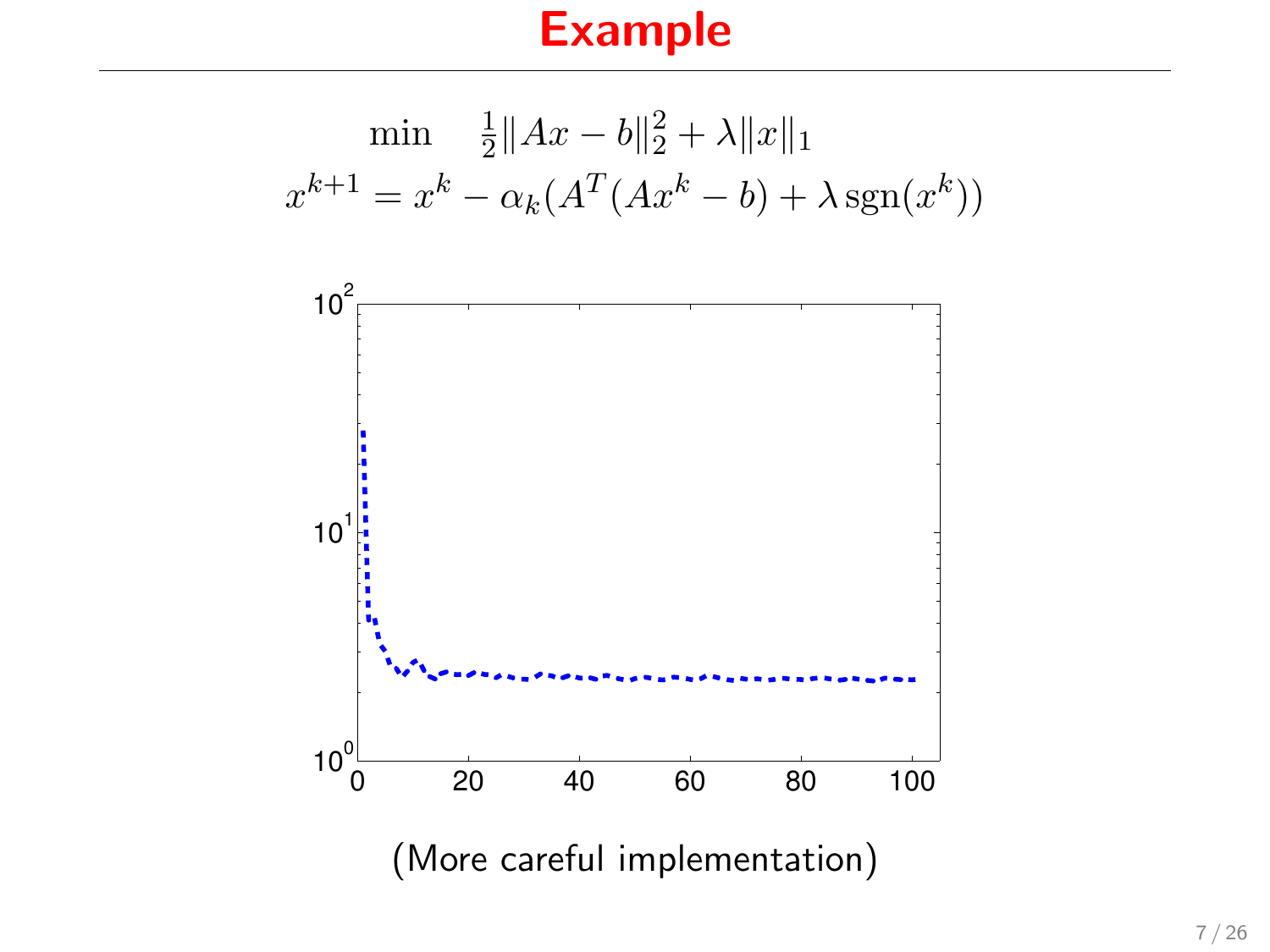#### Subgradient method – stepsizes

- **Constant** Set  $\alpha_k = \alpha > 0$ , for  $k \ge 0$
- **► Scaled constant**  $\alpha_k = \alpha / ||g^k||_2$  ( $||x^{k+1} x^k||_2 = \alpha$ )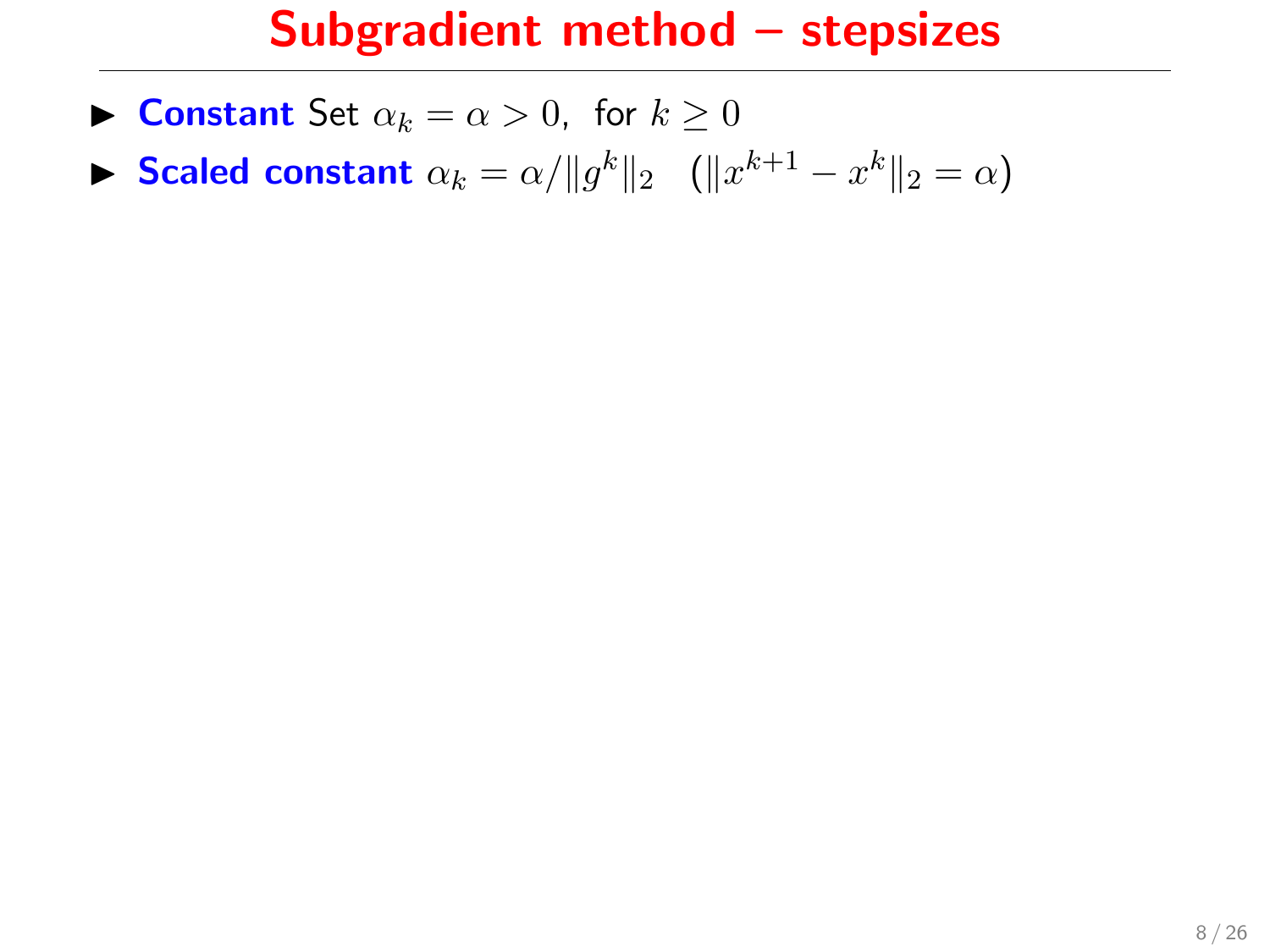#### Subgradient method – stepsizes

- **Constant** Set  $\alpha_k = \alpha > 0$ , for  $k > 0$
- **► Scaled constant**  $\alpha_k = \alpha / ||g^k||_2$  ( $||x^{k+1} x^k||_2 = \alpha$ )
- $\triangleright$  Square summable but not summable

$$
\sum\nolimits_k \alpha_k^2 < \infty, \qquad \sum\nolimits_k \alpha_k = \infty
$$

 $\triangleright$  Diminishing scalar

$$
\lim_{k} \alpha_k = 0, \qquad \sum_{k} \alpha_k = \infty
$$

 $\triangleright$  **Adaptive stepsizes** (not covered)

Not a descent method! Work with best  $f^k$  so far:  $f_{\min}^k := \min_{0 \leq i \leq k} f^i$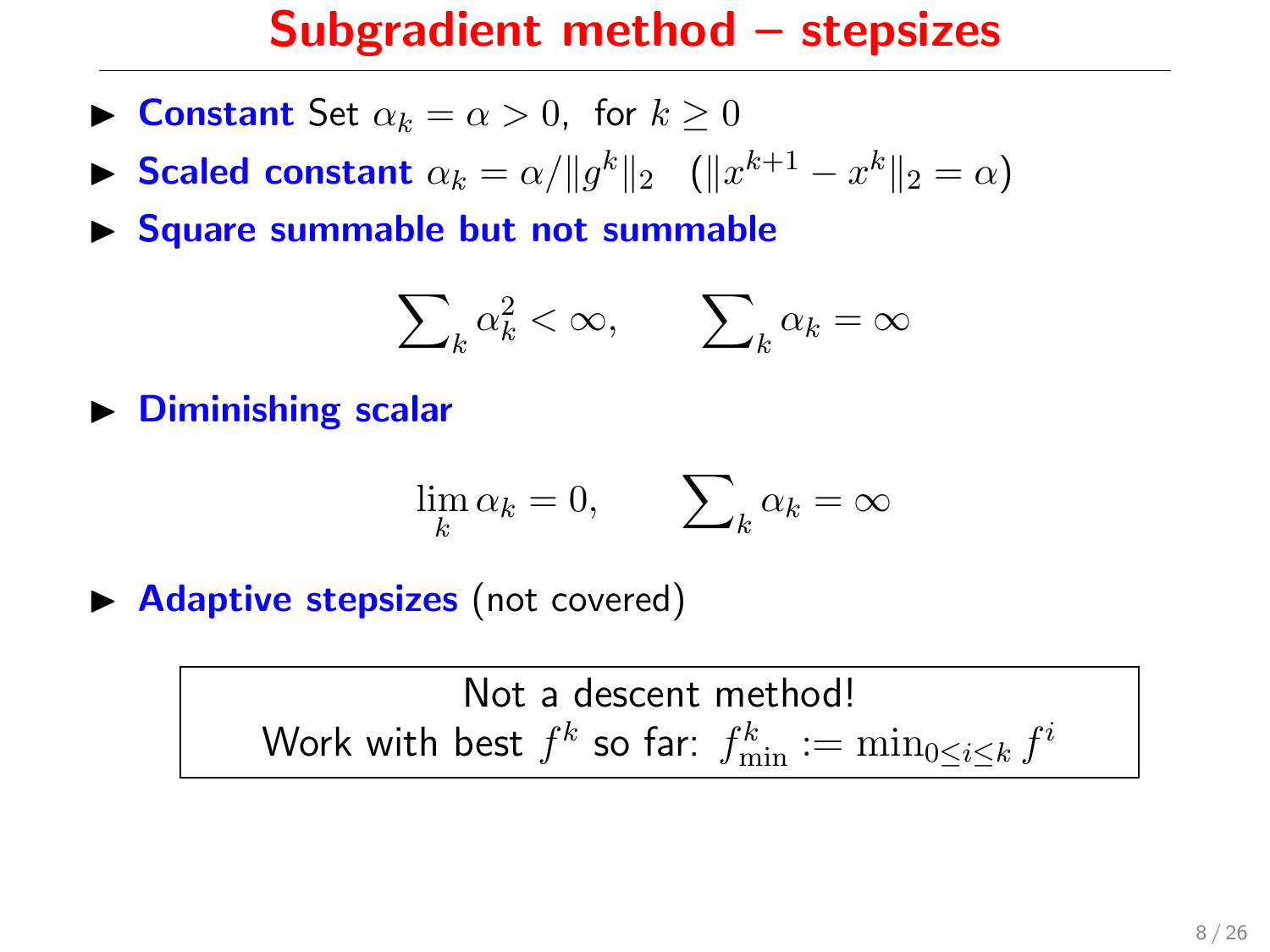#### **Assumptions**

► Min is attained:  $f^* := \inf_x f(x) > -\infty$ , with  $f(x^*) = f^*$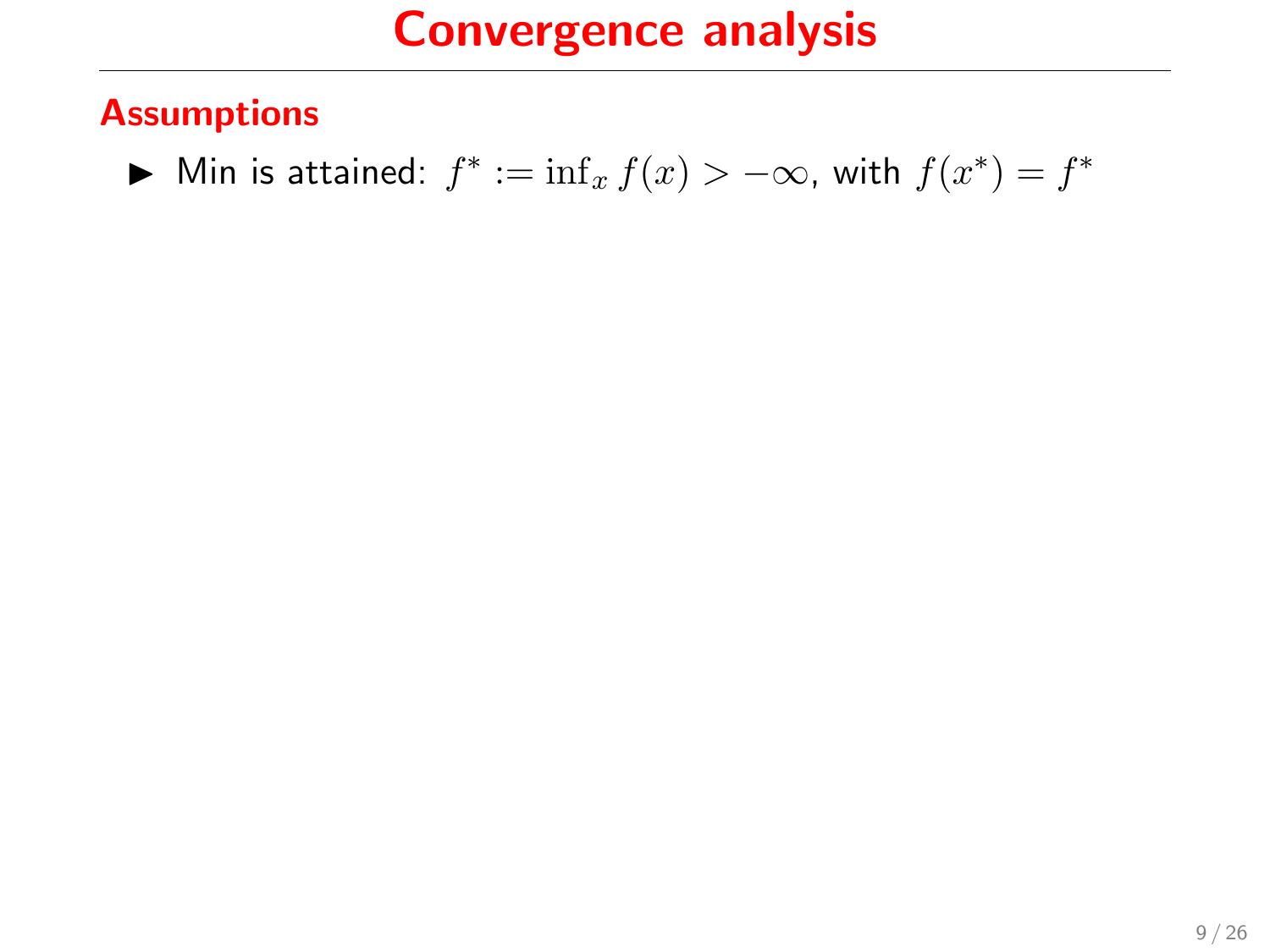#### **Assumptions**

- ► Min is attained:  $f^* := \inf_x f(x) > -\infty$ , with  $f(x^*) = f^*$
- ► Bounded subgradients:  $||g||_2 \leq G$  for all  $g \in \partial f$  $(f(x) - f(y) = \langle g_{\xi}, x - y \rangle)$ ; use Cauchy-Schwarz or Hölder)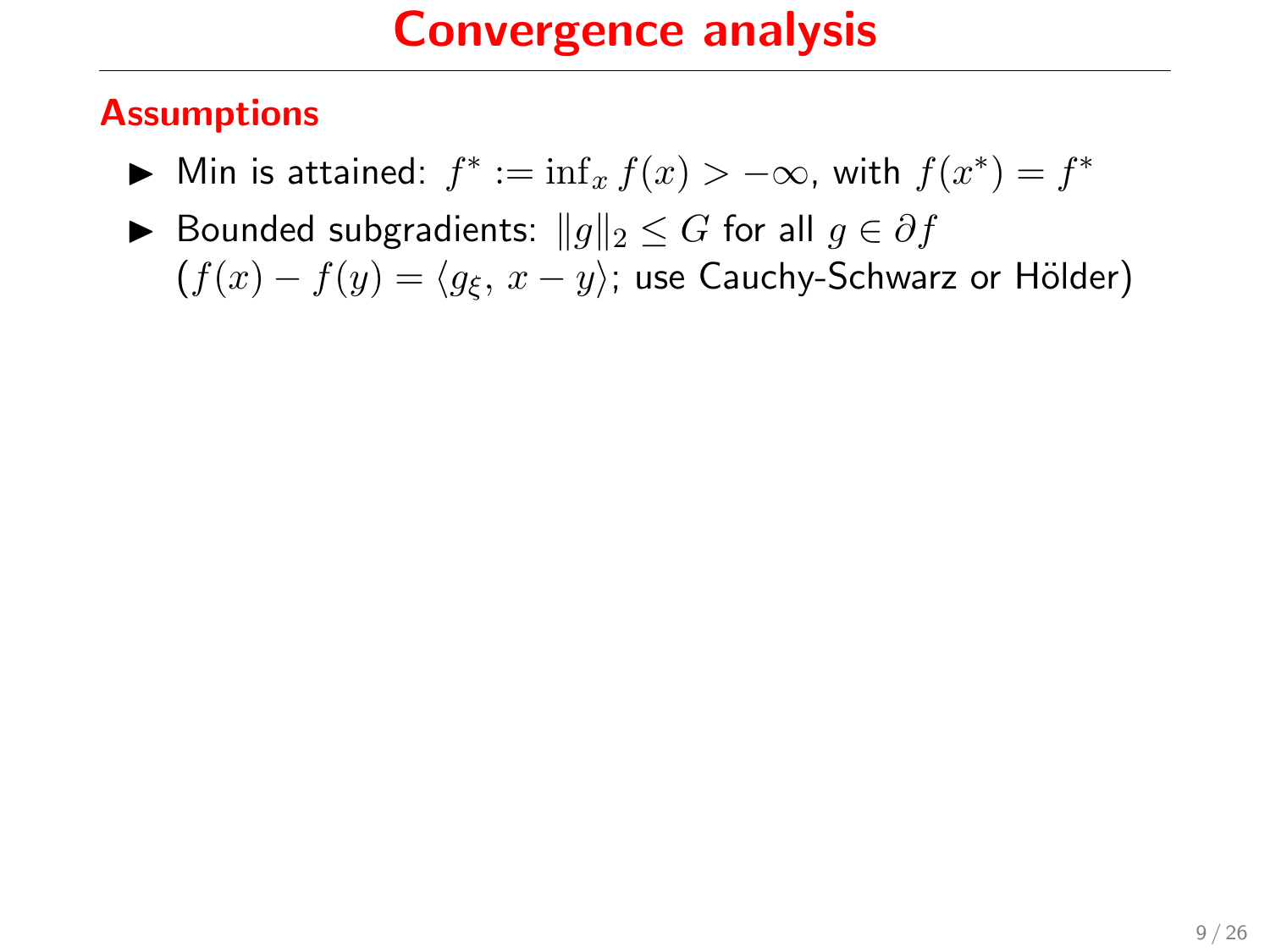#### **Assumptions**

- ► Min is attained:  $f^* := \inf_x f(x) > -\infty$ , with  $f(x^*) = f^*$
- ▶ Bounded subgradients:  $||g||_2 \leq G$  for all  $g \in \partial f$  $(f(x) - f(y) = \langle g_{\xi}, x - y \rangle)$ ; use Cauchy-Schwarz or Hölder)
- ► Bounded domain:  $||x^0 x^*||_2 \leq R$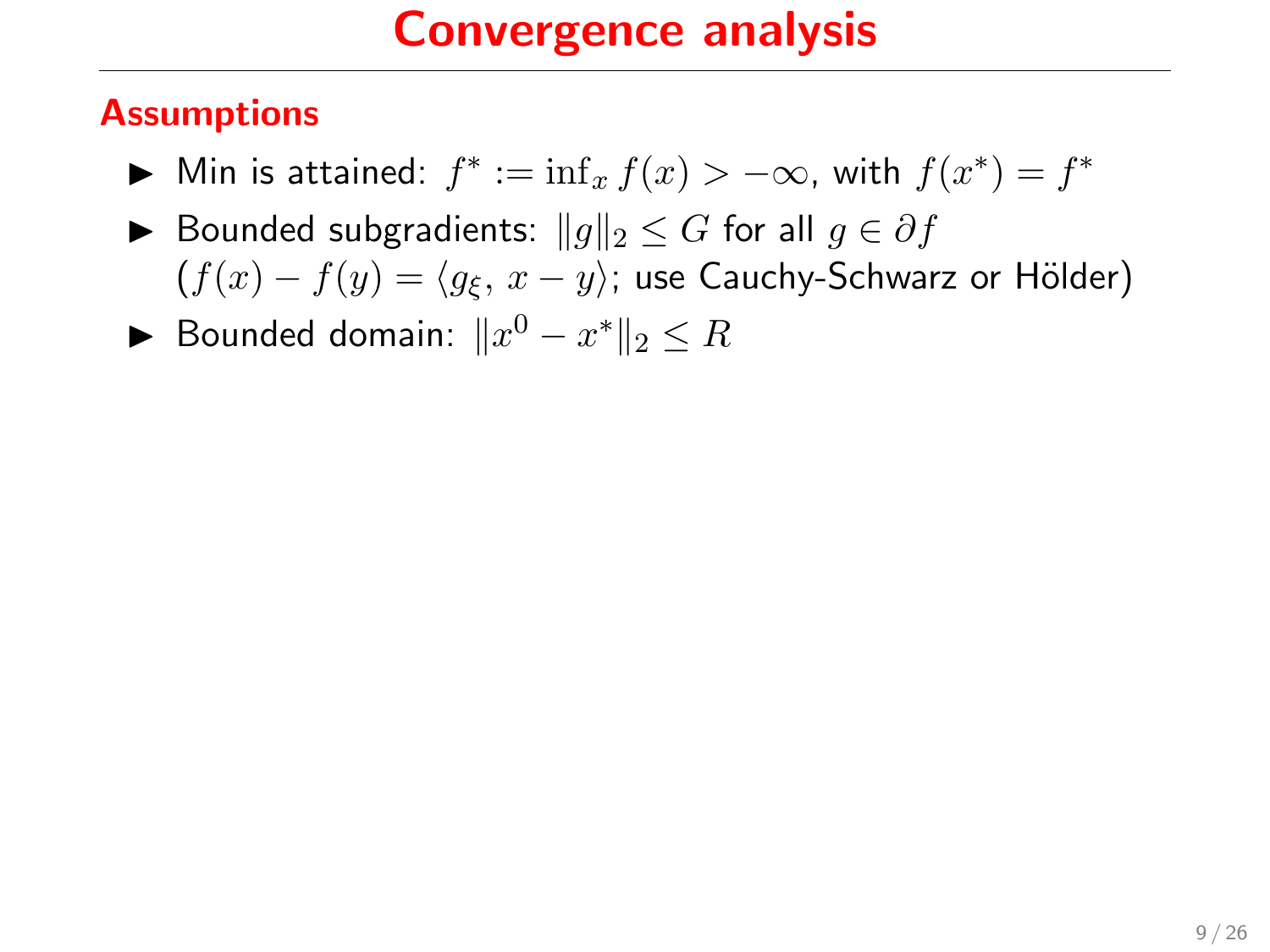#### **Assumptions**

- ► Min is attained:  $f^* := \inf_x f(x) > -\infty$ , with  $f(x^*) = f^*$
- ▶ Bounded subgradients:  $||g||_2 \leq G$  for all  $g \in \partial f$  $(f(x) - f(y) = \langle g_{\xi}, x - y \rangle)$ ; use Cauchy-Schwarz or Hölder)
- ► Bounded domain:  $||x^0 x^*||_2 \leq R$

Convergence results for:  $f_{\min}^k := \min_{0 \leq i \leq k} f^i$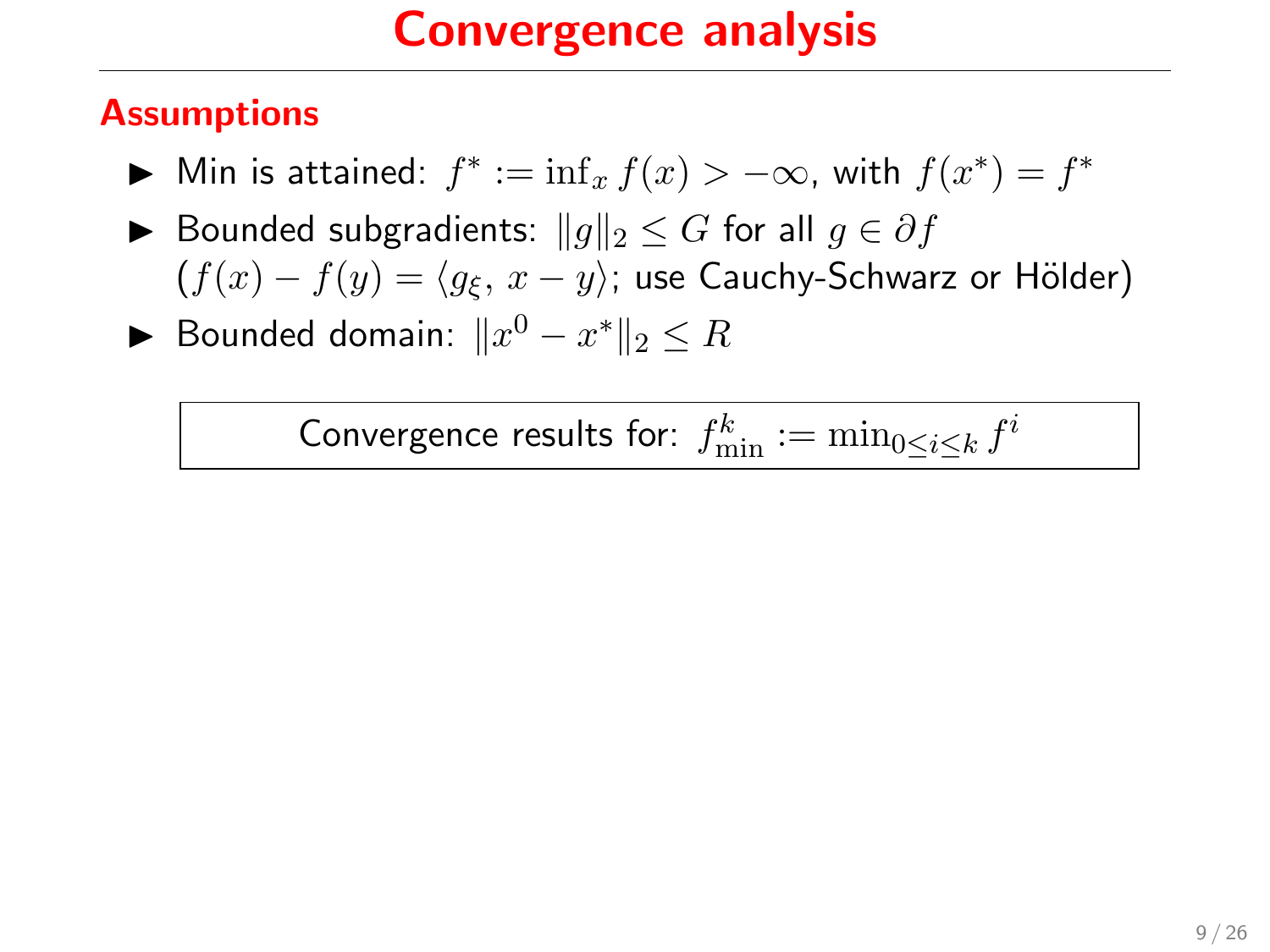Lyapunov function: Distance to  $x^*$ , not function values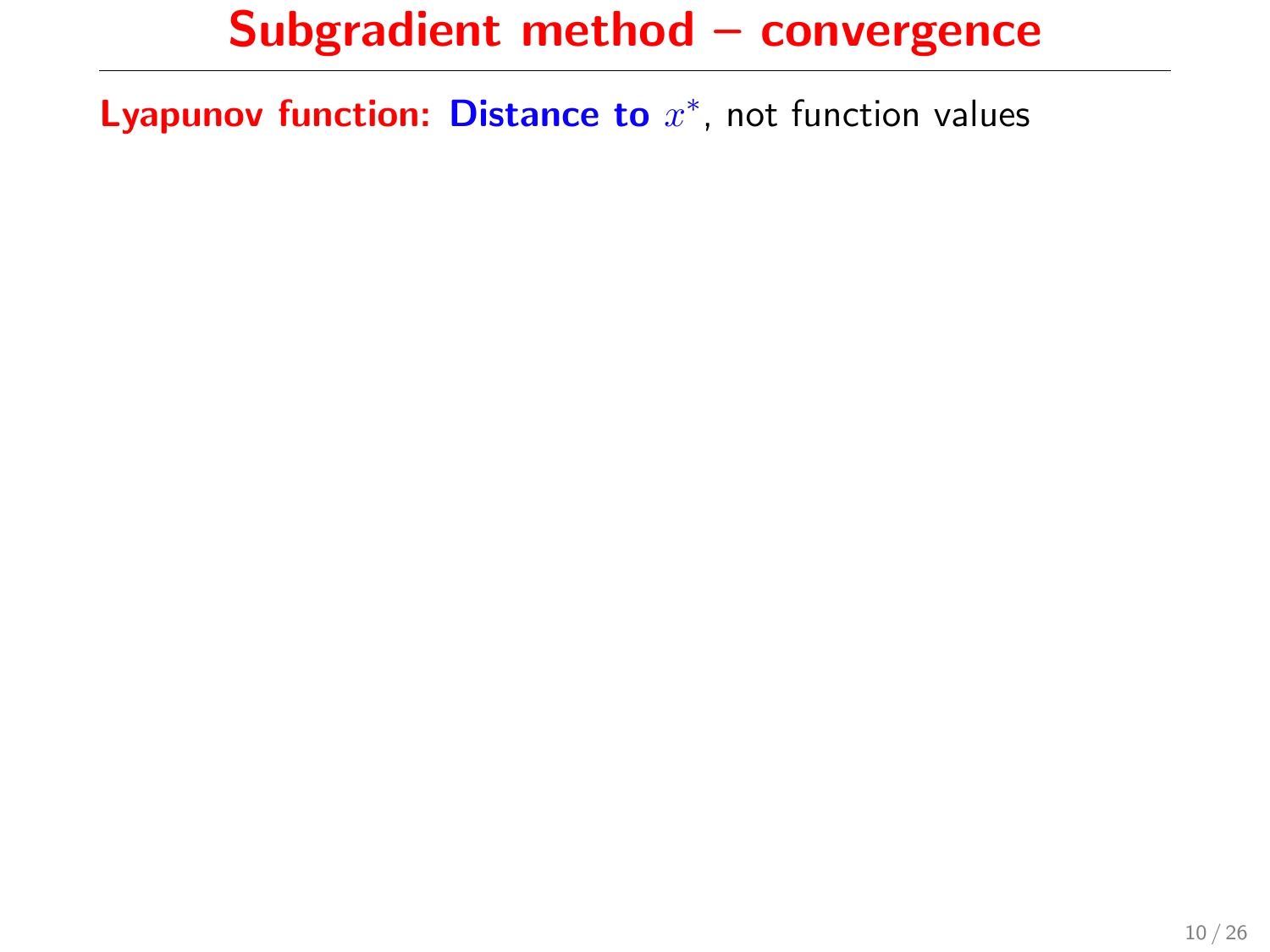Lyapunov function: Distance to  $x^*$ , not function values

$$
\|x^{k+1}-x^*\|_2^2 \ \ = \ \ \|x^k-\alpha_k g^k - x^*\|_2^2
$$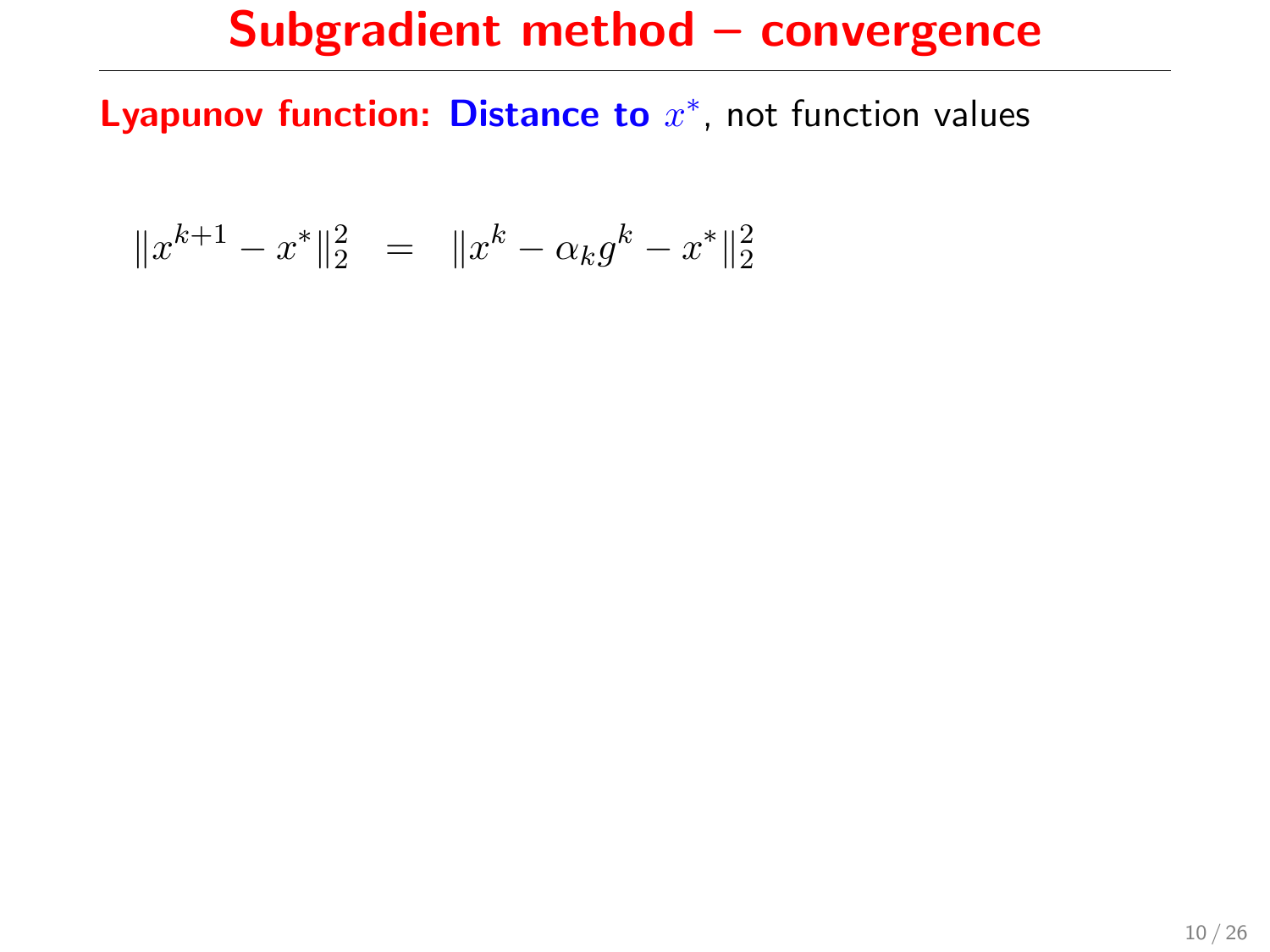Lyapunov function: Distance to  $x^*$ , not function values

$$
||x^{k+1} - x^*||_2^2 = ||x^k - \alpha_k g^k - x^*||_2^2
$$
  
= 
$$
||x^k - x^*||_2^2 + \alpha_k^2 ||g^k||_2^2 - 2\langle \alpha_k g^k, x^k - x^* \rangle
$$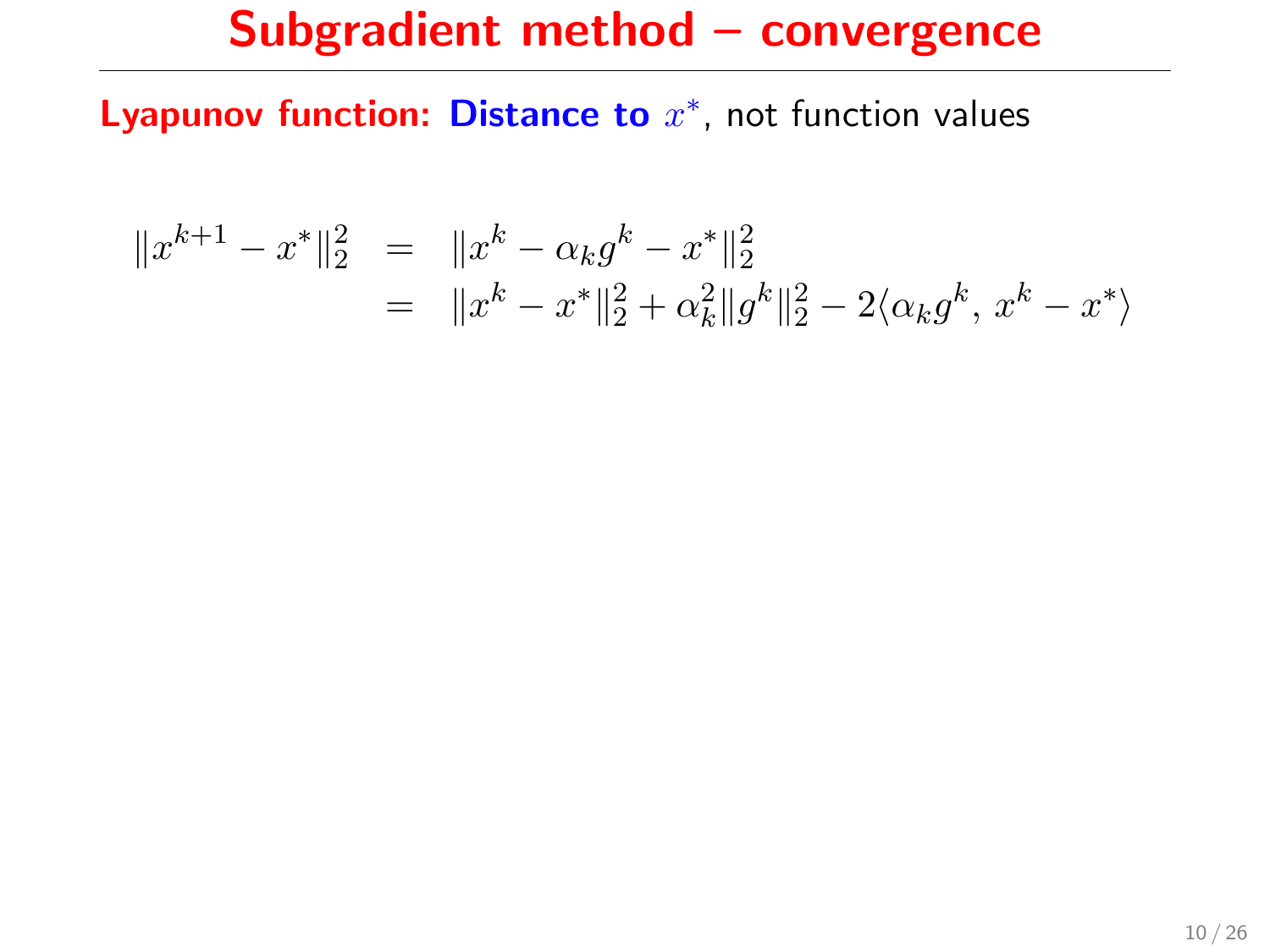Lyapunov function: Distance to  $x^*$ , not function values

$$
||x^{k+1} - x^*||_2^2 = ||x^k - \alpha_k g^k - x^*||_2^2
$$
  
=  $||x^k - x^*||_2^2 + \alpha_k^2 ||g^k||_2^2 - 2 \langle \alpha_k g^k, x^k - x^* \rangle$   
 $\leq ||x^k - x^*||_2^2 + \alpha_k^2 ||g^k||_2^2 - 2 \alpha_k (f(x^k) - f^*),$ 

since  $f^* = f(x^*) \geq f(x^k) + \langle g^k, x^* - x^k \rangle$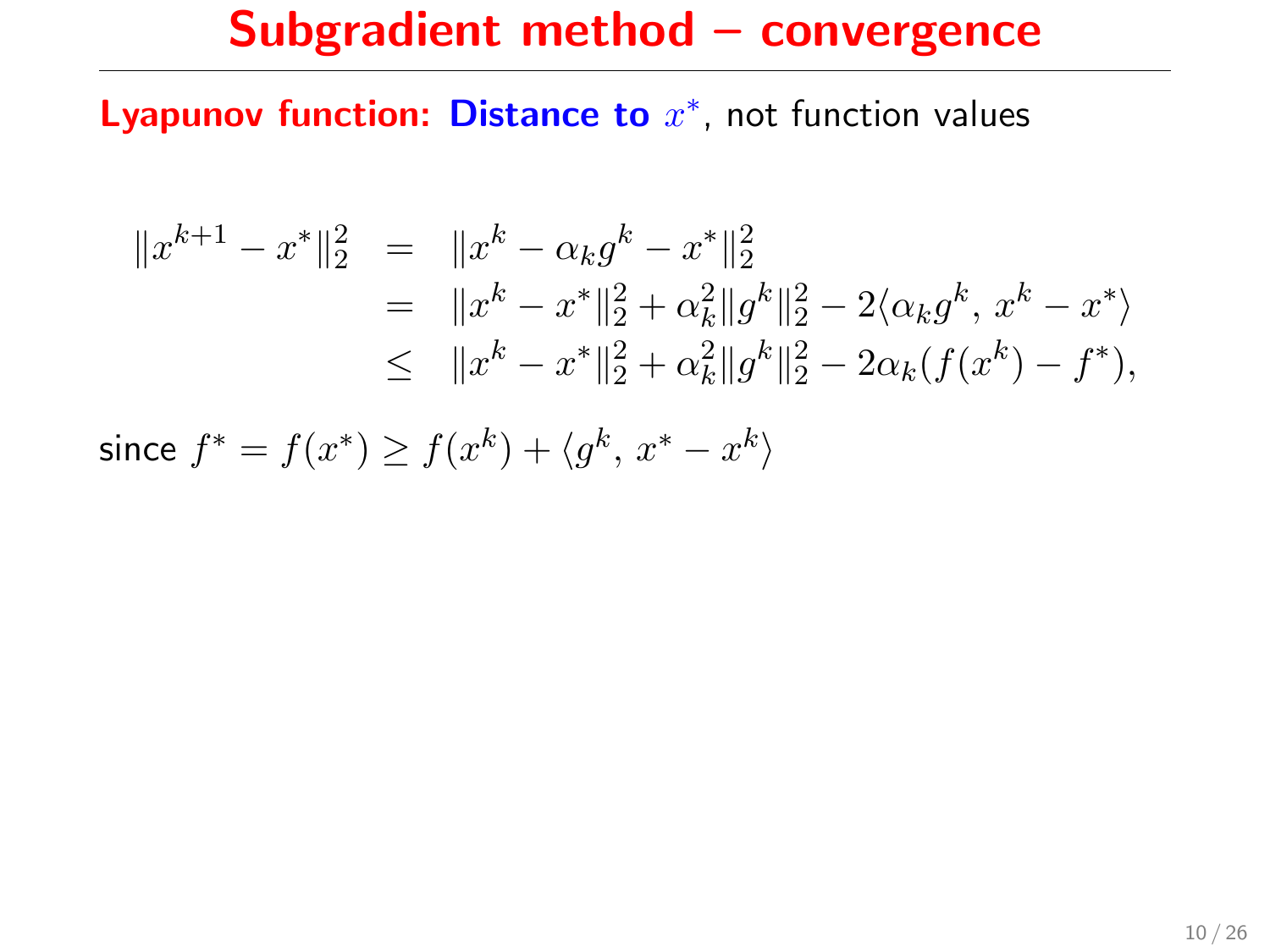#### Lyapunov function: Distance to  $x^*$ , not function values

$$
||x^{k+1} - x^*||_2^2 = ||x^k - \alpha_k g^k - x^*||_2^2
$$
  
=  $||x^k - x^*||_2^2 + \alpha_k^2 ||g^k||_2^2 - 2 \langle \alpha_k g^k, x^k - x^* \rangle$   
 $\leq ||x^k - x^*||_2^2 + \alpha_k^2 ||g^k||_2^2 - 2 \alpha_k (f(x^k) - f^*),$ 

since 
$$
f^* = f(x^*) \ge f(x^k) + \langle g^k, x^* - x^k \rangle
$$

Apply same argument to  $\|x^k - x^*\|_2^2$  recursively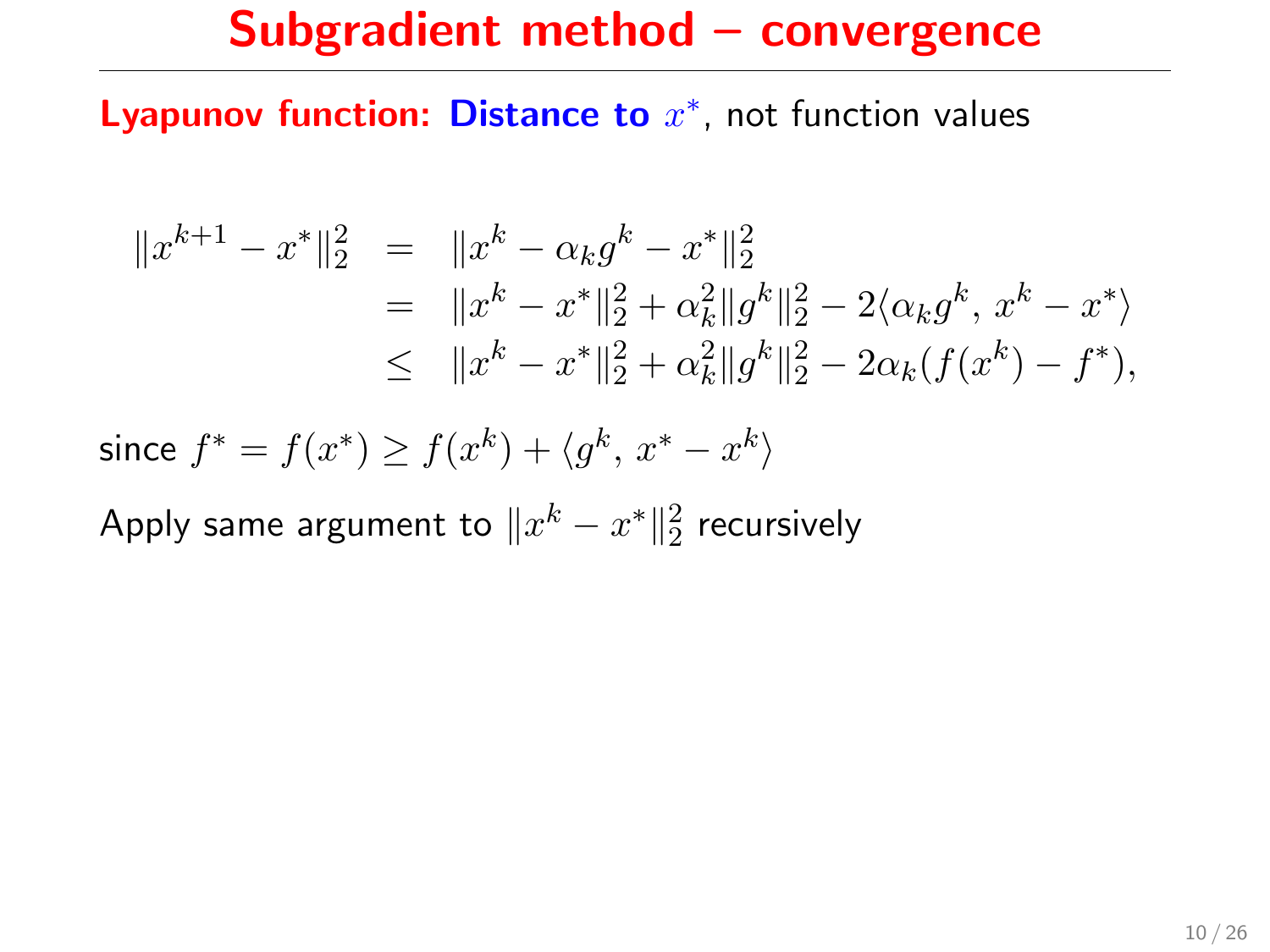#### Lyapunov function: Distance to  $x^*$ , not function values

$$
||x^{k+1} - x^*||_2^2 = ||x^k - \alpha_k g^k - x^*||_2^2
$$
  
=  $||x^k - x^*||_2^2 + \alpha_k^2 ||g^k||_2^2 - 2 \langle \alpha_k g^k, x^k - x^* \rangle$   
 $\leq ||x^k - x^*||_2^2 + \alpha_k^2 ||g^k||_2^2 - 2 \alpha_k (f(x^k) - f^*),$ 

since  $f^* = f(x^*) \geq f(x^k) + \langle g^k, x^* - x^k \rangle$ 

Apply same argument to  $\|x^k - x^*\|_2^2$  recursively

$$
||x^{k+1} - x^*||_2^2 \le ||x^0 - x^*||_2^2 + \sum_{t=1}^k \alpha_t^2 ||g^k||_2^2 - 2 \sum_{t=1}^k \alpha_t (f^t - f^*).
$$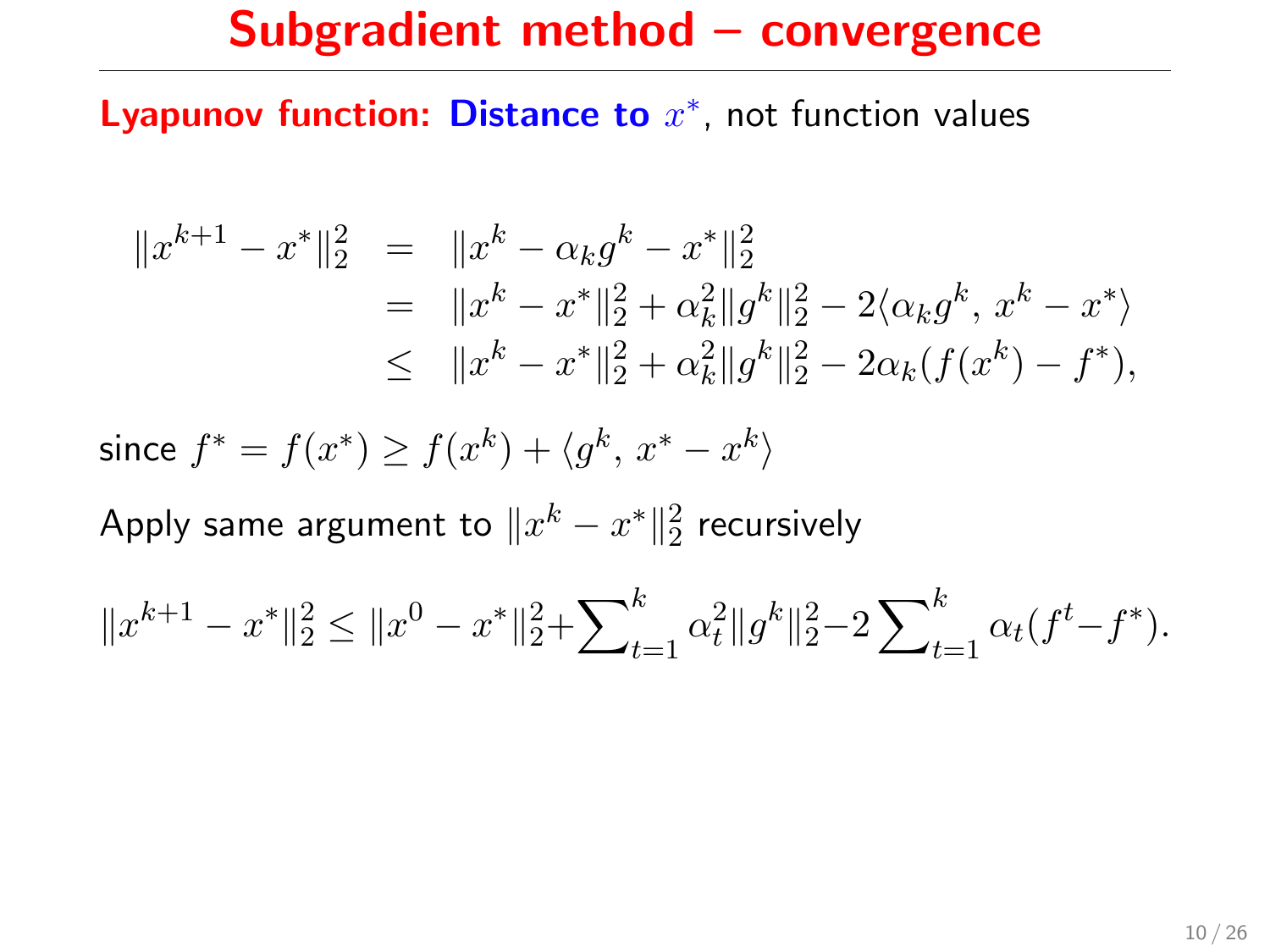#### Lyapunov function: Distance to  $x^*$ , not function values

$$
||x^{k+1} - x^*||_2^2 = ||x^k - \alpha_k g^k - x^*||_2^2
$$
  
=  $||x^k - x^*||_2^2 + \alpha_k^2 ||g^k||_2^2 - 2 \langle \alpha_k g^k, x^k - x^* \rangle$   
 $\leq ||x^k - x^*||_2^2 + \alpha_k^2 ||g^k||_2^2 - 2 \alpha_k (f(x^k) - f^*),$ 

since  $f^* = f(x^*) \geq f(x^k) + \langle g^k, x^* - x^k \rangle$ 

Apply same argument to  $\|x^k - x^*\|_2^2$  recursively

$$
||x^{k+1} - x^*||_2^2 \le ||x^0 - x^*||_2^2 + \sum_{t=1}^k \alpha_t^2 ||g^k||_2^2 - 2 \sum_{t=1}^k \alpha_t (f^t - f^*).
$$

Now use our convenient assumptions!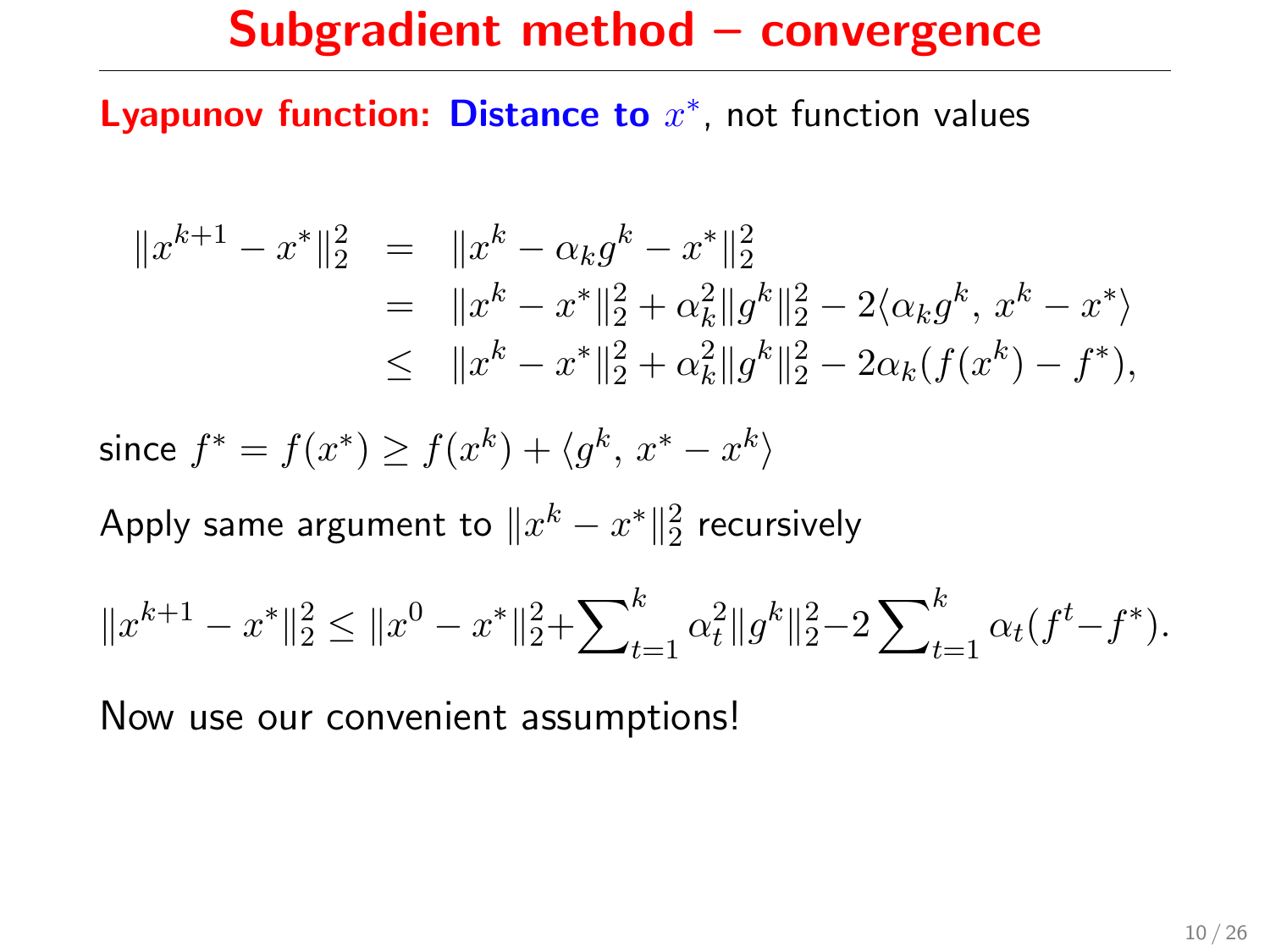$$
||x^{k+1} - x^*||_2^2 \le R^2 + G^2 \sum_{t=1}^k \alpha_t^2 - 2 \sum_{t=1}^k \alpha_t (f^t - f^*).
$$

 $\blacktriangleright$  To get a bound on the last term, simply notice (for  $t \leq k$ )

$$
f^t \geq f^t_{\min} \geq f^k_{\min} \qquad \text{since} \quad f^t_{\min} := \min_{0 \leq i \leq t} f(x^i)
$$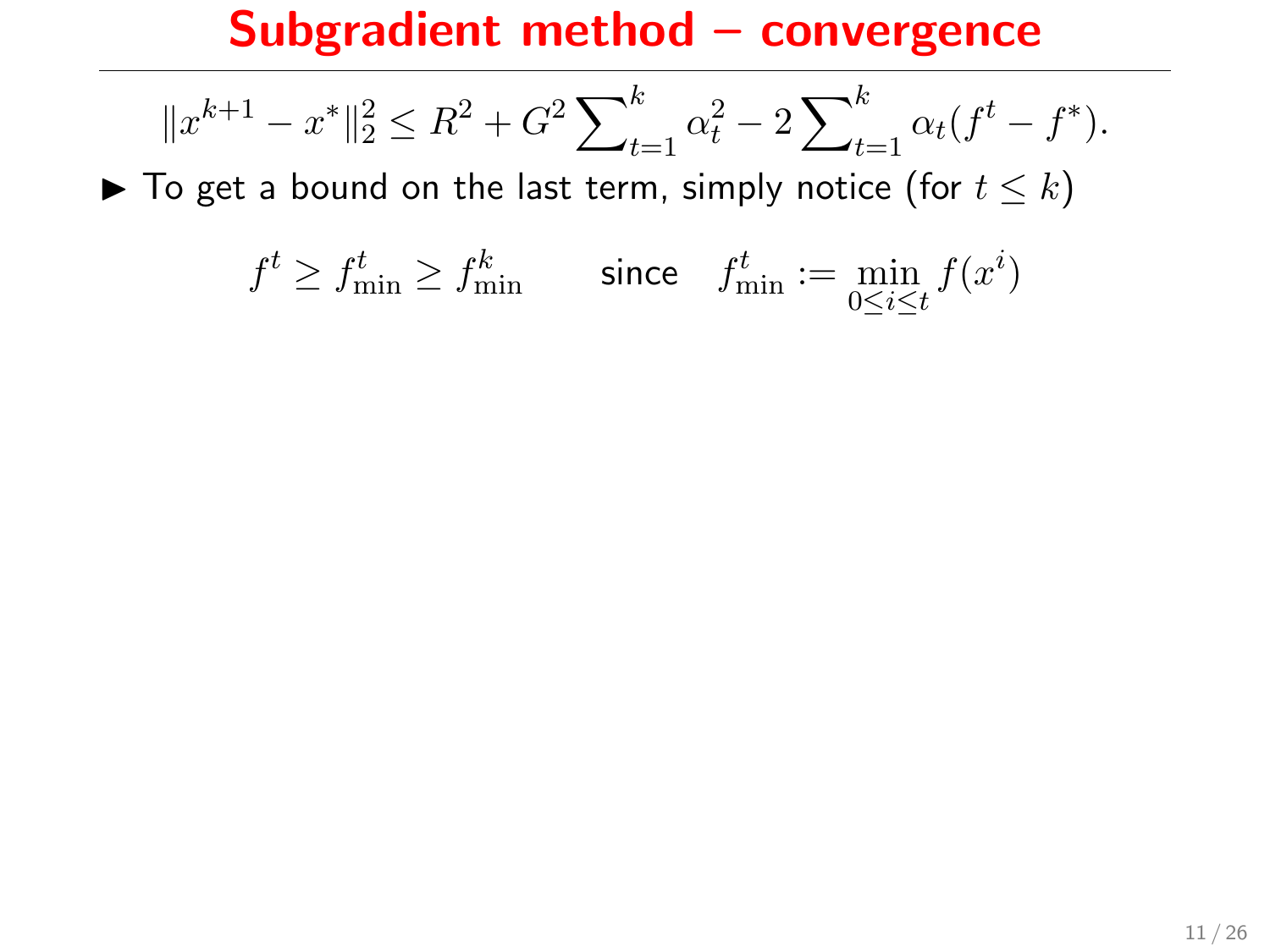$$
||x^{k+1} - x^*||_2^2 \le R^2 + G^2 \sum_{t=1}^k \alpha_t^2 - 2 \sum_{t=1}^k \alpha_t (f^t - f^*).
$$

 $\blacktriangleright$  To get a bound on the last term, simply notice (for  $t \leq k$ )

$$
f^t \geq f^t_{\min} \geq f^k_{\min} \qquad \text{since} \quad f^t_{\min} := \min_{0 \leq i \leq t} f(x^i)
$$

 $\blacktriangleright$  Plugging this in yields the bound

$$
2\sum_{t=1}^{k} \alpha_t (f^t - f^*) \ge 2(f_{\min}^k - f^*) \sum_{t=1}^{k} \alpha_t.
$$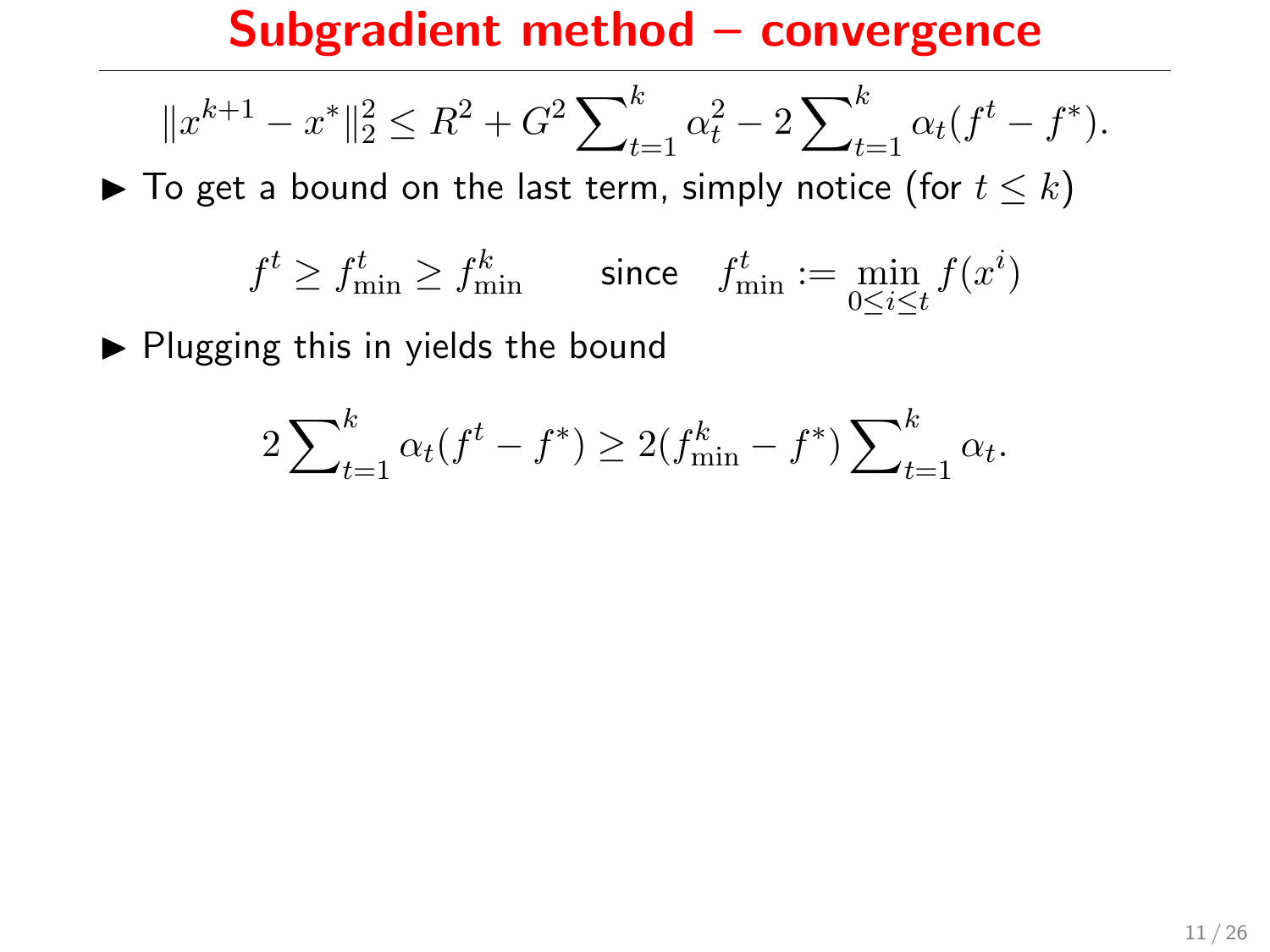$$
||x^{k+1} - x^*||_2^2 \le R^2 + G^2 \sum_{t=1}^k \alpha_t^2 - 2 \sum_{t=1}^k \alpha_t (f^t - f^*).
$$

 $\blacktriangleright$  To get a bound on the last term, simply notice (for  $t \leq k$ )

$$
f^t \geq f^t_{\min} \geq f^k_{\min} \qquad \text{since} \quad f^t_{\min} := \min_{0 \leq i \leq t} f(x^i)
$$

 $\blacktriangleright$  Plugging this in yields the bound

$$
2\sum_{t=1}^{k} \alpha_t (f^t - f^*) \ge 2(f_{\min}^k - f^*) \sum_{t=1}^{k} \alpha_t.
$$

 $\triangleright$  So that we finally have

$$
0 \le ||x^{k+1} - x^*||_2 \le R^2 + G^2 \sum\nolimits_{t=1}^k \alpha_t^2 - 2(f_{\min}^k - f^*) \sum\nolimits_{t=1}^k \alpha_t
$$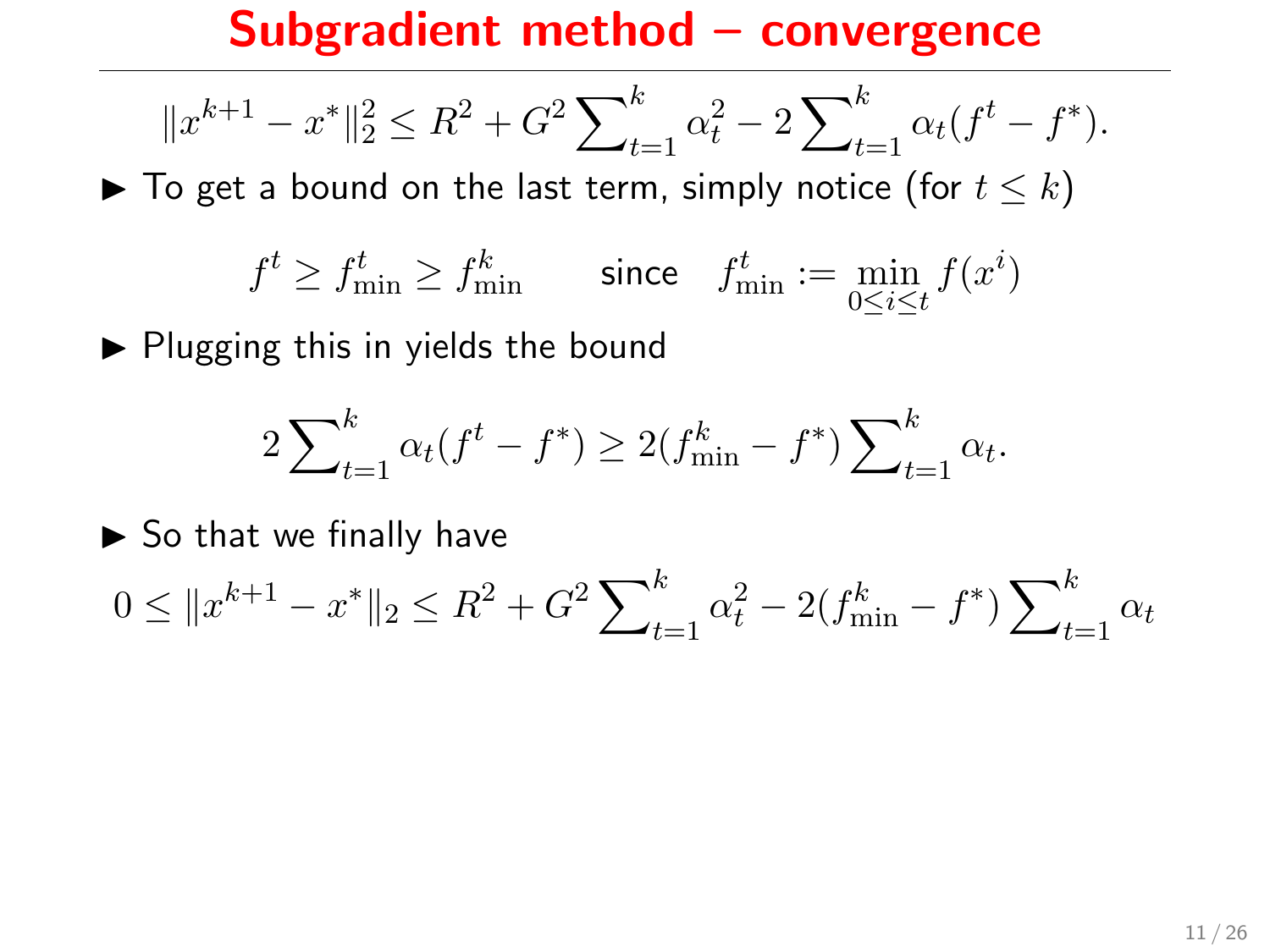$$
||x^{k+1} - x^*||_2^2 \le R^2 + G^2 \sum_{t=1}^k \alpha_t^2 - 2 \sum_{t=1}^k \alpha_t (f^t - f^*).
$$

 $\blacktriangleright$  To get a bound on the last term, simply notice (for  $t \leq k$ )

$$
f^t \geq f^t_{\min} \geq f^k_{\min} \qquad \text{since} \quad f^t_{\min} := \min_{0 \leq i \leq t} f(x^i)
$$

 $\blacktriangleright$  Plugging this in yields the bound

$$
2\sum_{t=1}^{k} \alpha_t (f^t - f^*) \ge 2(f_{\min}^k - f^*) \sum_{t=1}^{k} \alpha_t.
$$

 $\triangleright$  So that we finally have

$$
0 \le ||x^{k+1} - x^*||_2 \le R^2 + G^2 \sum_{t=1}^k \alpha_t^2 - 2(f_{\min}^k - f^*) \sum_{t=1}^k \alpha_t
$$

$$
f_{\min}^k - f^* \le \frac{R^2 + G^2 \sum_{t=1}^k \alpha_t^2}{2 \sum_{t=1}^k \alpha_t}
$$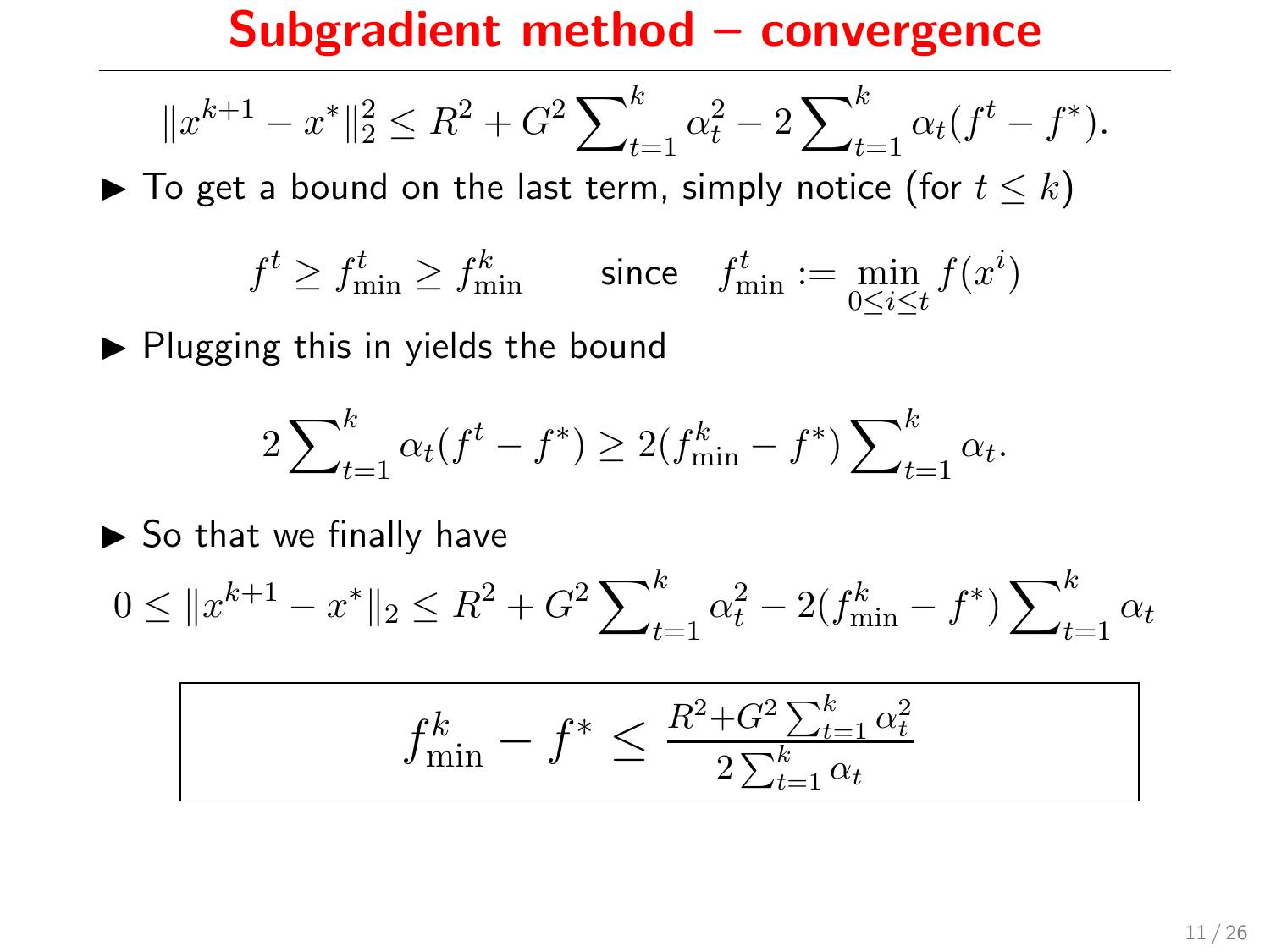$$
f_{\min}^k - f^* \le \frac{R^2 + G^2 \sum_{t=1}^k \alpha_t^2}{2 \sum_{t=1}^k \alpha_t}
$$

**Exercise:** Analyze  $\lim_{k\to\infty} f_{\min}^k - f^*$  for the different choices of stepsize that we mentioned.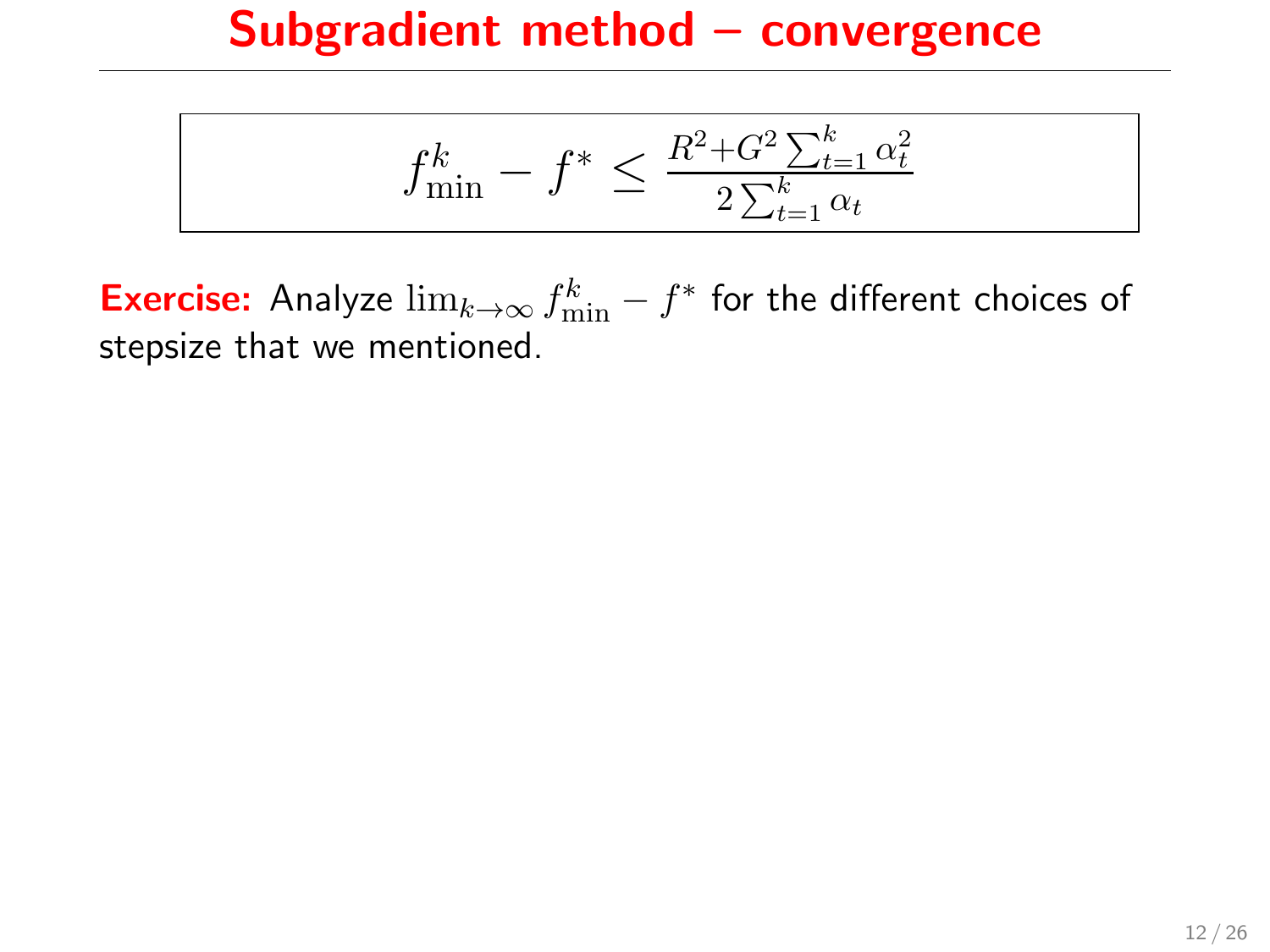$$
f_{\min}^k - f^* \le \frac{R^2 + G^2 \sum_{t=1}^k \alpha_t^2}{2 \sum_{t=1}^k \alpha_t}
$$

**Exercise:** Analyze  $\lim_{k\to\infty} f_{\min}^k - f^*$  for the different choices of stepsize that we mentioned.

**Constant step:**  $\alpha_k = \alpha$ ; We obtain

$$
f_{\min}^k - f^* \le \frac{R^2 + G^2 k \alpha^2}{2k\alpha}
$$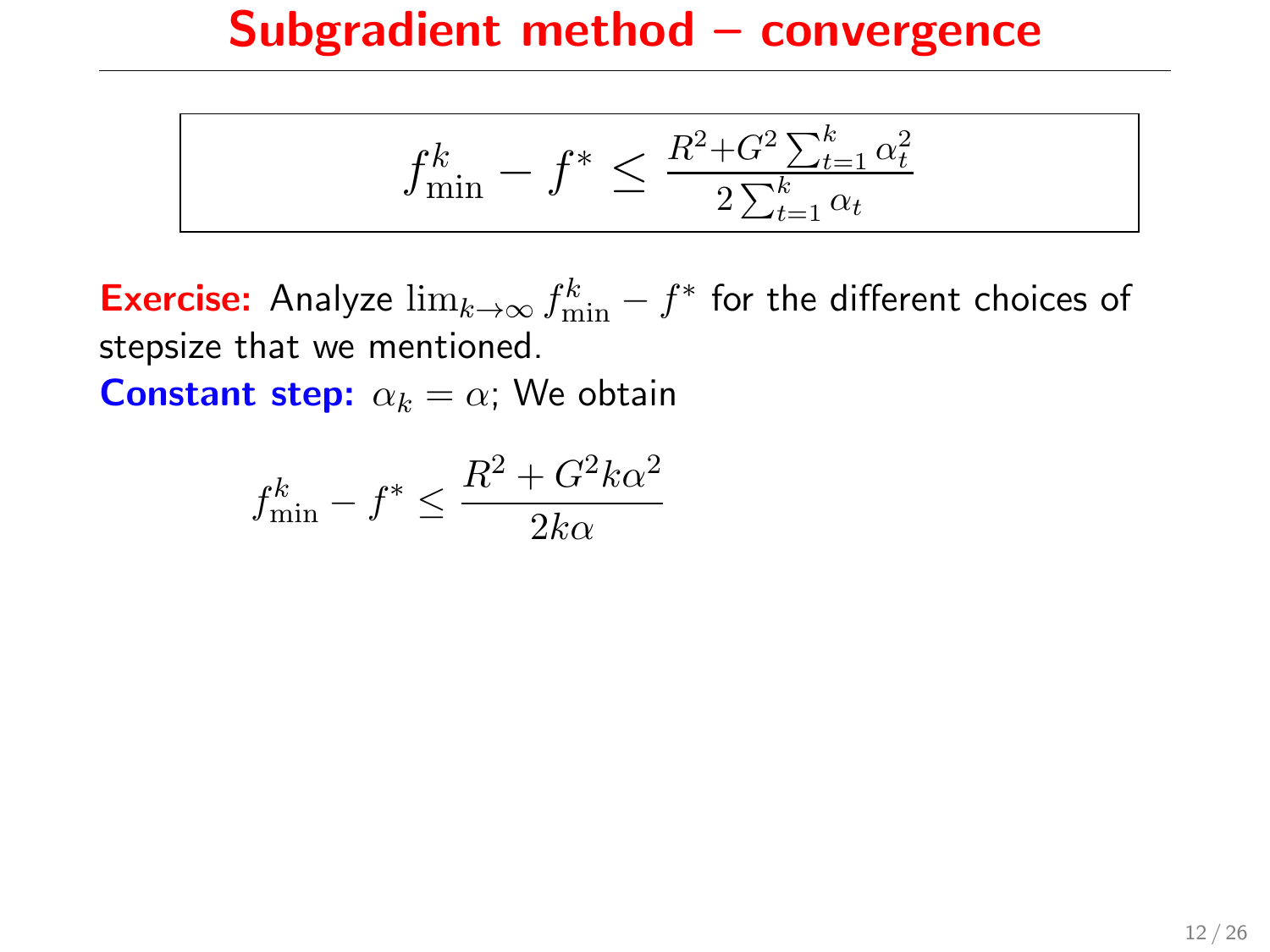$$
f_{\min}^k - f^* \le \frac{R^2 + G^2 \sum_{t=1}^k \alpha_t^2}{2 \sum_{t=1}^k \alpha_t}
$$

**Exercise:** Analyze  $\lim_{k\to\infty} f_{\min}^k - f^*$  for the different choices of stepsize that we mentioned.

**Constant step:**  $\alpha_k = \alpha$ ; We obtain

$$
f_{\min}^k - f^* \leq \frac{R^2 + G^2 k \alpha^2}{2k\alpha} \to \frac{G^2 \alpha}{2} \quad \text{as } k \to \infty.
$$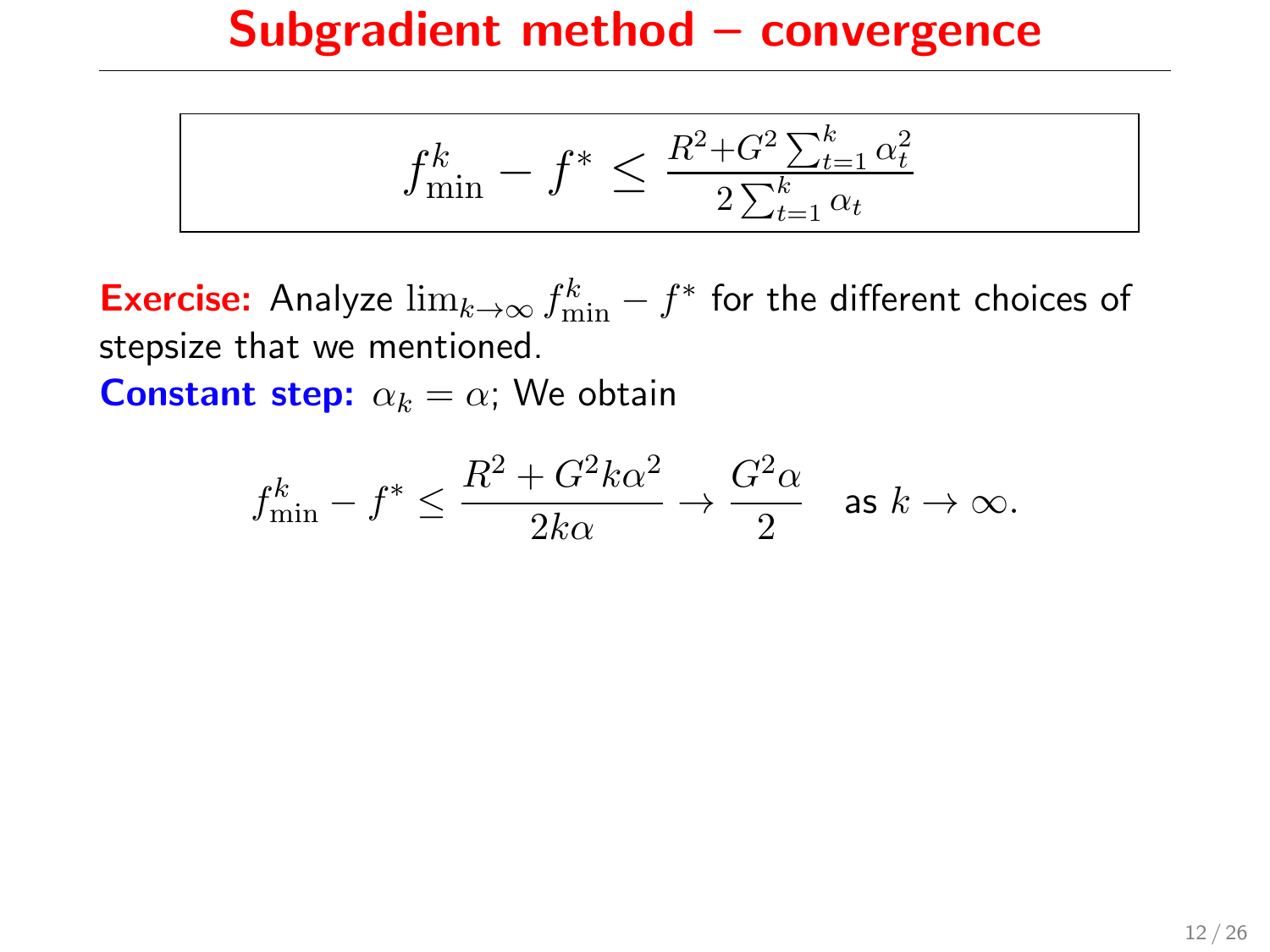$$
f_{\min}^k - f^* \le \frac{R^2 + G^2 \sum_{t=1}^k \alpha_t^2}{2 \sum_{t=1}^k \alpha_t}
$$

**Exercise:** Analyze  $\lim_{k\to\infty} f_{\min}^k - f^*$  for the different choices of stepsize that we mentioned.

**Constant step:**  $\alpha_k = \alpha$ ; We obtain

$$
f_{\min}^k - f^* \leq \frac{R^2 + G^2 k \alpha^2}{2k\alpha} \to \frac{G^2 \alpha}{2} \quad \text{as } k \to \infty.
$$

Square summable, not summable:  $\sum_k \alpha_k^2 < \infty$ ,  $\sum_k \alpha_k = \infty$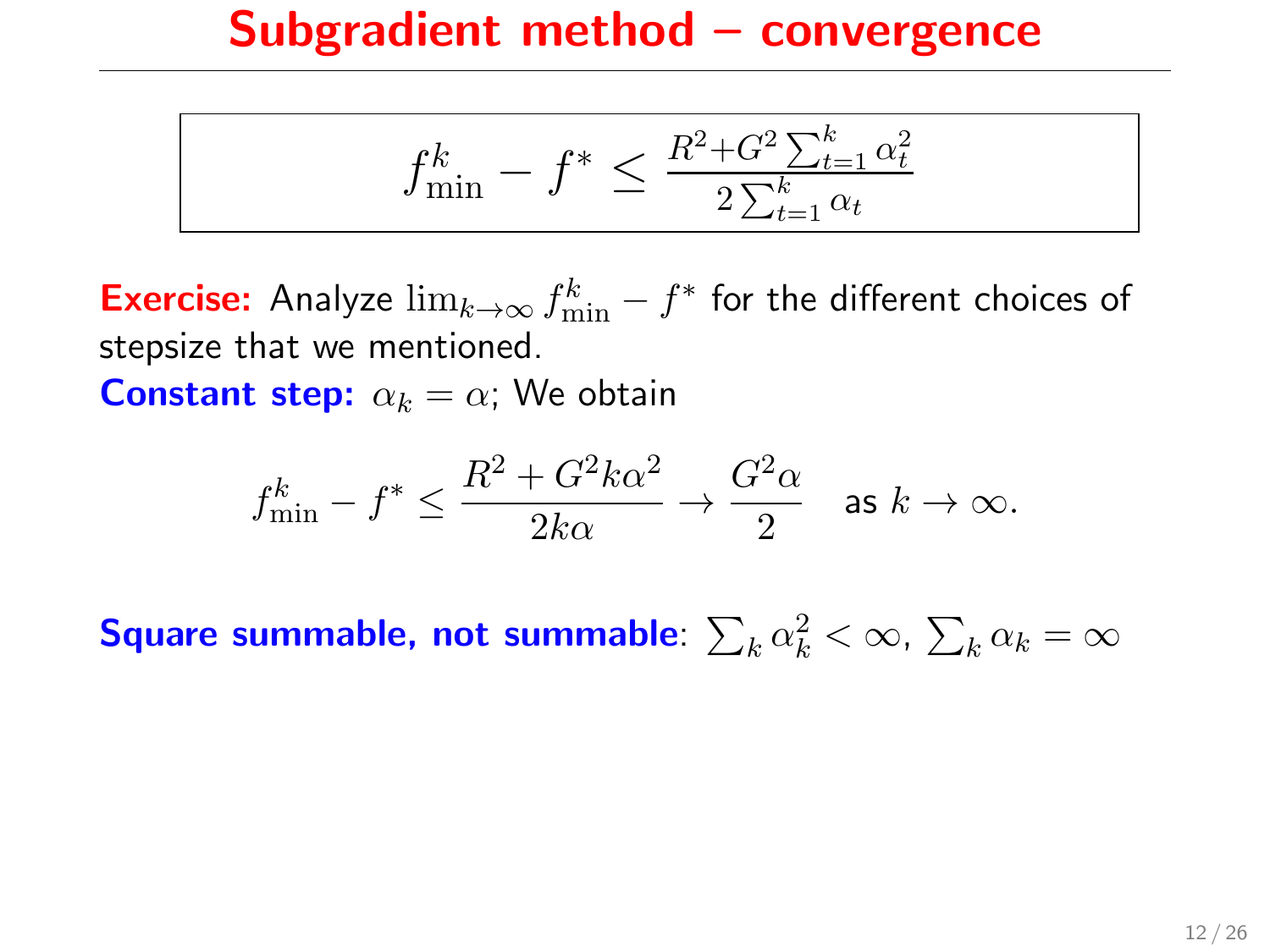$$
f_{\min}^k - f^* \le \frac{R^2 + G^2 \sum_{t=1}^k \alpha_t^2}{2 \sum_{t=1}^k \alpha_t}
$$

**Exercise:** Analyze  $\lim_{k\to\infty} f_{\min}^k - f^*$  for the different choices of stepsize that we mentioned.

**Constant step:**  $\alpha_k = \alpha$ ; We obtain

$$
f_{\min}^k - f^* \leq \frac{R^2 + G^2 k \alpha^2}{2k\alpha} \to \frac{G^2 \alpha}{2} \quad \text{as } k \to \infty.
$$

Square summable, not summable:  $\sum_k \alpha_k^2 < \infty$ ,  $\sum_k \alpha_k = \infty$ As  $k\to\infty$ , numerator  $<\infty$  but denominator  $\to\infty$ ; so  $f_{\min}^k\to f^*$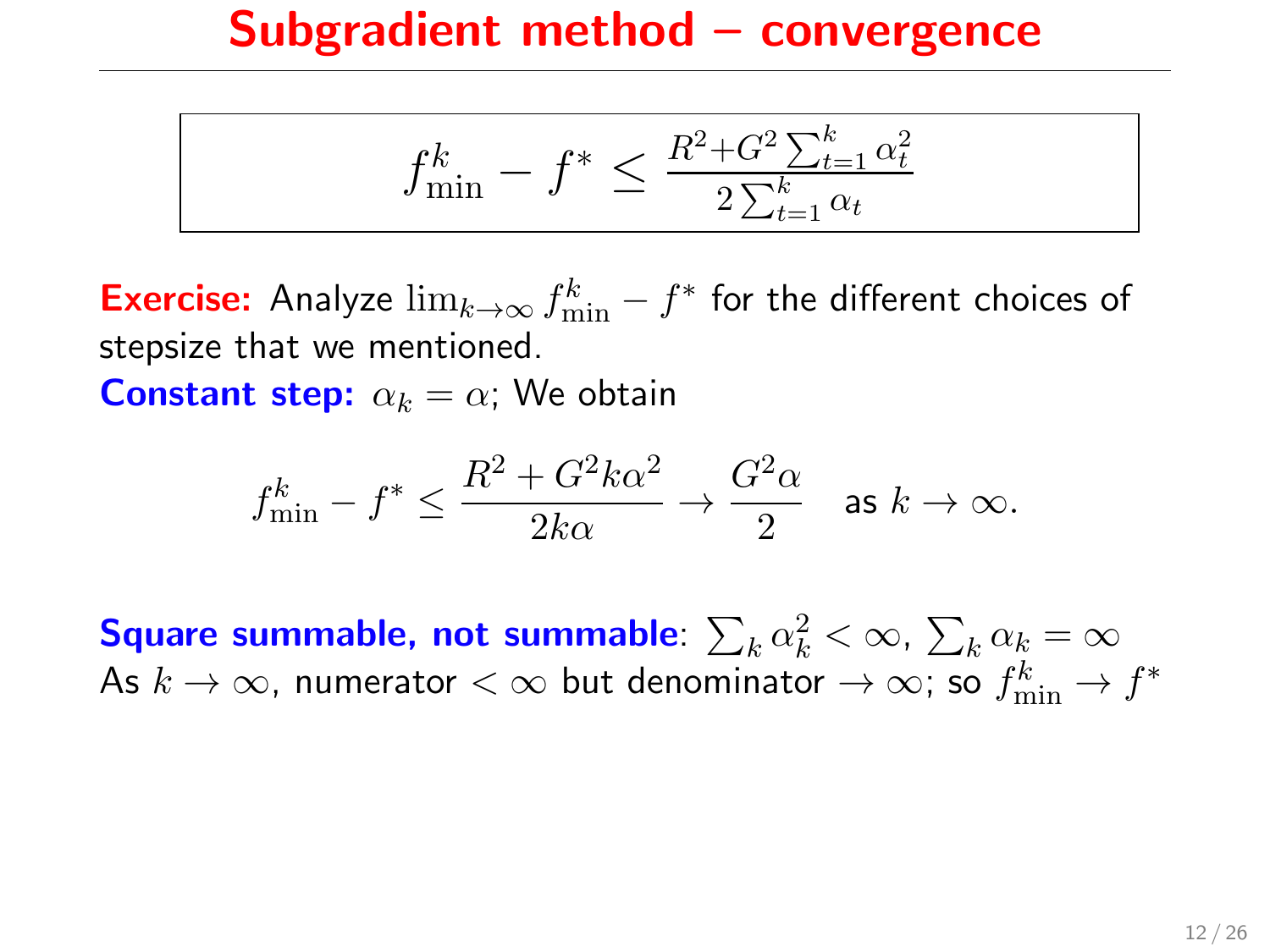$$
f_{\min}^k - f^* \le \frac{R^2 + G^2 \sum_{t=1}^k \alpha_t^2}{2 \sum_{t=1}^k \alpha_t}
$$

**Exercise:** Analyze  $\lim_{k\to\infty} f_{\min}^k - f^*$  for the different choices of stepsize that we mentioned.

**Constant step:**  $\alpha_k = \alpha$ ; We obtain

$$
f_{\min}^k - f^* \leq \frac{R^2 + G^2 k \alpha^2}{2k\alpha} \to \frac{G^2 \alpha}{2} \quad \text{as } k \to \infty.
$$

Square summable, not summable:  $\sum_k \alpha_k^2 < \infty$ ,  $\sum_k \alpha_k = \infty$ As  $k\to\infty$ , numerator  $<\infty$  but denominator  $\to\infty$ ; so  $f_{\min}^k\to f^*$ 

In practice, fair bit of stepsize tuning needed, e.g.  $\alpha_t = a/(b + t)$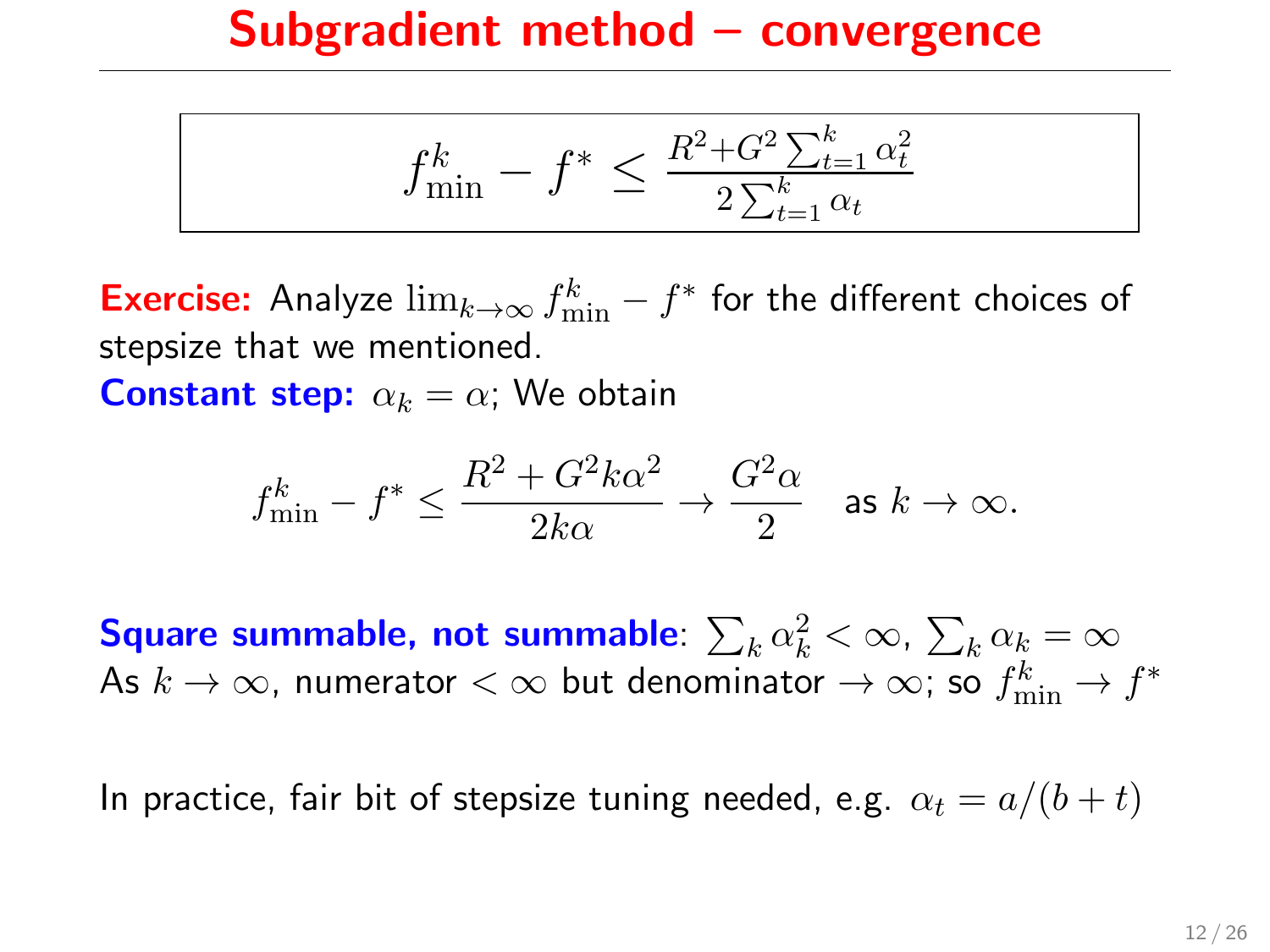► Suppose we want  $f_{\min}^k - f^* \leq \varepsilon$ , how big should  $k$  be?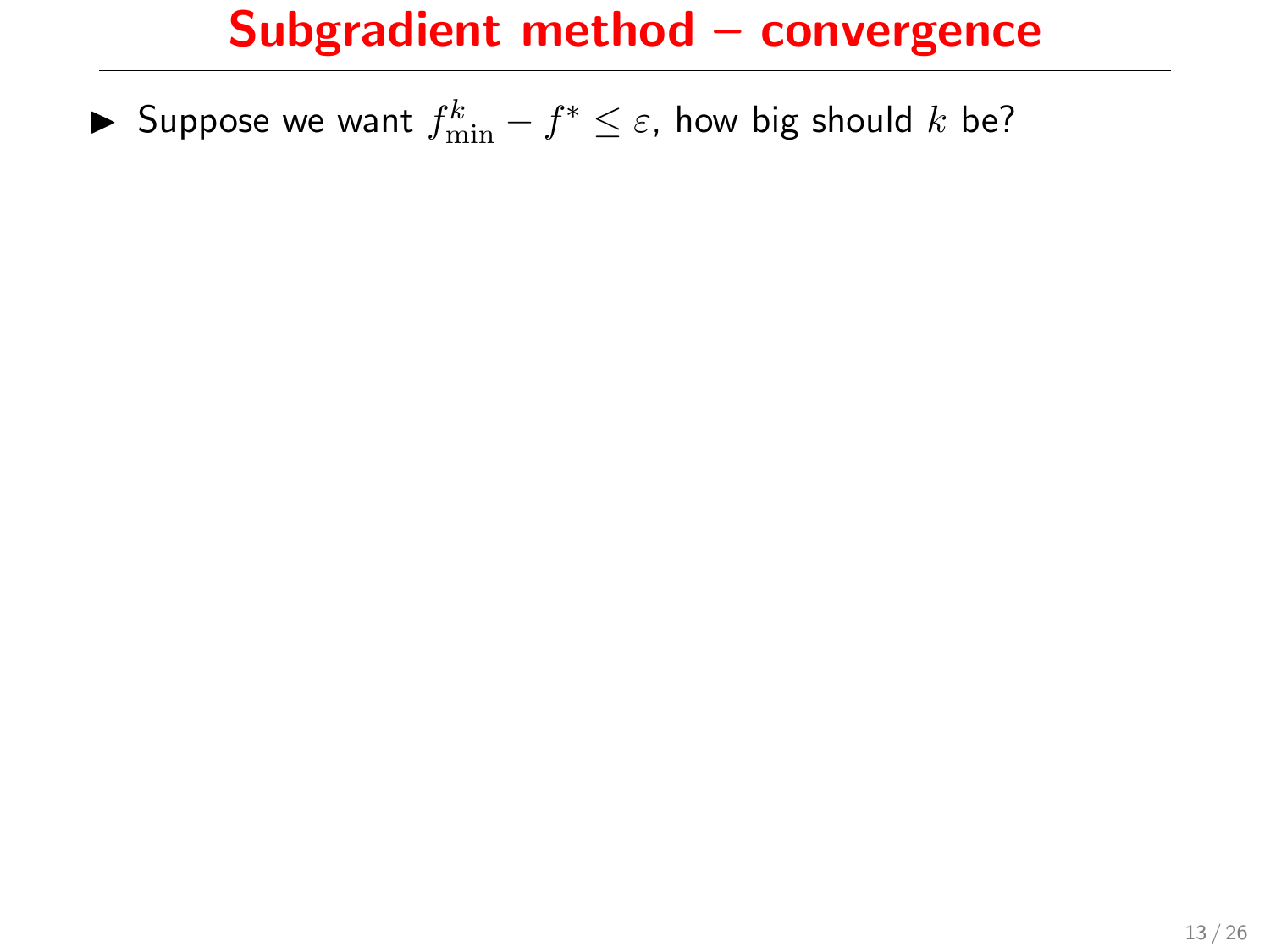- ► Suppose we want  $f_{\min}^k f^* \leq \varepsilon$ , how big should  $k$  be?
- $\blacktriangleright$  Optimize the bound for  $\alpha_t$ : want

$$
f_{\min}^k - f^* \leq \qquad \qquad \varepsilon
$$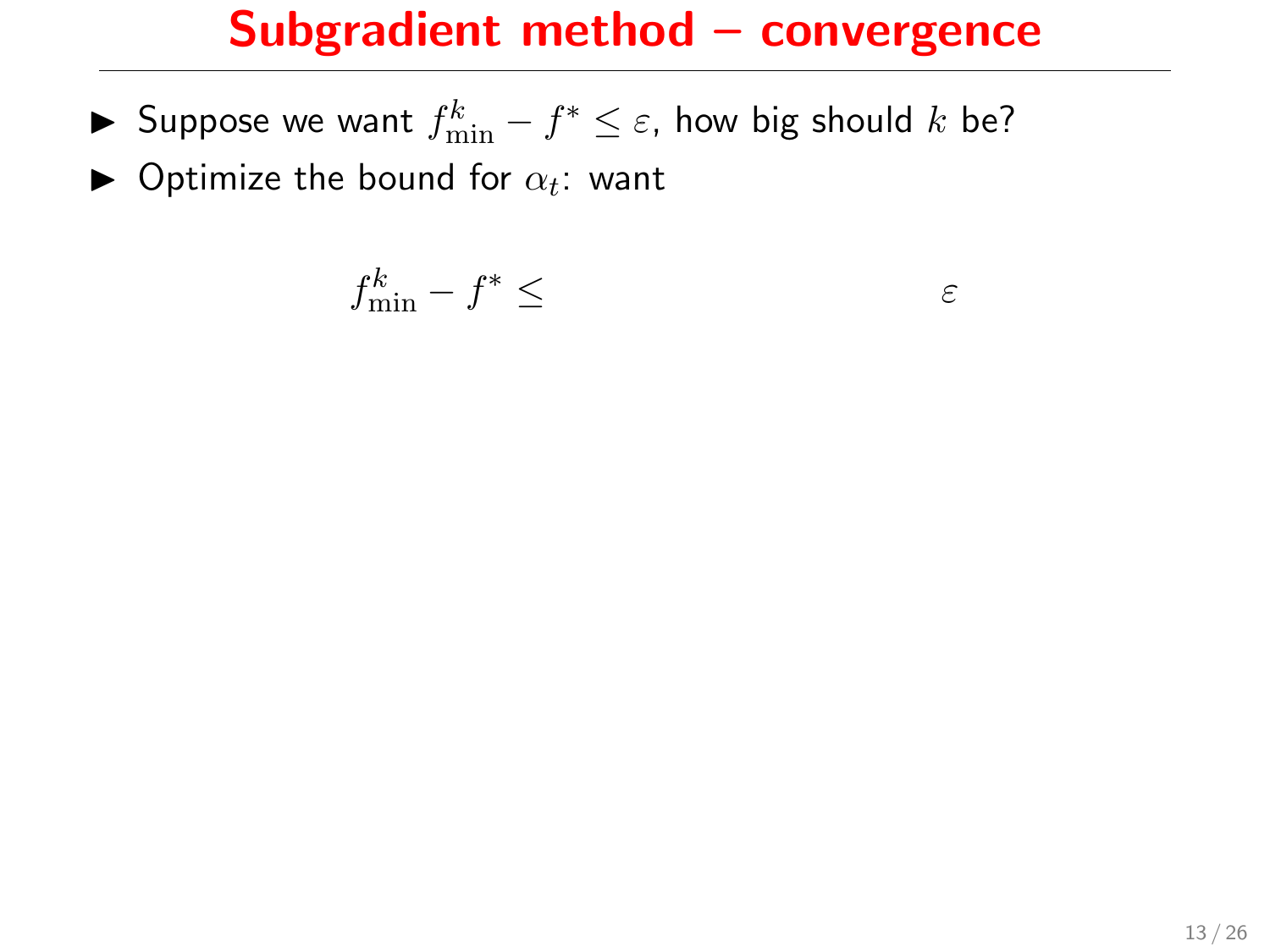- ► Suppose we want  $f_{\min}^k f^* \leq \varepsilon$ , how big should  $k$  be?
- $\blacktriangleright$  Optimize the bound for  $\alpha_t$ : want

$$
f_{\min}^k - f^* \le \frac{R^2 + G^2 \sum_{t=1}^k \alpha_t^2}{2 \sum_{t=1}^k \alpha_t} \le \varepsilon
$$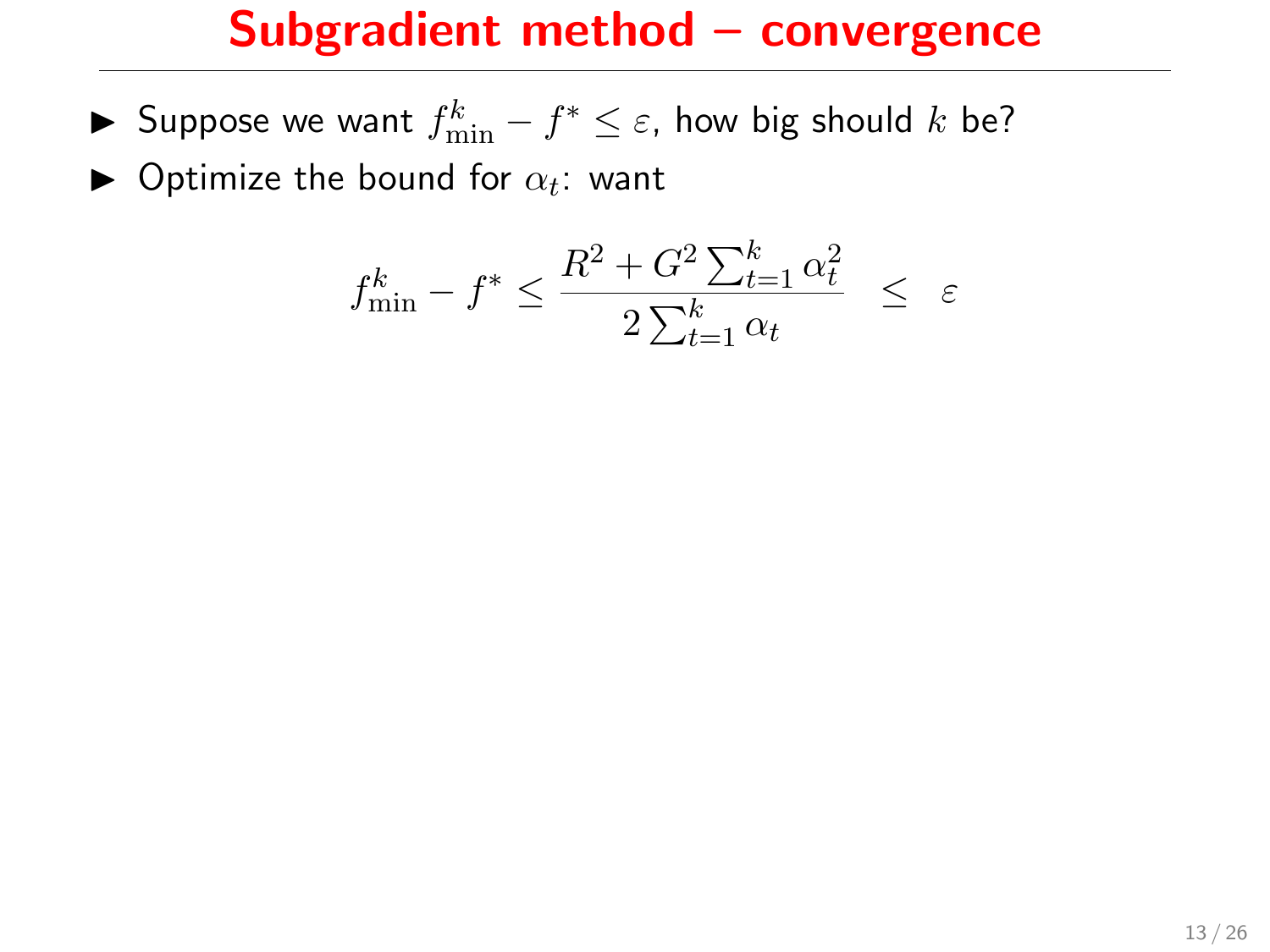- ► Suppose we want  $f_{\min}^k f^* \leq \varepsilon$ , how big should  $k$  be?
- $\blacktriangleright$  Optimize the bound for  $\alpha_t$ : want

$$
f_{\min}^k - f^* \le \frac{R^2 + G^2 \sum_{t=1}^k \alpha_t^2}{2 \sum_{t=1}^k \alpha_t} \le \varepsilon
$$

 $\blacktriangleright$  For fixed k: best possible stepsize is constant  $\alpha$ 

$$
\frac{R^2 + G^2 k \alpha^2}{2k\alpha} \le \epsilon \quad \Rightarrow \quad \alpha = \frac{R}{G\sqrt{k}}
$$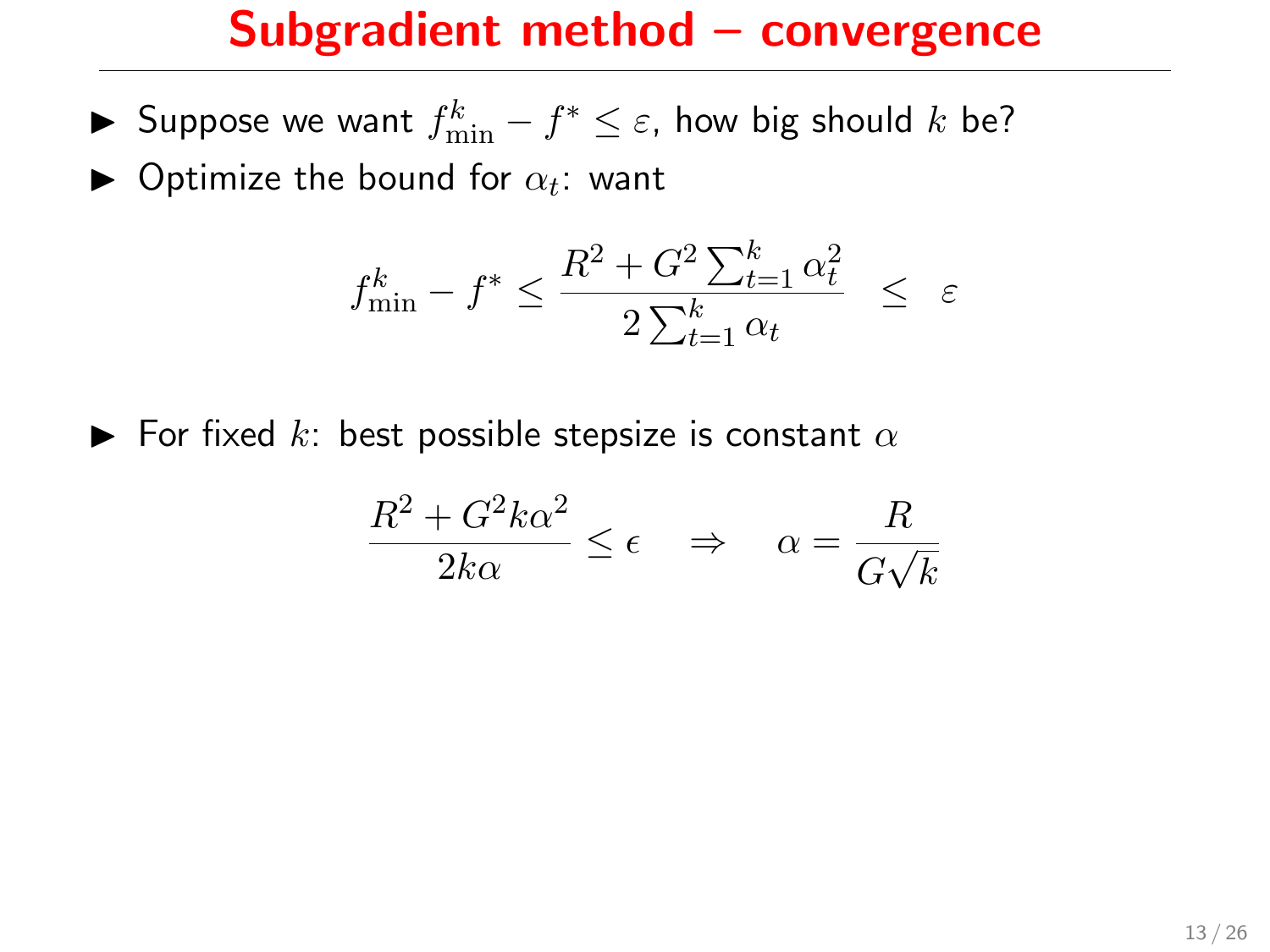- ► Suppose we want  $f_{\min}^k f^* \leq \varepsilon$ , how big should  $k$  be?
- $\blacktriangleright$  Optimize the bound for  $\alpha_t$ : want

$$
f_{\min}^k - f^* \le \frac{R^2 + G^2 \sum_{t=1}^k \alpha_t^2}{2 \sum_{t=1}^k \alpha_t} \le \varepsilon
$$

 $\blacktriangleright$  For fixed k: best possible stepsize is constant  $\alpha$ 

$$
\frac{R^2 + G^2 k \alpha^2}{2k\alpha} \le \epsilon \quad \Rightarrow \quad \alpha = \frac{R}{G\sqrt{k}}
$$

- ▶ Then, after  $k$  steps  $f_{\min}^k f^* \le RG/\sqrt{k}$ .
- $\blacktriangleright$  For accuracy  $\epsilon$ , we need at least  $(RG/\epsilon)^2 = O(1/\epsilon^2)$  steps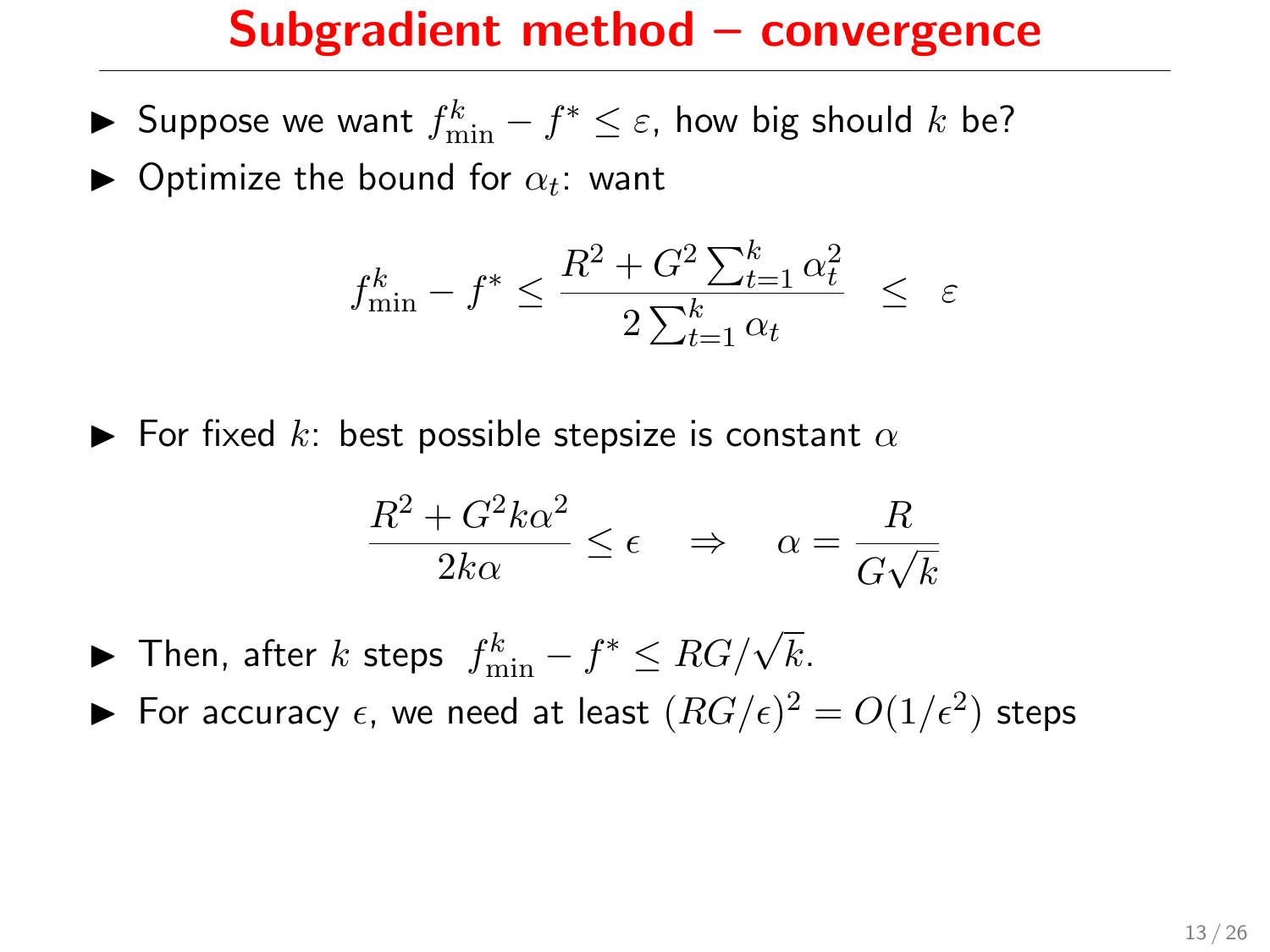- ► Suppose we want  $f_{\min}^k f^* \leq \varepsilon$ , how big should  $k$  be?
- $\blacktriangleright$  Optimize the bound for  $\alpha_t$ : want

$$
f_{\min}^k - f^* \le \frac{R^2 + G^2 \sum_{t=1}^k \alpha_t^2}{2 \sum_{t=1}^k \alpha_t} \le \varepsilon
$$

 $\blacktriangleright$  For fixed k: best possible stepsize is constant  $\alpha$ 

$$
\frac{R^2 + G^2 k \alpha^2}{2k\alpha} \le \epsilon \quad \Rightarrow \quad \alpha = \frac{R}{G\sqrt{k}}
$$

- ▶ Then, after  $k$  steps  $f_{\min}^k f^* \le RG/\sqrt{k}$ .
- $\blacktriangleright$  For accuracy  $\epsilon$ , we need at least  $(RG/\epsilon)^2 = O(1/\epsilon^2)$  steps
- $\blacktriangleright$  (quite slow)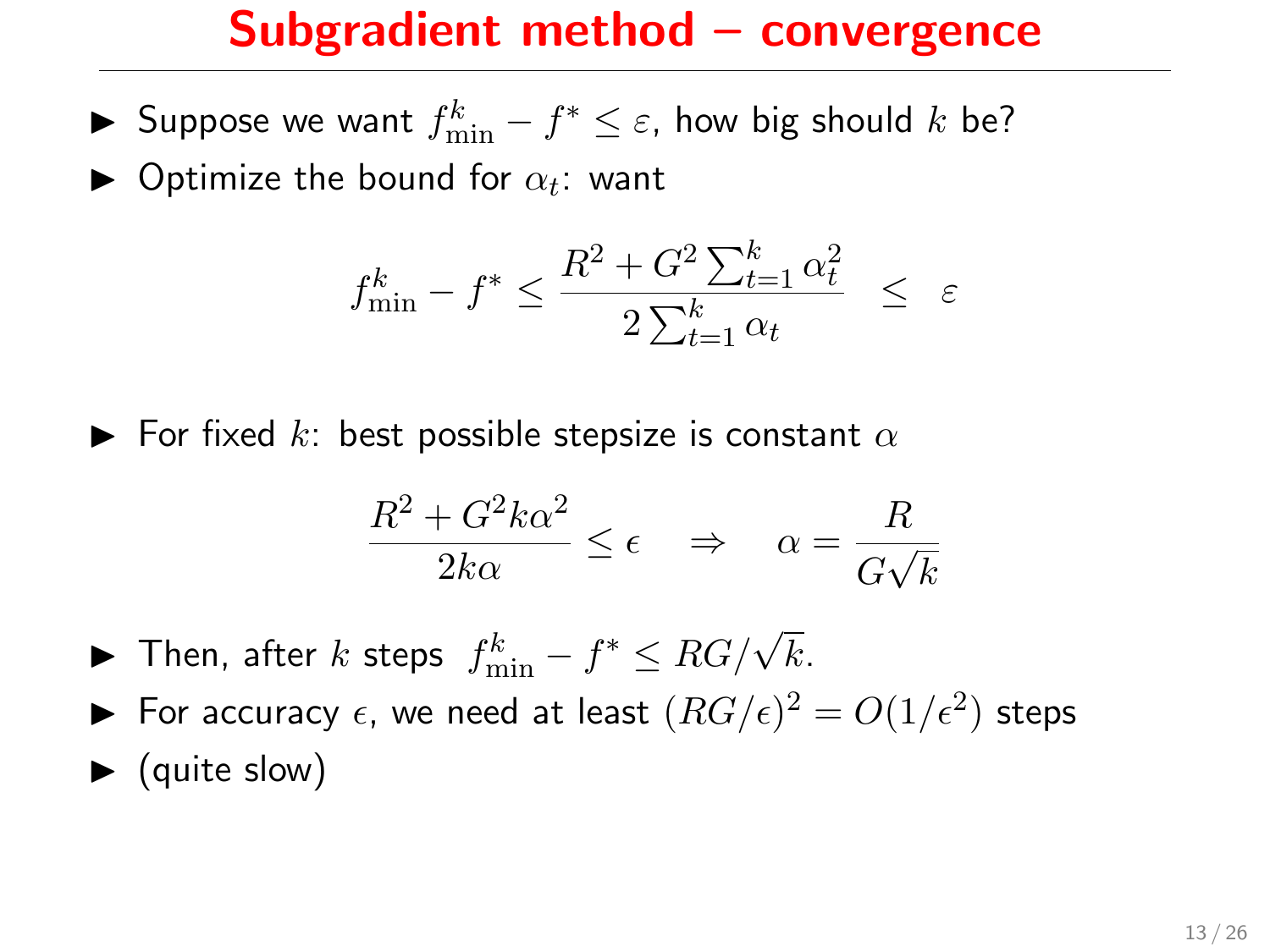#### Support vector machines

$$
\blacktriangleright \ \mathsf{Let} \ \mathcal{D} := \{ (x_i, y_i) \mid x_i \in \mathbb{R}^n, y_i \in \{\pm 1\} \}
$$

 $\blacktriangleright$  We wish to find  $w \in \mathbb{R}^n$  and  $b \in \mathbb{R}$  such that

$$
\min_{w,b} \quad \frac{1}{2} ||w||_2^2 + C \sum_{i=1}^m \max[0, 1 - y_i(w^T x_i + b)]
$$

- $\triangleright$  Derive and implement a subgradient method
- $\blacktriangleright$  Plot evolution of objective function
- $\blacktriangleright$  Experiment with different values of  $C > 0$
- ▶ Plot and keep track of  $f_{\textsf{min}}^k := \min_{0 \leq t \leq k} f(x^t)$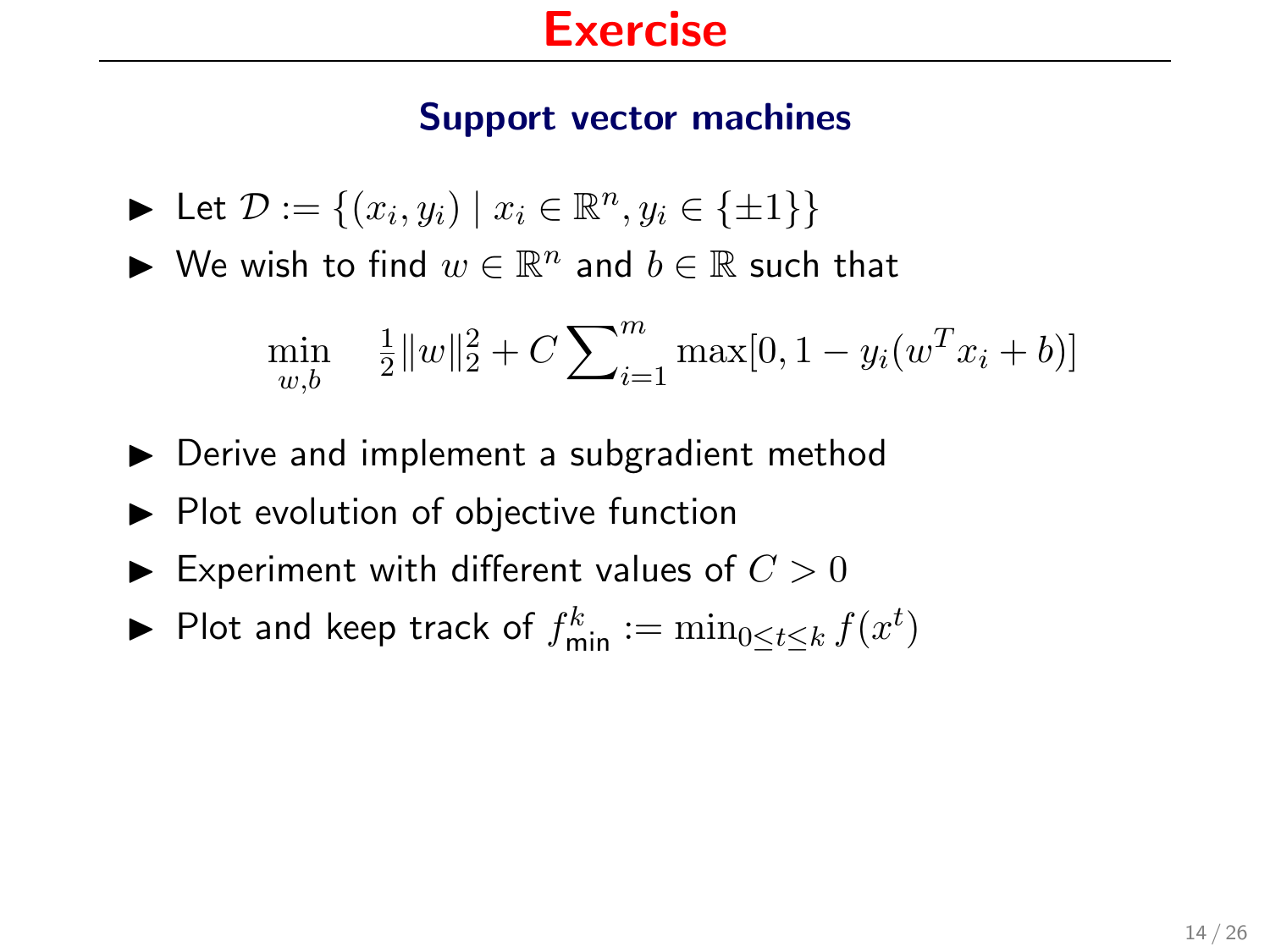Assume  $f^*$  is known (or can be estimated). Then use

$$
\alpha_t = \frac{f^t - f^*}{\|g^t\|_2^2}
$$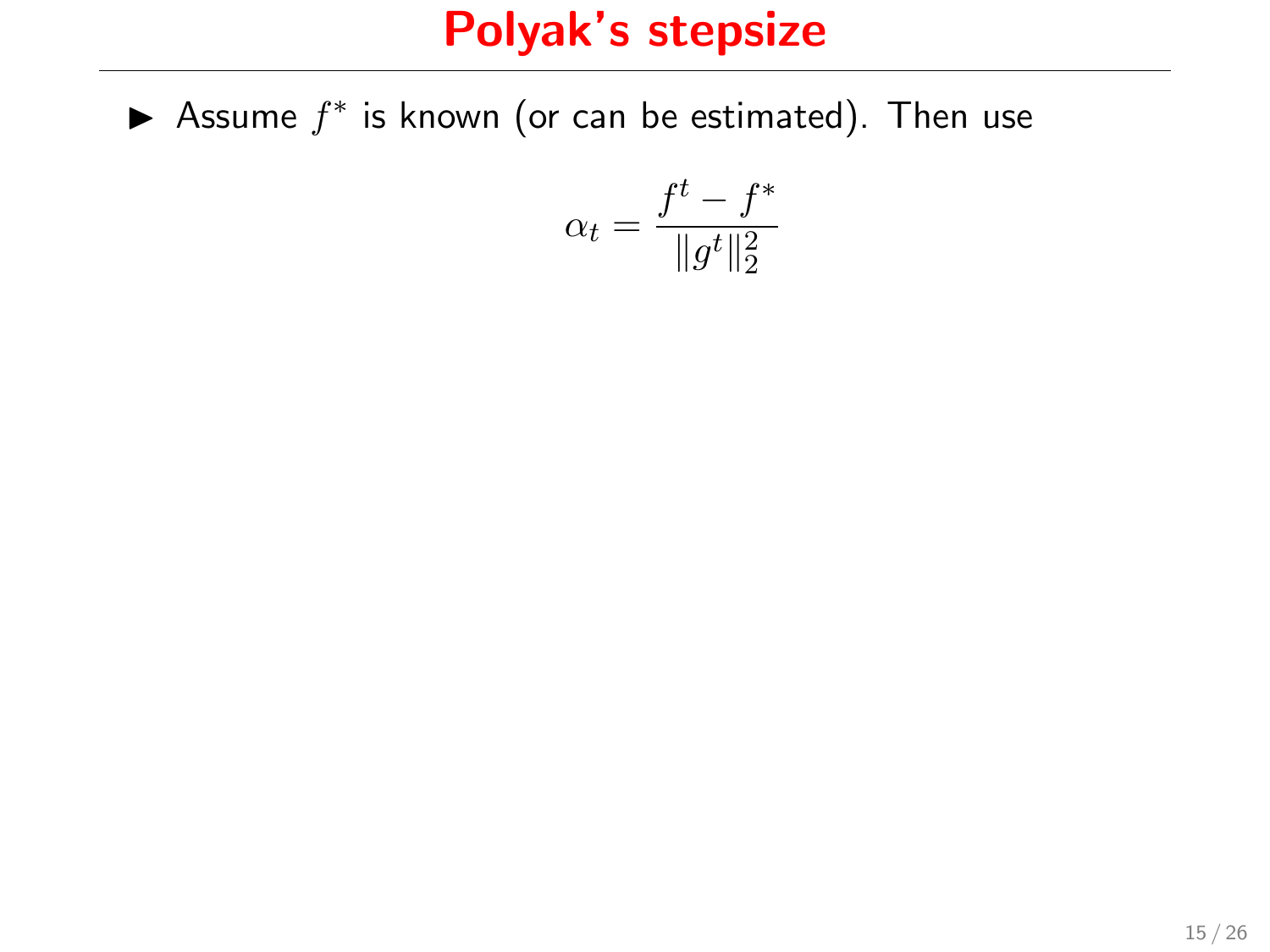Assume  $f^*$  is known (or can be estimated). Then use

$$
\alpha_t = \frac{f^t - f^*}{\|g^t\|_2^2}
$$

Motivation: recall bound

$$
||x^{t+1} - x^*||^2 \le ||x^t - x^*||^2 - 2\alpha_t(f^t - f^*) + \alpha_t^2 ||g^t||^2
$$

and minimize RHS.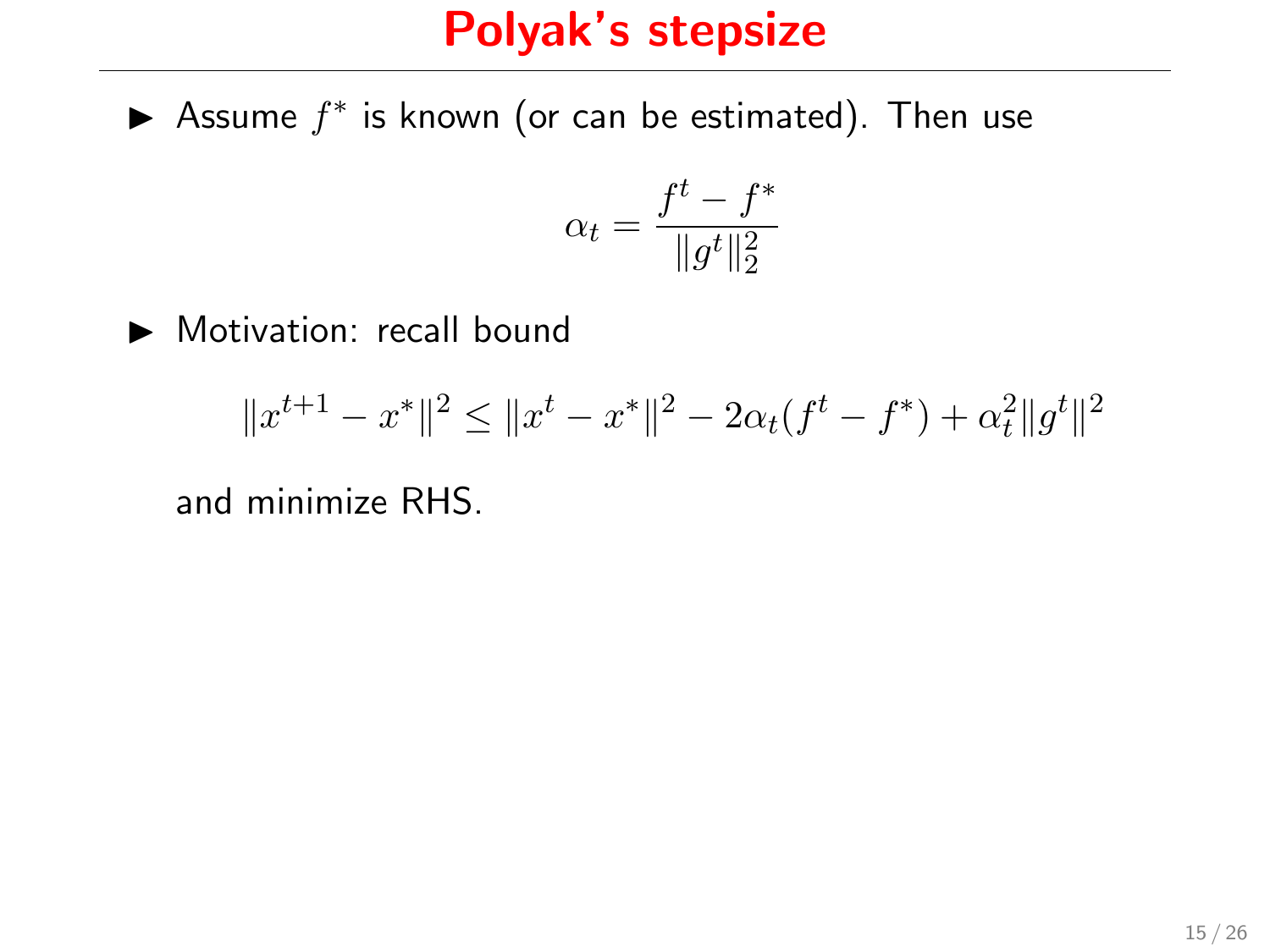Assume  $f^*$  is known (or can be estimated). Then use

$$
\alpha_t = \frac{f^t - f^*}{\|g^t\|_2^2}
$$

Motivation: recall bound

$$
||x^{t+1} - x^*||^2 \le ||x^t - x^*||^2 - 2\alpha_t(f^t - f^*) + \alpha_t^2 ||g^t||^2
$$

and minimize RHS.

Let's plug in 
$$
\alpha_t
$$
:

$$
||x^{t+1} - x^*||^2 \le ||x^t - x^*||^2 - \frac{(f^t - f^*)^2}{||g_t||^2}
$$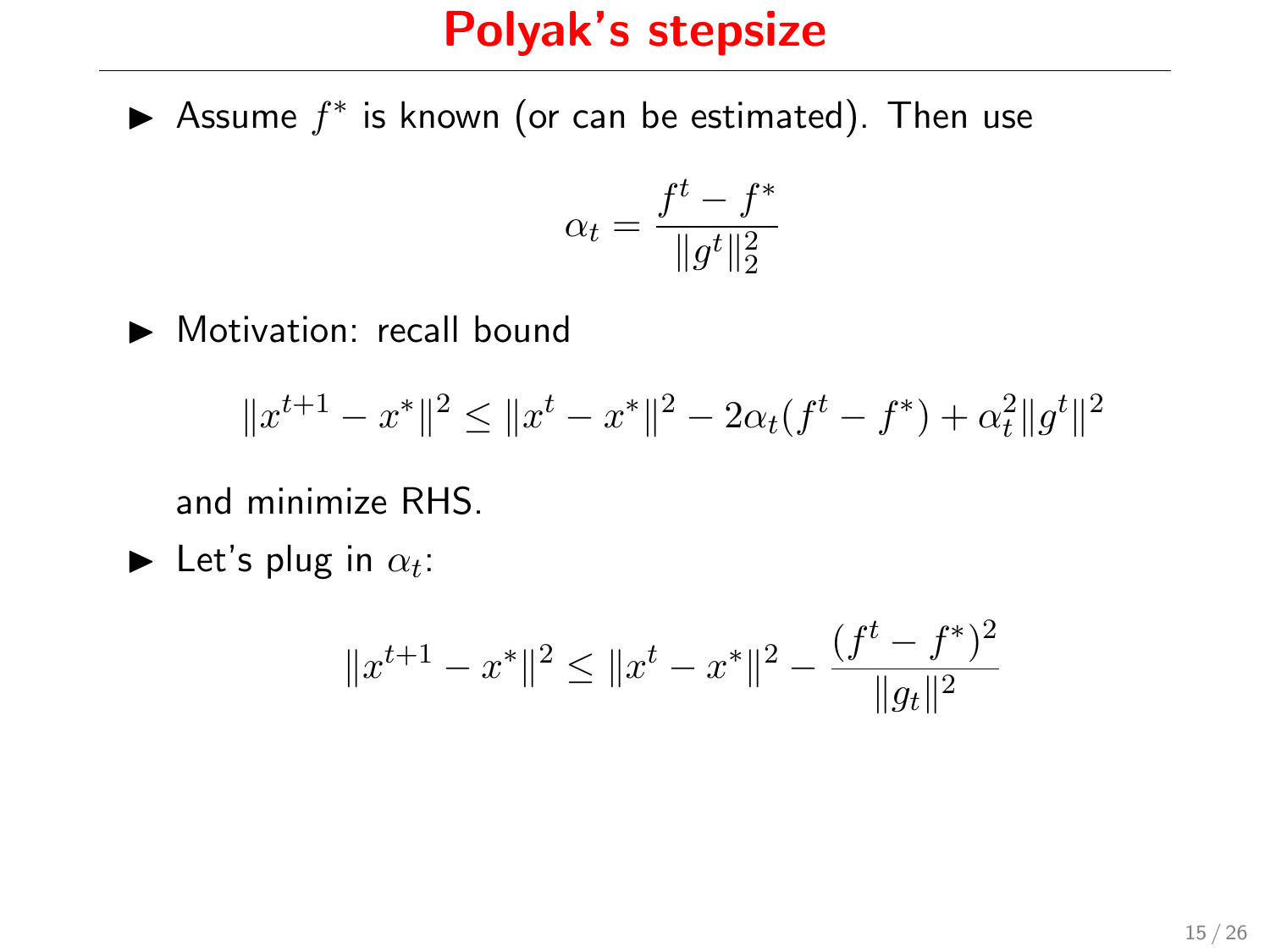$$
||x^{t+1} - x^*||^2 \le ||x^t - x^*||^2 - \frac{(f^t - f^*)^2}{||g_t||^2}
$$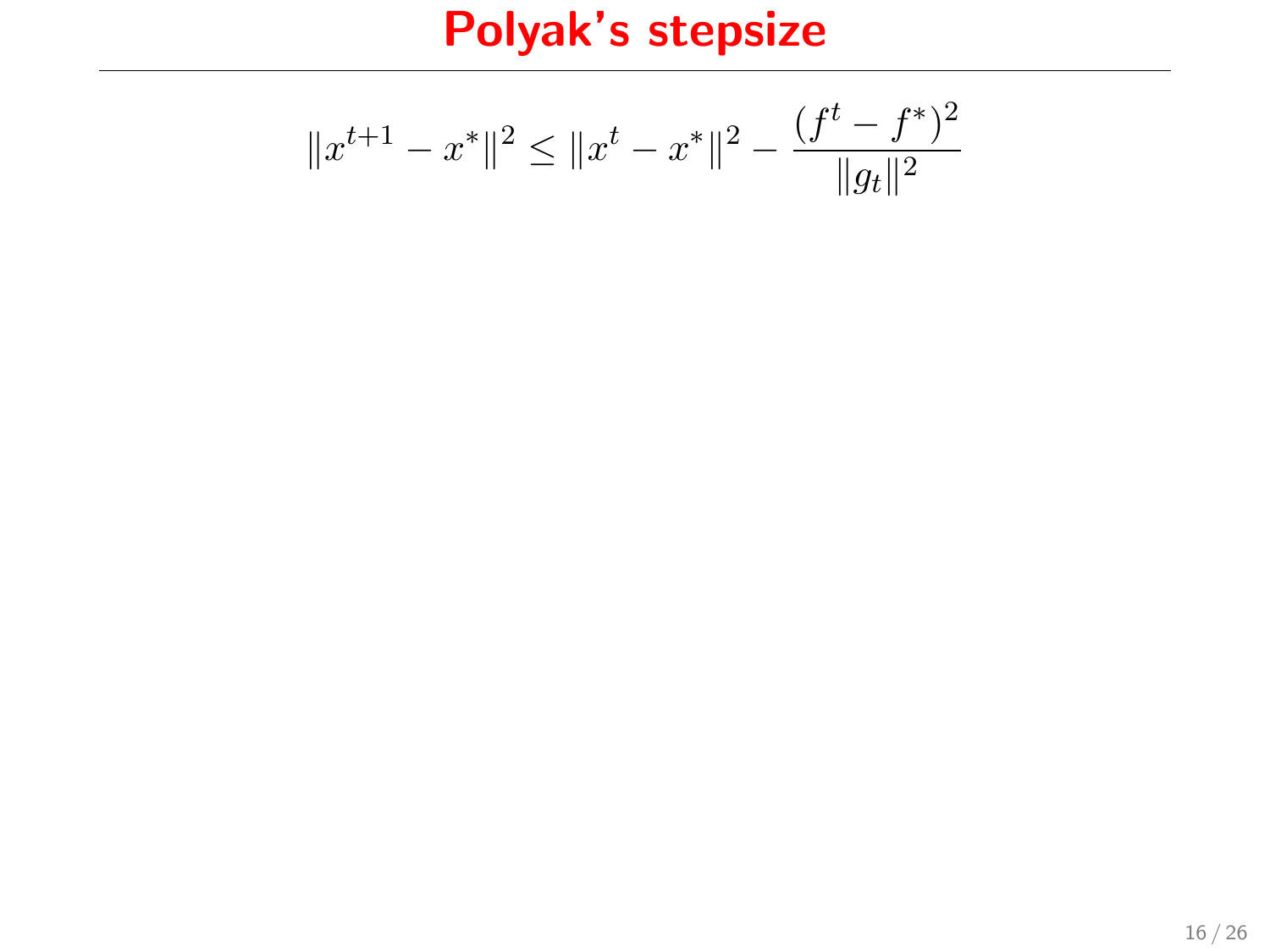$$
||x^{t+1} - x^*||^2 \le ||x^t - x^*||^2 - \frac{(f^t - f^*)^2}{||g_t||^2}
$$

▶ Observation  $1 \parallel x^t - x^* \parallel$  decreases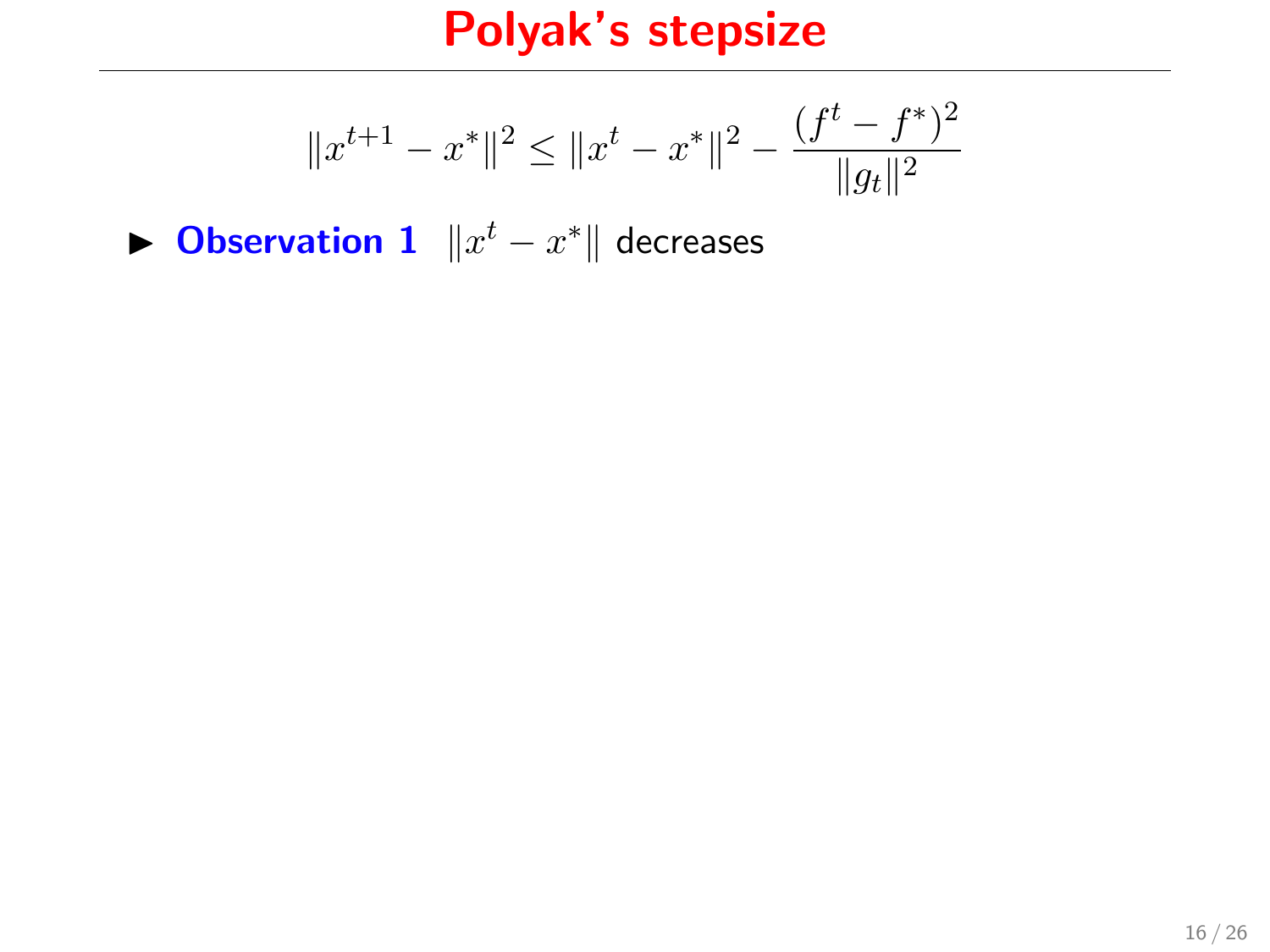$$
||x^{t+1} - x^*||^2 \le ||x^t - x^*||^2 - \frac{(f^t - f^*)^2}{||g_t||^2}
$$

- ▶ Observation  $1 \parallel x^t x^* \parallel$  decreases
- $\blacktriangleright$  Recursion:

$$
\sum_{t=1}^{k} \frac{(f^t - f^*)^2}{\|g_t\|^2} \leq \|x^1 - x^*\|^2 \leq R^2
$$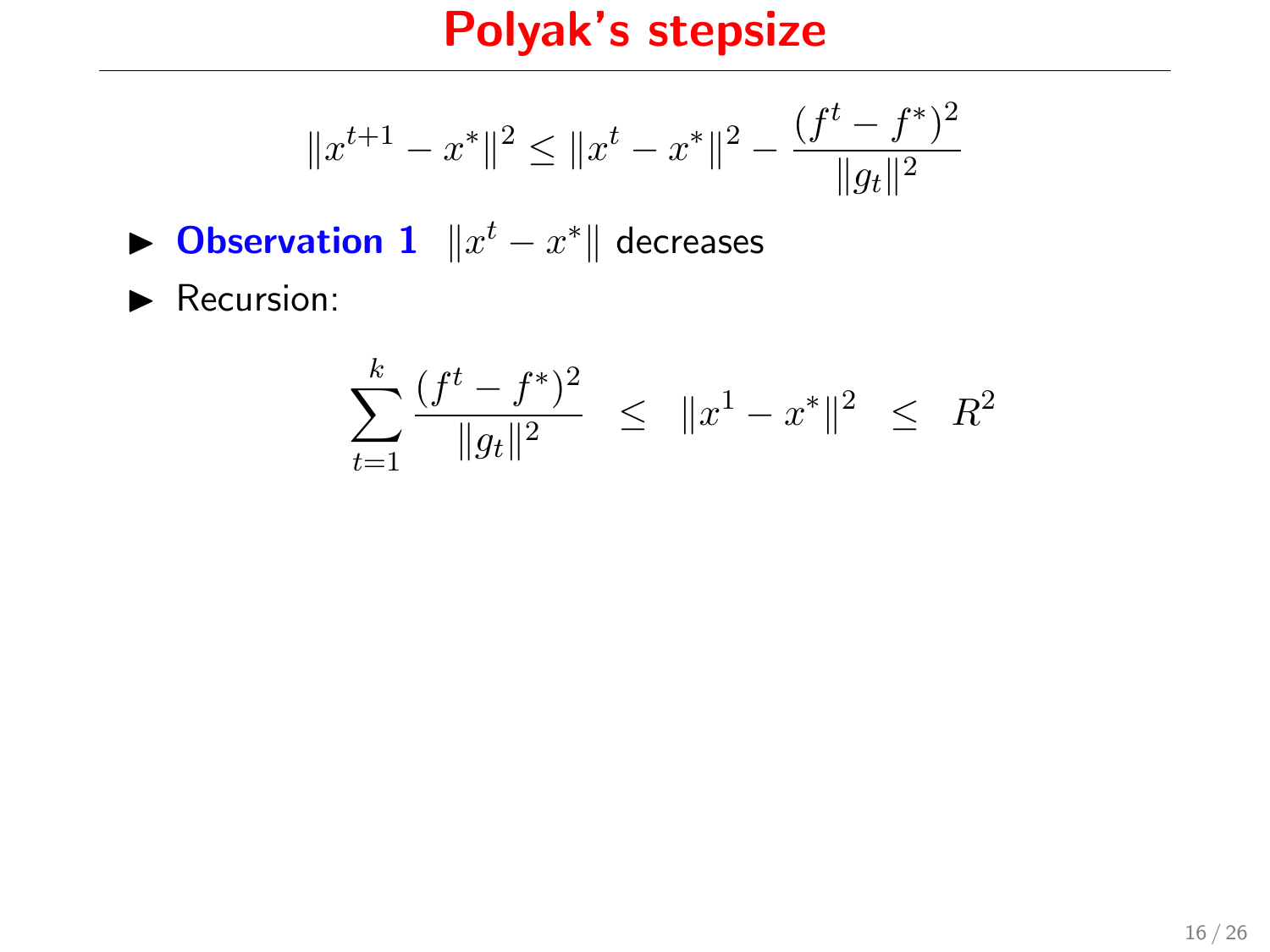$$
||x^{t+1} - x^*||^2 \le ||x^t - x^*||^2 - \frac{(f^t - f^*)^2}{||g_t||^2}
$$

- ▶ Observation  $1 \parallel x^t x^* \parallel$  decreases
- $\blacktriangleright$  Recursion:

$$
\sum_{t=1}^{k} \frac{(f^t - f^*)^2}{\|g_t\|^2} \leq \|x^1 - x^*\|^2 \leq R^2
$$

 $\blacktriangleright$  Now use  $||g^t|| \leq G$ 

$$
\sum_{t=1}^{k} (f^t - f^*)^2 \le R^2 G^2
$$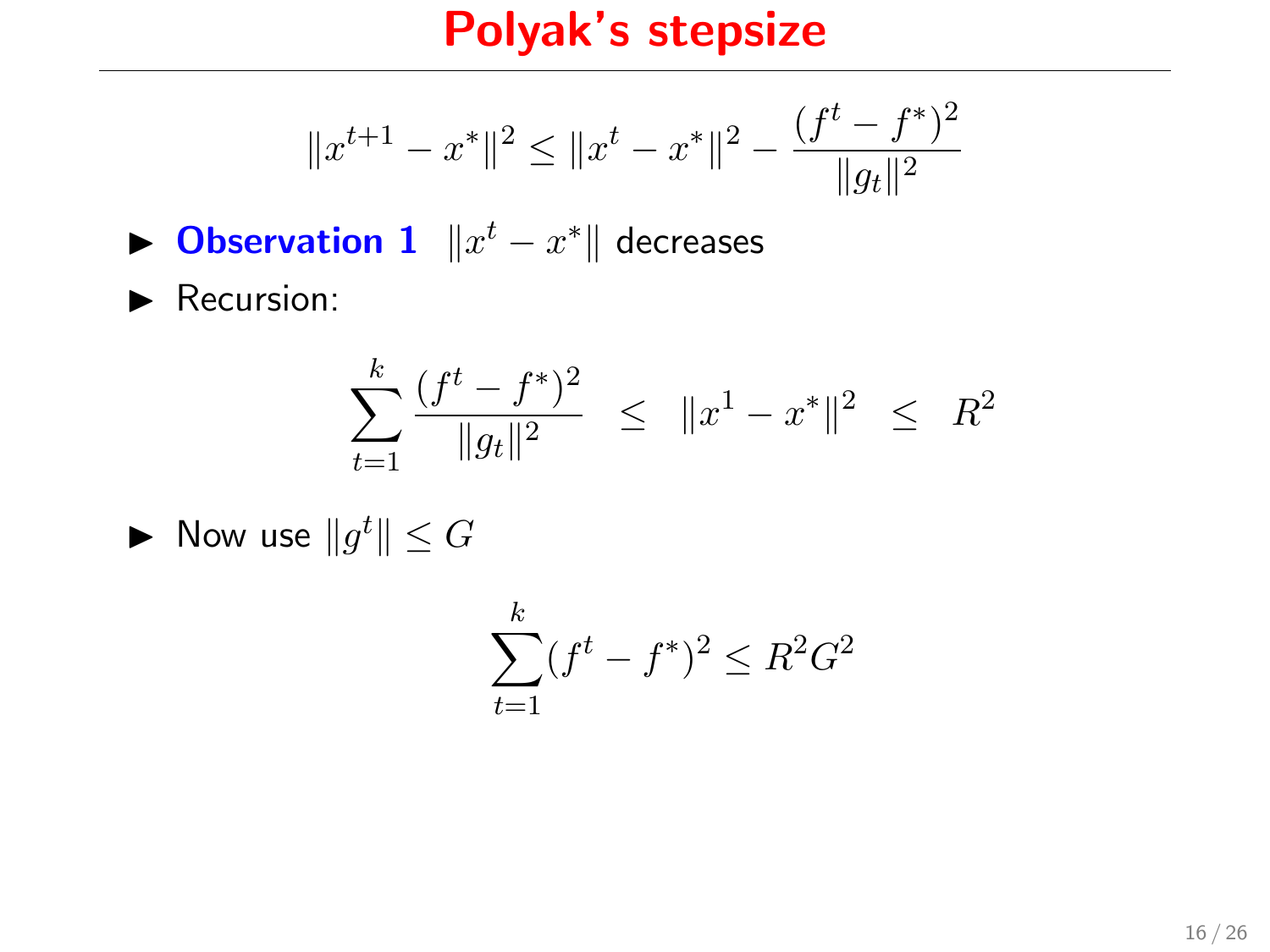$$
||x^{t+1}-x^*||^2 \le ||x^t-x^*||^2 - \frac{(f^t-f^*)^2}{||g_t||^2}
$$

- ▶ Observation  $1 \parallel x^t x^* \parallel$  decreases
- $\blacktriangleright$  Recursion:

$$
\sum_{t=1}^{k} \frac{(f^t - f^*)^2}{\|g_t\|^2} \leq \|x^1 - x^*\|^2 \leq R^2
$$

$$
\blacktriangleright \text{ Now use } \|g^t\| \leq G
$$

$$
\sum_{t=1}^{k} (f^t - f^*)^2 \le R^2 G^2
$$

 $\blacktriangleright$  Observation 2  $f^t \rightarrow f^*$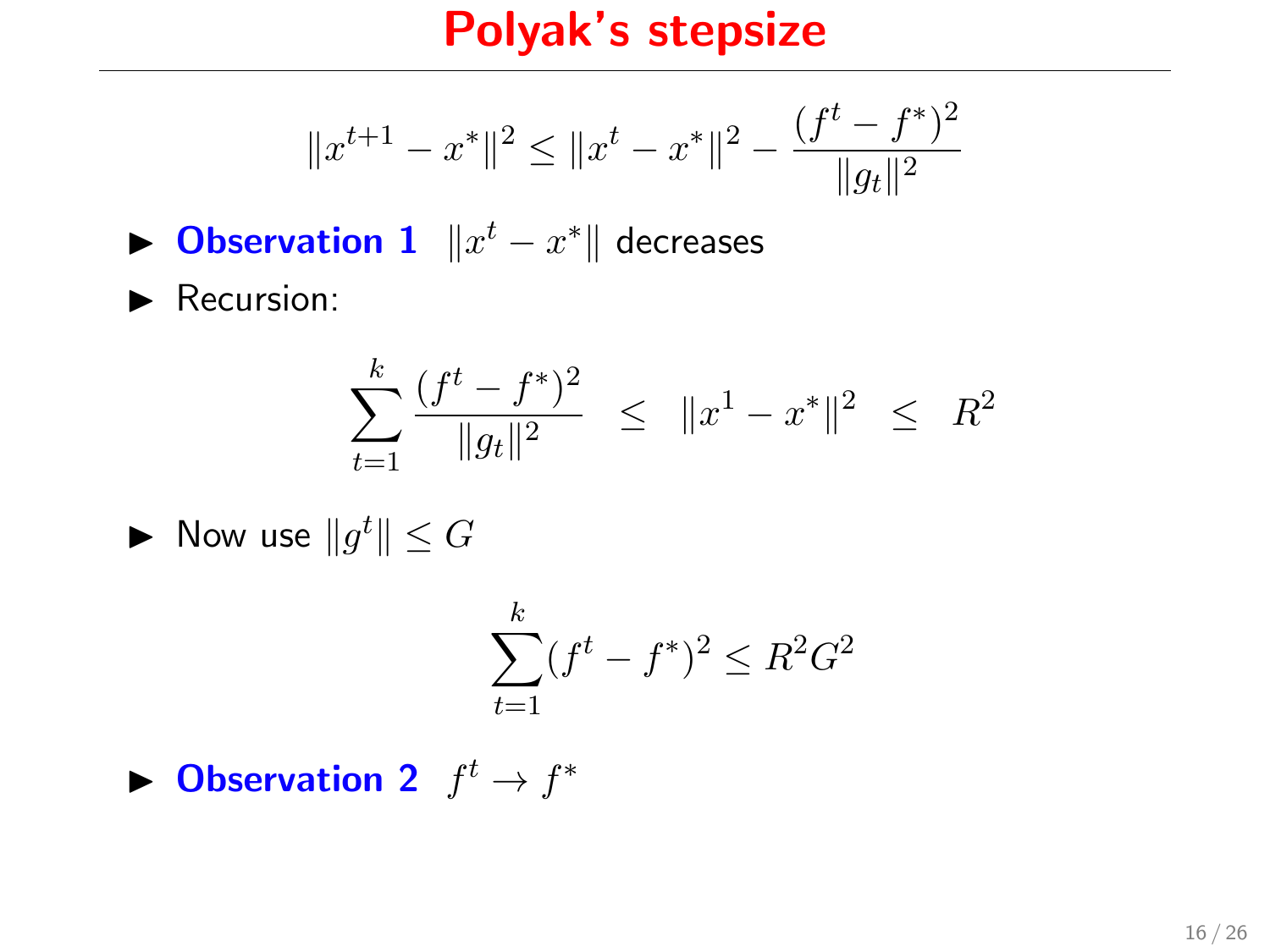$$
||x^{t+1} - x^*||^2 \le ||x^t - x^*||^2 - \frac{(f^t - f^*)^2}{||g_t||^2}
$$

- ▶ Observation  $1 \parallel x^t x^* \parallel$  decreases
- $\blacktriangleright$  Recursion:

$$
\sum_{t=1}^{k} \frac{(f^t - f^*)^2}{\|g_t\|^2} \leq \|x^1 - x^*\|^2 \leq R^2
$$

 $\blacktriangleright$  Now use  $||g^t|| \leq G$ 

$$
\sum_{t=1}^{k} (f^t - f^*)^2 \le R^2 G^2
$$

 $\blacktriangleright$  Observation 2  $f^t \rightarrow f^*$ 

ightharpoonup for accuracy  $\varepsilon$ , need  $k = (RG/\varepsilon)^2$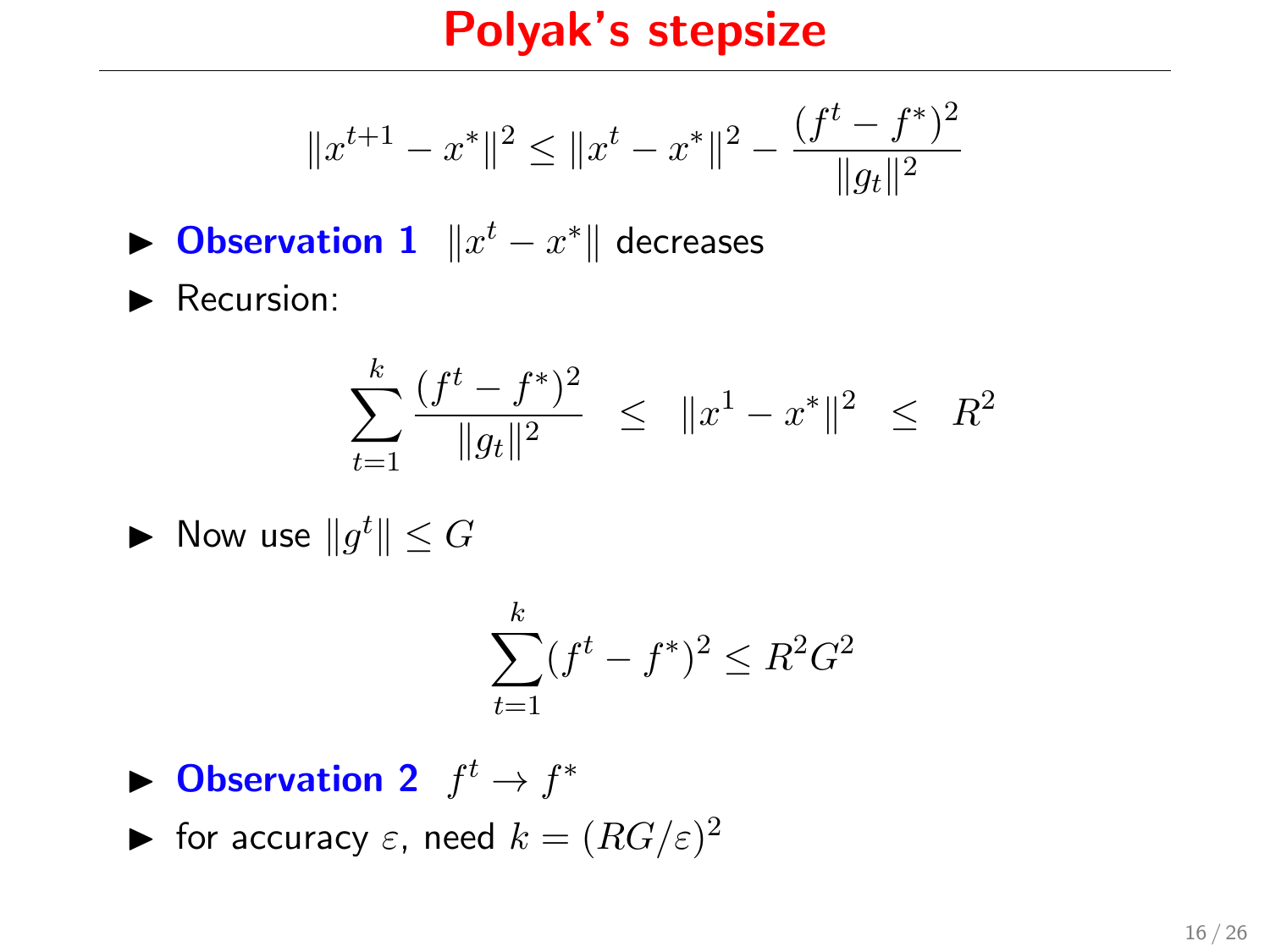# Constrained optimization

|--|--|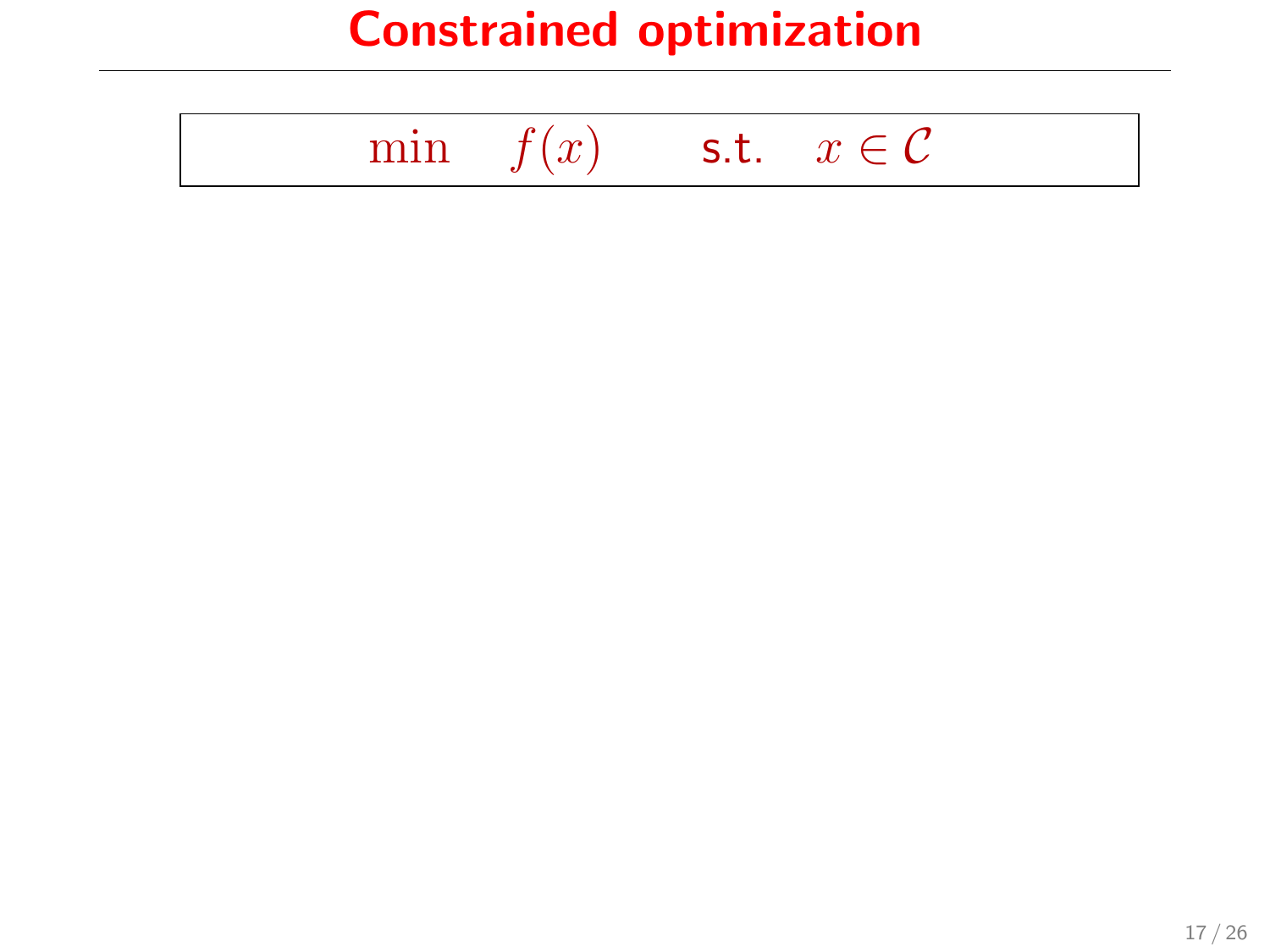# Constrained optimization

min  $f(x)$  s.t.  $x \in \mathcal{C}$ 

Previously:

$$
x^{t+1} = x^t - \alpha_t g^t
$$

■ This could be infeasible! Solution: projection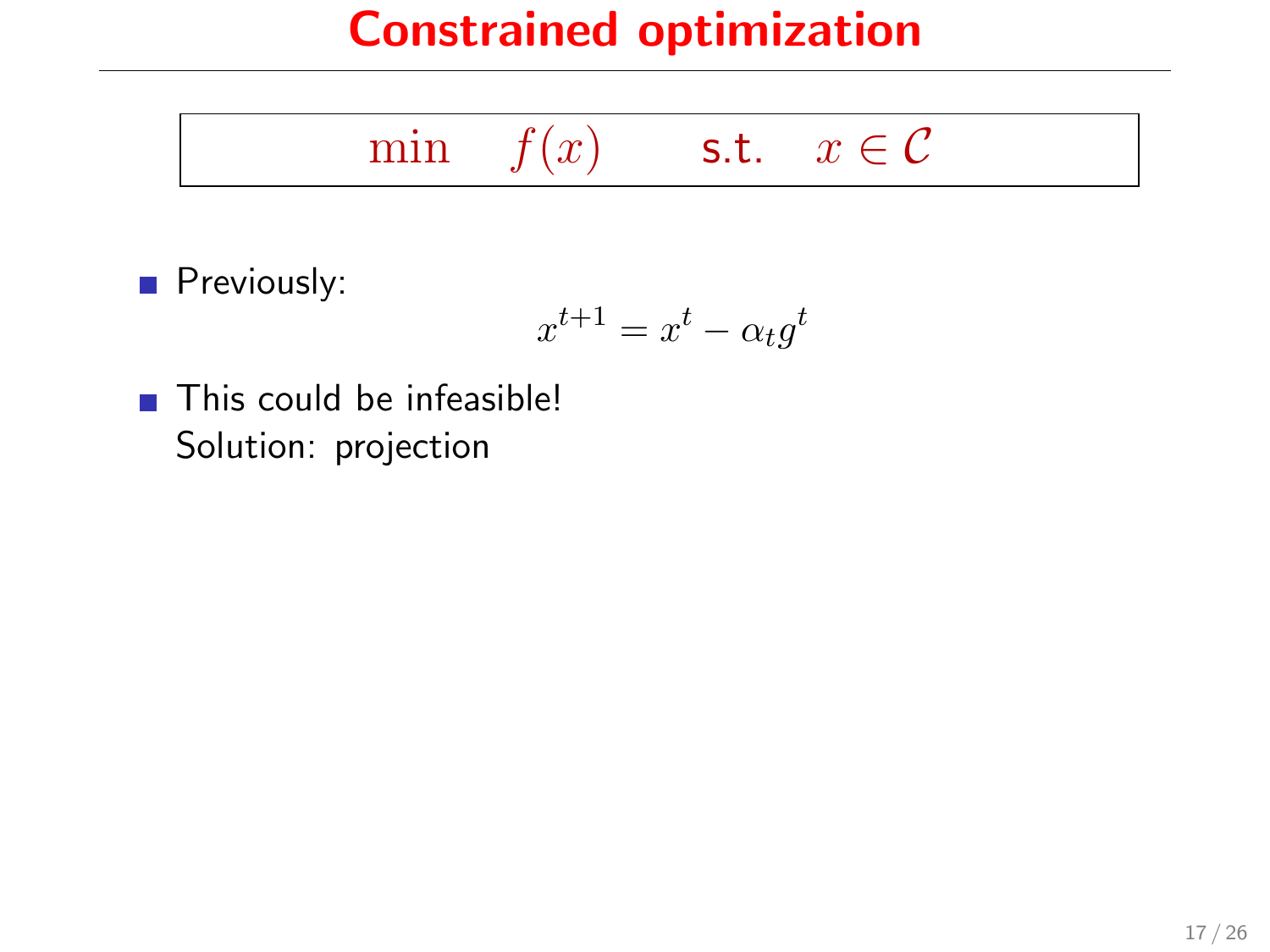# Projected subgradient method

$$
x^{k+1} = P_{\mathcal{C}}(x^k - \alpha_k g^k)
$$
  
where  $g^k \in \partial f(x^k)$  is any subgradient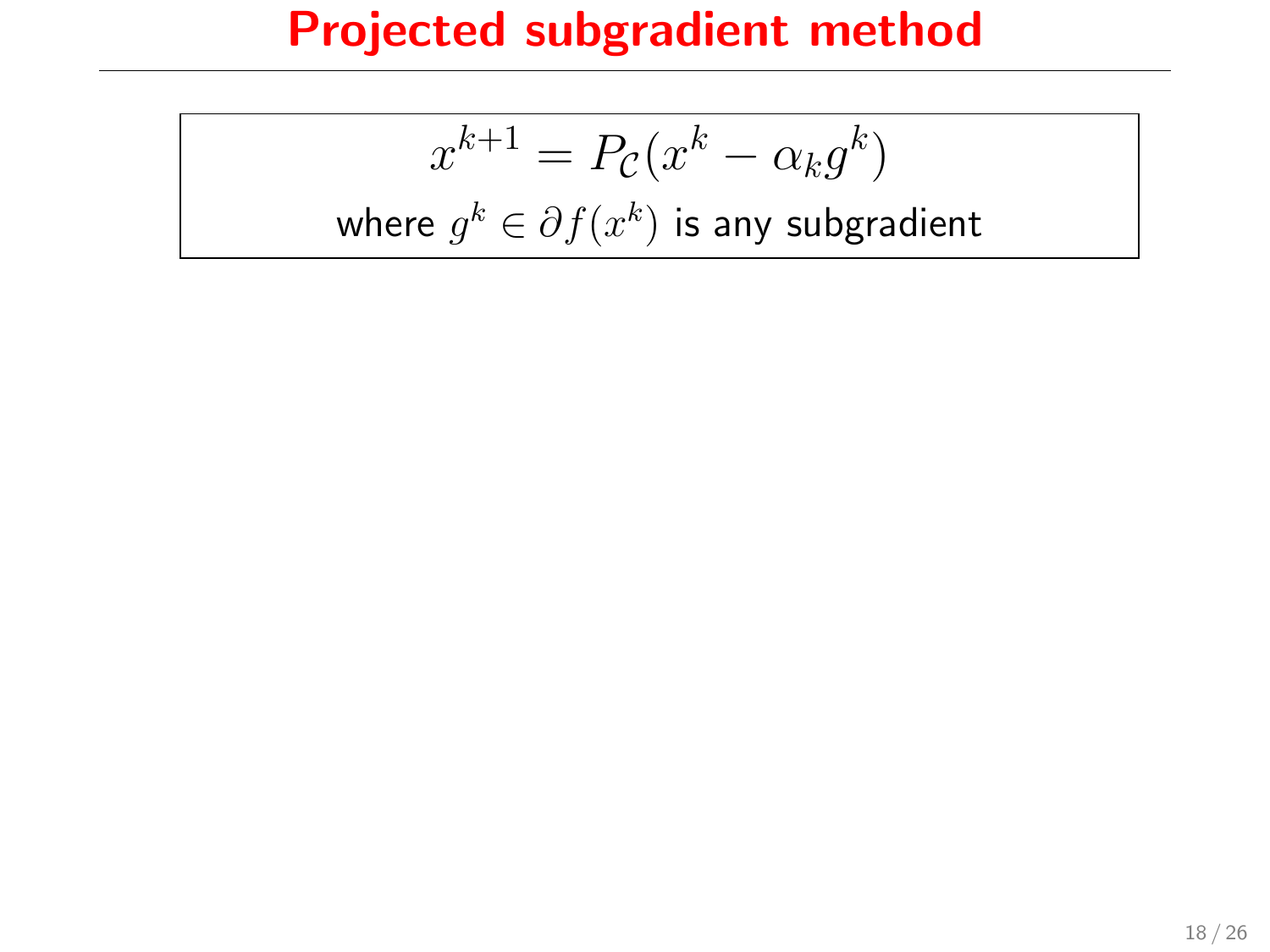### Projected subgradient method

$$
x^{k+1} = P_{\mathcal{C}}(x^k - \alpha_k g^k)
$$
  
where  $g^k \in \partial f(x^k)$  is any subgradient

**Projection** closest feasible point

$$
P_{\mathcal{C}}(x) = \arg\min_{y \in \mathcal{C}} \|x - y\|^2
$$

(Assume  $C$  is closed and convex, then projection is unique)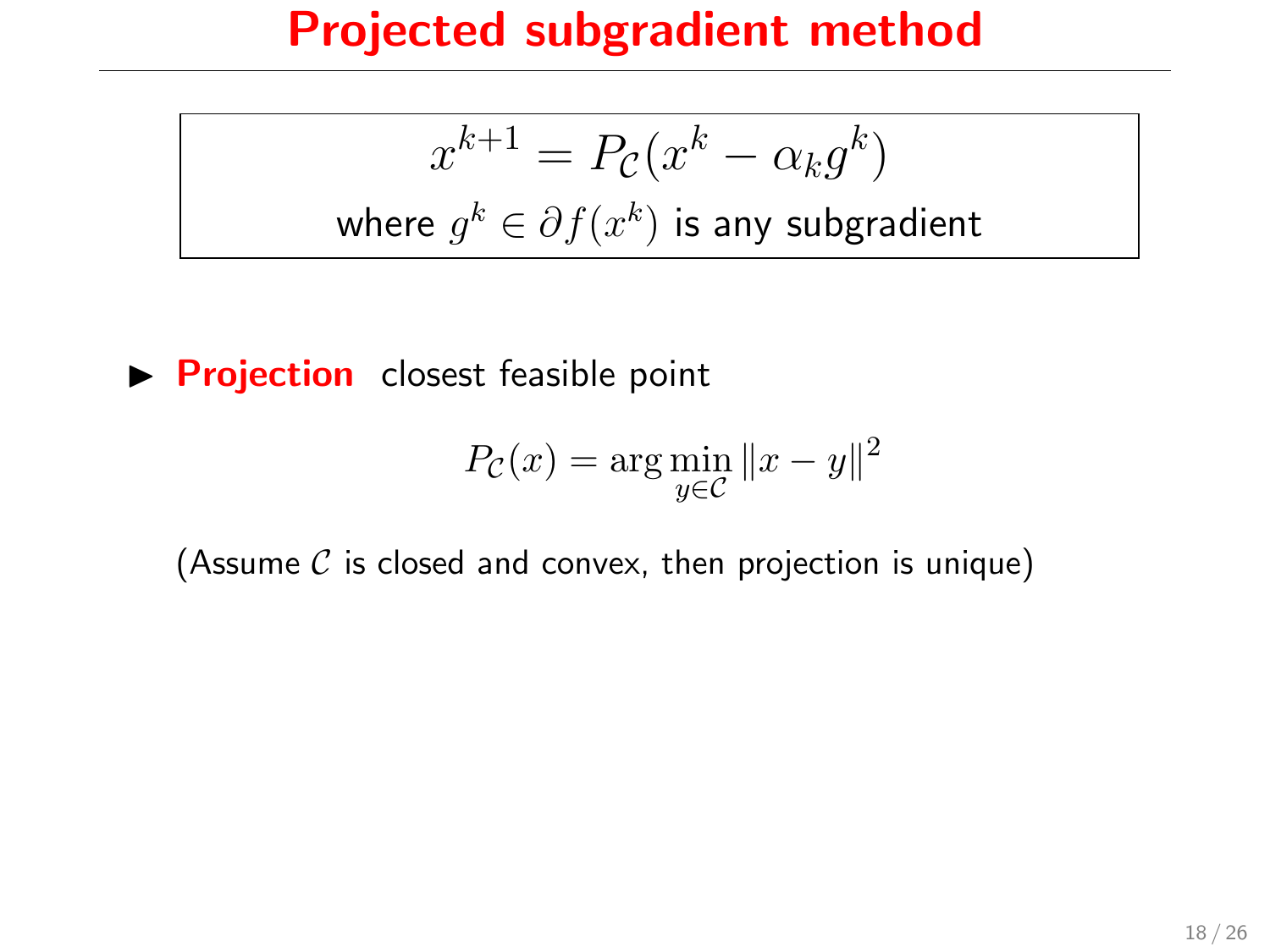# Projected subgradient method

$$
x^{k+1} = P_{\mathcal{C}}(x^k - \alpha_k g^k)
$$
  
where  $g^k \in \partial f(x^k)$  is any subgradient

 $\triangleright$  **Projection** closest feasible point

$$
P_{\mathcal{C}}(x) = \arg\min_{y \in \mathcal{C}} \|x - y\|^2
$$

(Assume  $\mathcal C$  is closed and convex, then projection is unique)

- $\triangleright$  Great as long as projection is "easy"
- $\blacktriangleright$  Same questions as before:
	- Does it converge?
	- For which stepsizes?  $\mathcal{L}^{\text{max}}$
	- How fast?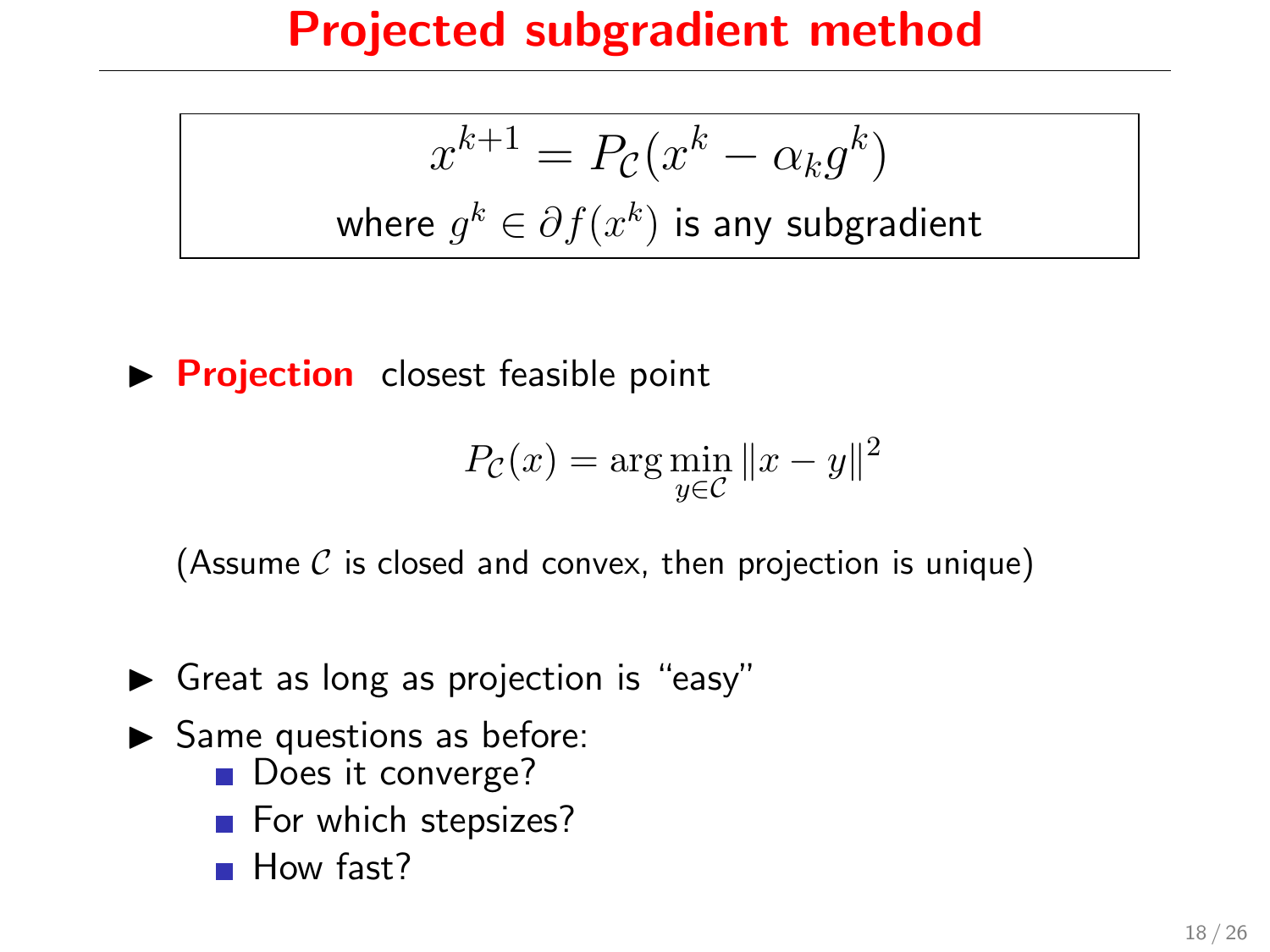### **Convergence**

#### **Assumptions**

- ► Min is attained:  $f^* := \inf_x f(x) > -\infty$ , with  $f(x^*) = f^*$
- ► Bounded subgradients:  $||g||_2 \leq G$  for all  $g \in \partial f$
- ► Bounded domain:  $||x^0 x^*||_2 \leq R$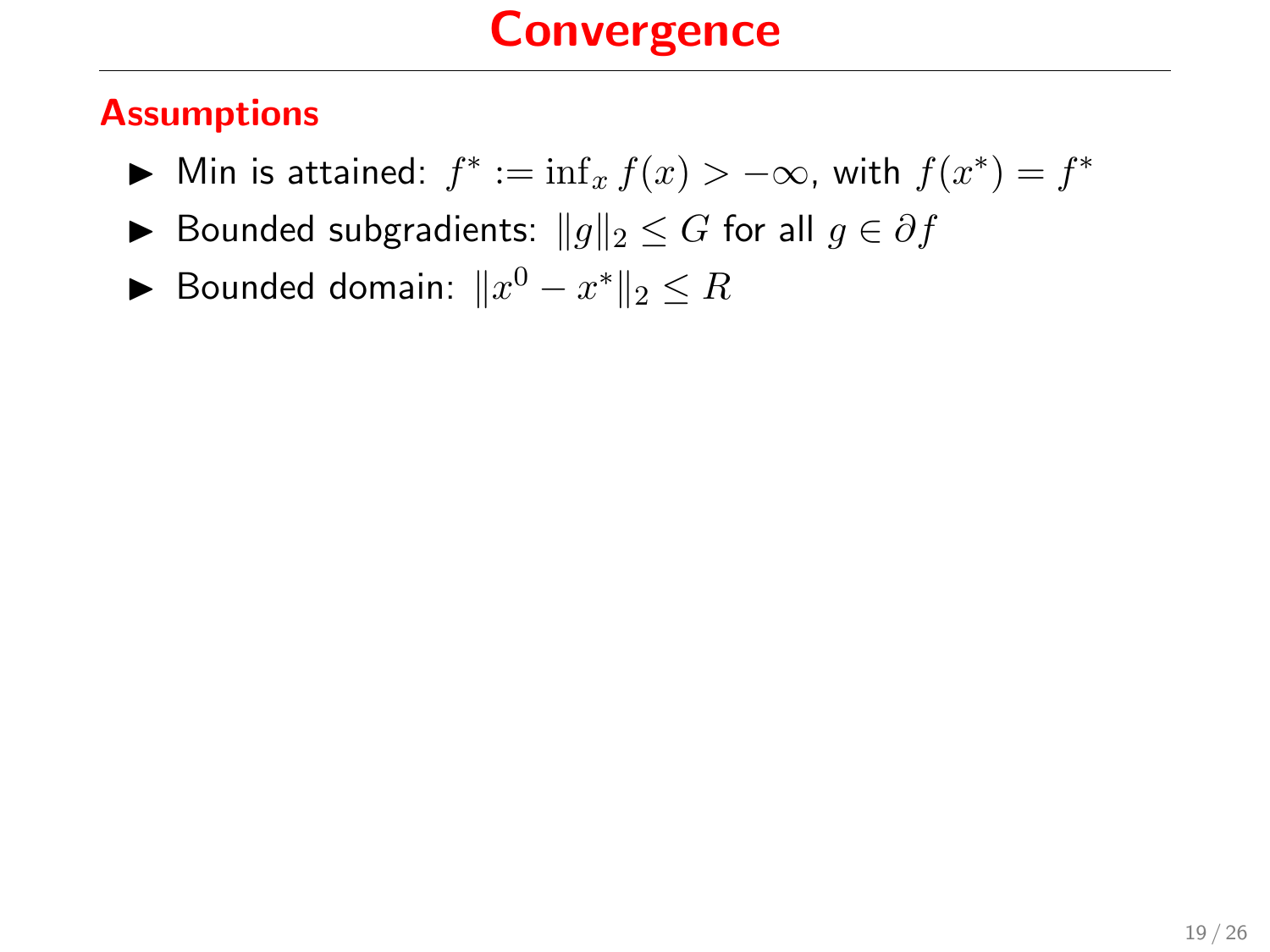# **Convergence**

#### **Assumptions**

- ► Min is attained:  $f^* := \inf_x f(x) > -\infty$ , with  $f(x^*) = f^*$
- ► Bounded subgradients:  $||g||_2 \leq G$  for all  $g \in \partial f$
- ► Bounded domain:  $||x^0 x^*||_2 \leq R$

#### Analysis

$$
\blacktriangleright \ \mathsf{Let} \ z^{t+1} = x^t - \alpha_t g^t.
$$

$$
\blacktriangleright \text{ Then } x^{t+1} = P_{\mathcal{C}}(z^{t+1}).
$$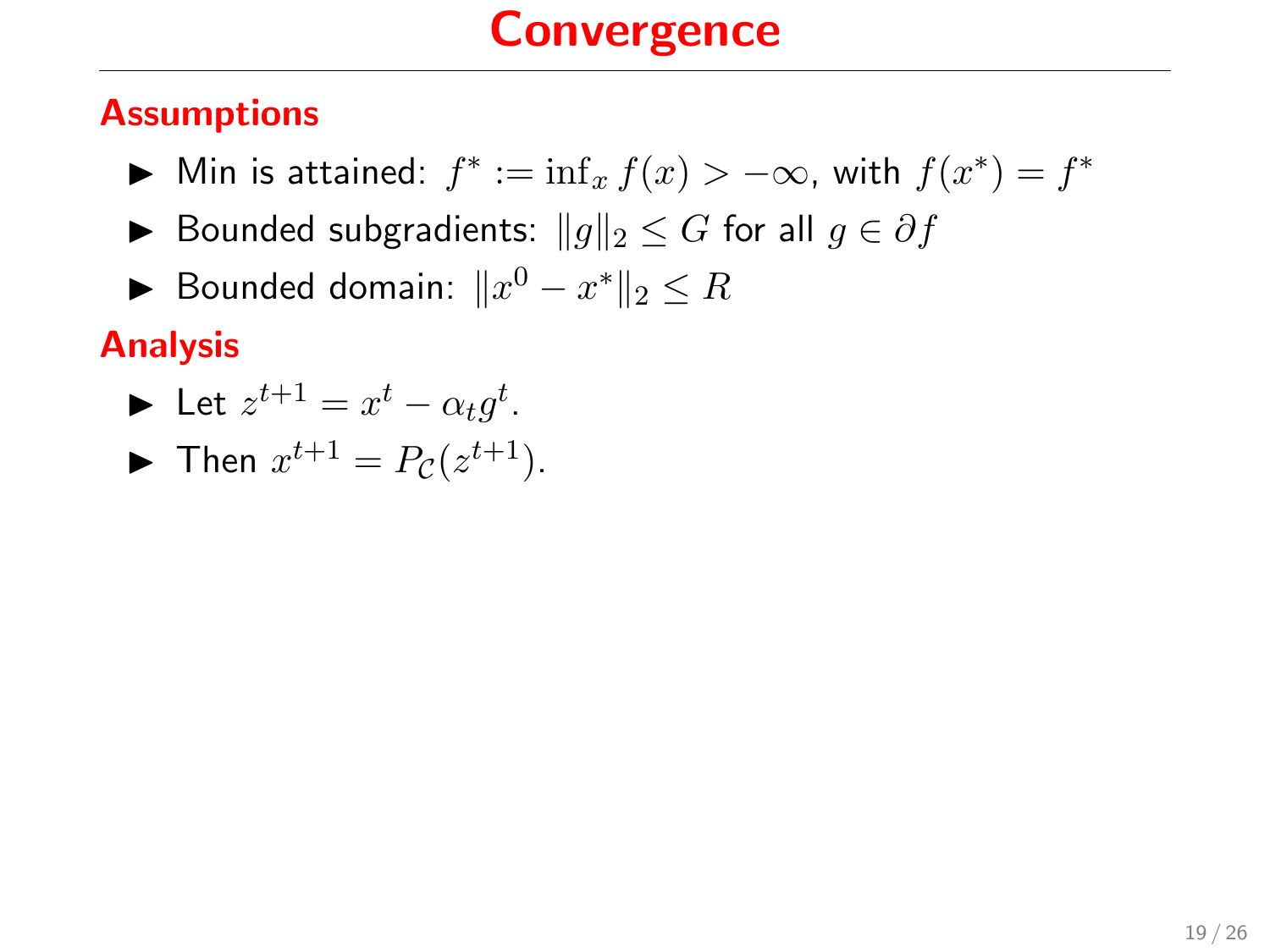#### **Assumptions**

- ► Min is attained:  $f^* := \inf_x f(x) > -\infty$ , with  $f(x^*) = f^*$
- ▶ Bounded subgradients:  $||g||_2 \leq G$  for all  $g \in \partial f$
- ► Bounded domain:  $||x^0 x^*||_2 \leq R$

#### Analysis

$$
\blacktriangleright \ \mathsf{Let} \ z^{t+1} = x^t - \alpha_t g^t.
$$

 $\blacktriangleright$  Then  $x^{t+1} = P_{\mathcal{C}}(z^{t+1})$ .

 $\blacktriangleright$  Recall analysis of unconstrained method:

. . .

$$
||z^{t+1} - x^*||_2^2 = ||x^t - \alpha_t g^t - x^*||_2^2
$$
  
\n
$$
\le ||x^t - x^*||_2^2 + \alpha_t^2 ||g^t||_2^2 - 2\alpha_t (f(x^t) - f^*)
$$

▶ Need to relate to  $\|x^{t+1} - x^*\|_2^2$ , the rest of the proof is the same as above.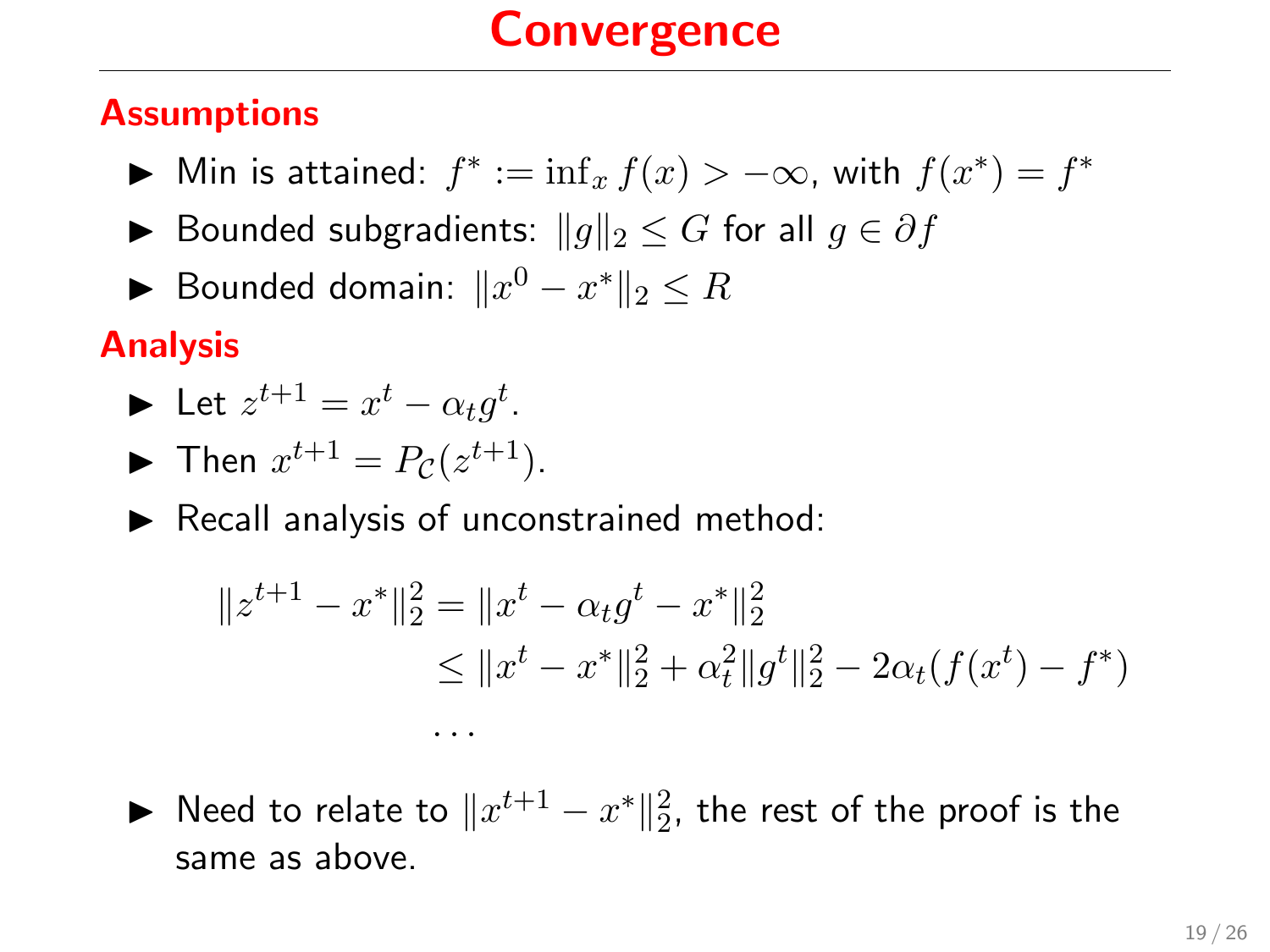### Projection Theorem

Let  $C$  be nonempty, closed and convex.

Optimality conditions:  $y^* = P_{\mathcal{C}}(z)$  iff

$$
\langle z-y^*,y-y^*\rangle\leq 0\text{ for all }y\in\mathcal{C}
$$

**The projection is nonexpansive:** 

$$
||P_{\mathcal{C}}(x) - P_{\mathcal{C}}(z)|| \le ||x - z||^2 \quad \text{ for all } x, z \in \mathbb{R}^n.
$$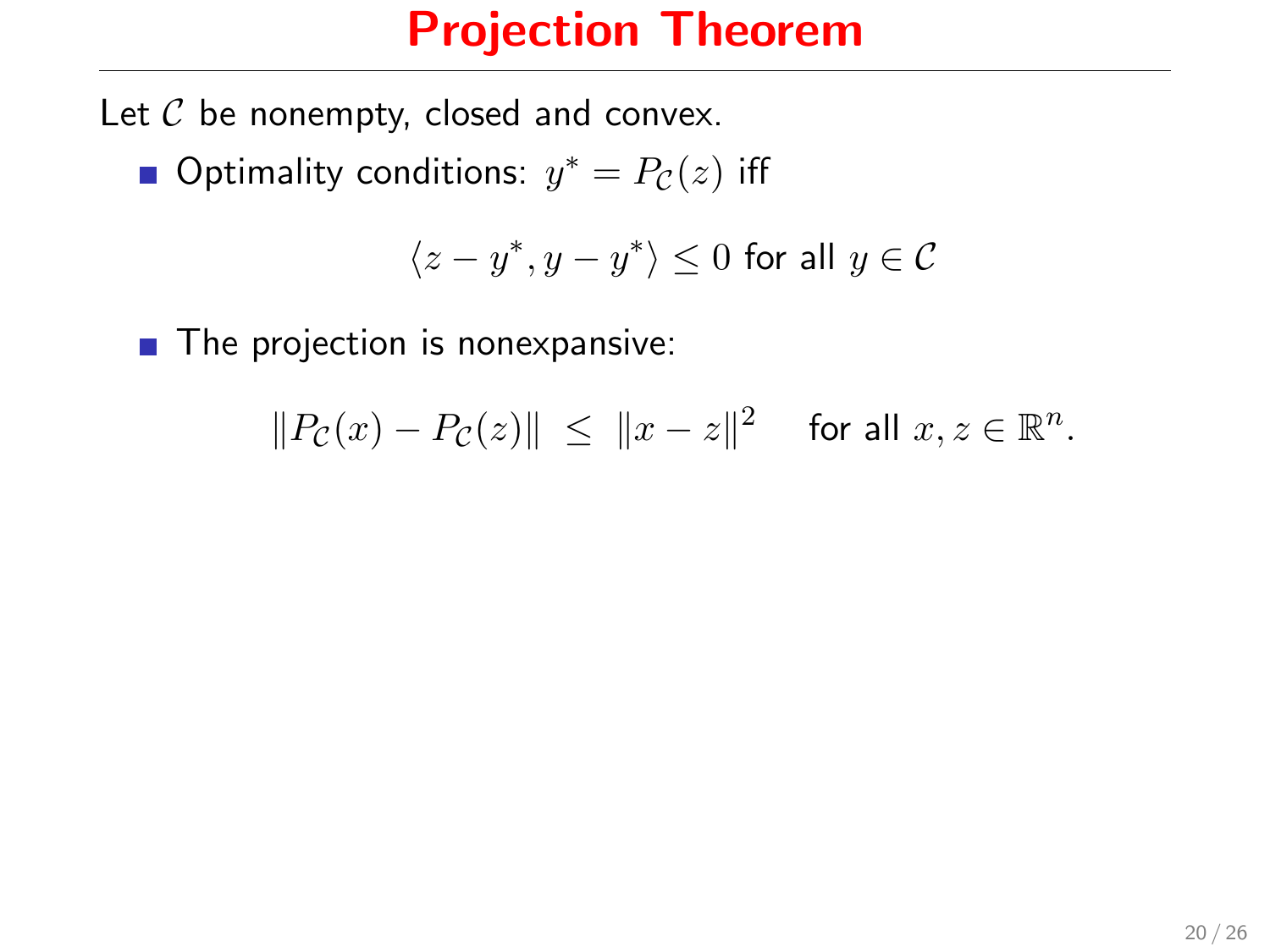# **Convergence**

 $\blacktriangleright$  Use nonexpansiveness of projection:

. . .

$$
||x^{t} - \alpha_{t}g^{t} - x^{*}||_{2}^{2}
$$
  
\n
$$
\leq ||x^{t} - x^{*}||_{2}^{2} + \alpha_{t}^{2}||g^{t}||_{2}^{2} - 2\alpha_{t}(f(x^{t}) - f^{*})
$$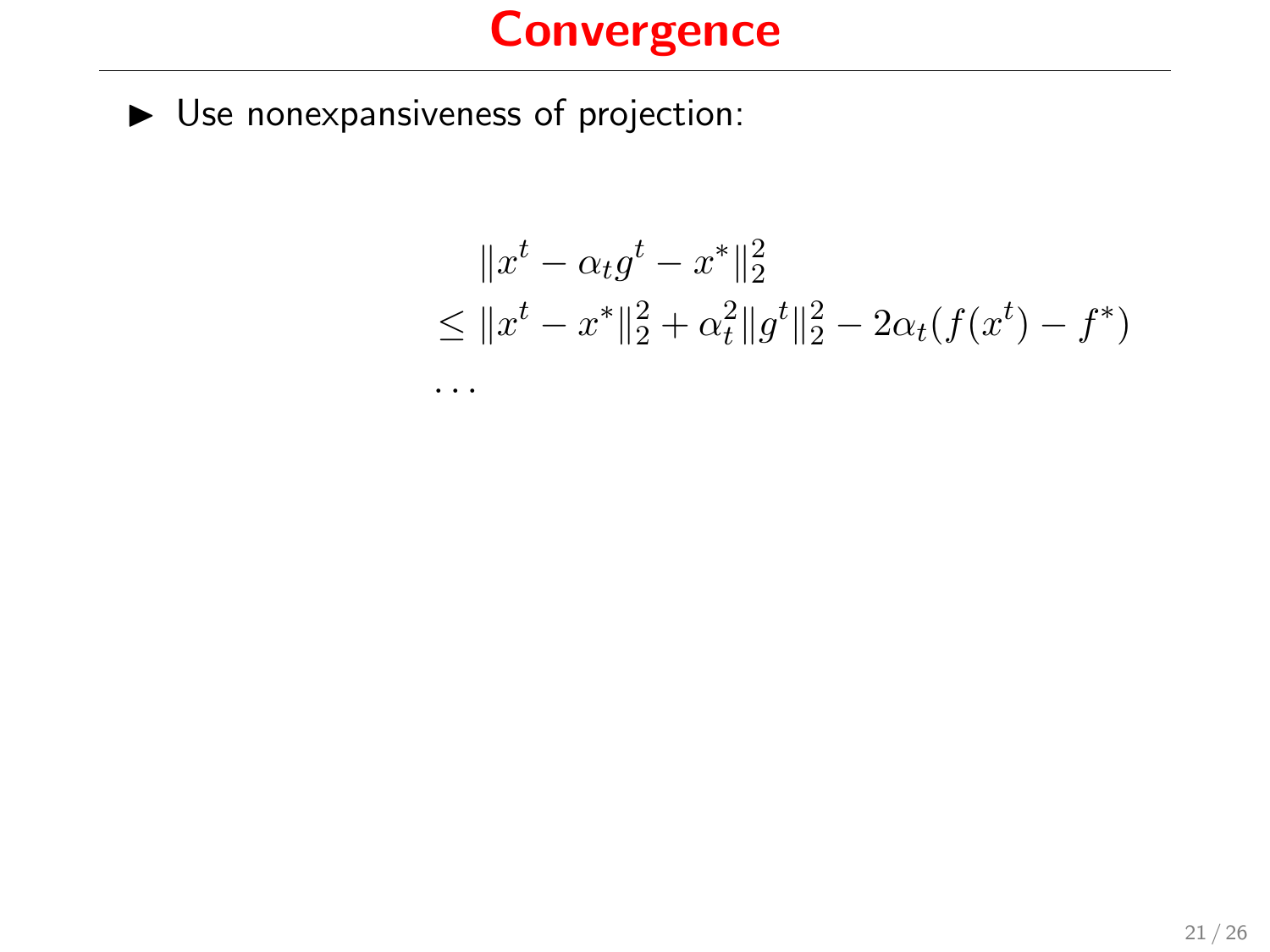# **Convergence**

 $\blacktriangleright$  Use nonexpansiveness of projection:

$$
||x^{t+1} - x^*||_2^2 = ||P_C(x^t - \alpha_t g^t) - x^*||_2^2
$$
  
\n
$$
\leq ||x^t - \alpha_t g^t - x^*||_2^2
$$
  
\n
$$
\leq ||x^t - x^*||_2^2 + \alpha_t^2 ||g^t||_2^2 - 2\alpha_t (f(x^t) - f^*)
$$

Same convergence results as in unconstrained case:

- $\triangleright$  within neighborhood of optimal for constant step size
- $\triangleright$  converges for diminishing non-summable

. . .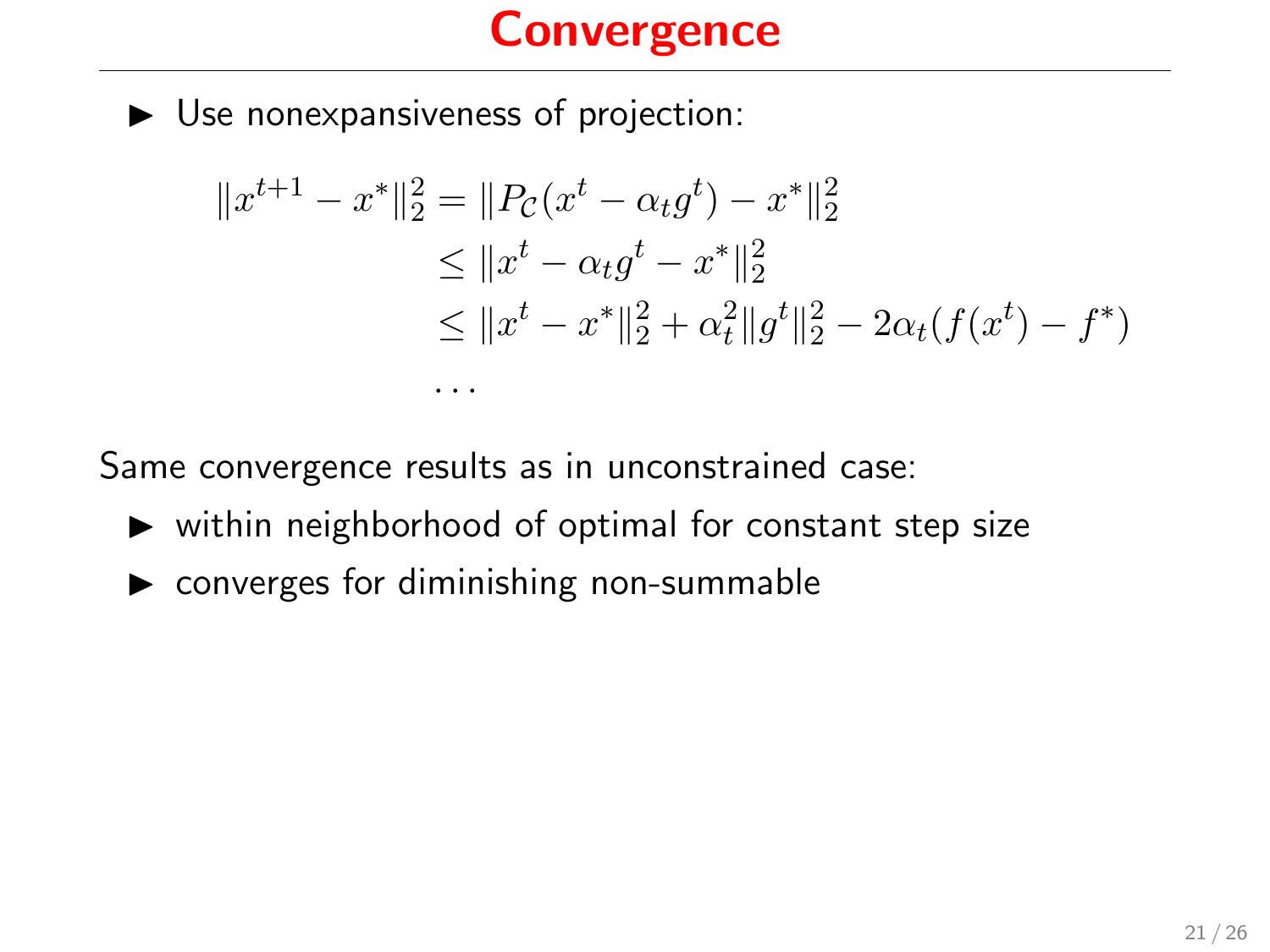$$
\min \quad \frac{1}{2} \|Ax - b\|_2^2 + \lambda \|x\|_1
$$
\n
$$
\text{s.t. } x \in \mathcal{C}
$$

#### $\blacktriangleright$  Nonnegativity  $x \geq 0$  $P_{\mathcal{C}}(z) = [z]_{+}$ Update step:  $x^{k+1} = [x^k - \alpha_k(A^T(Ax^k - b) + \lambda \operatorname{sgn}(x^k))]_+$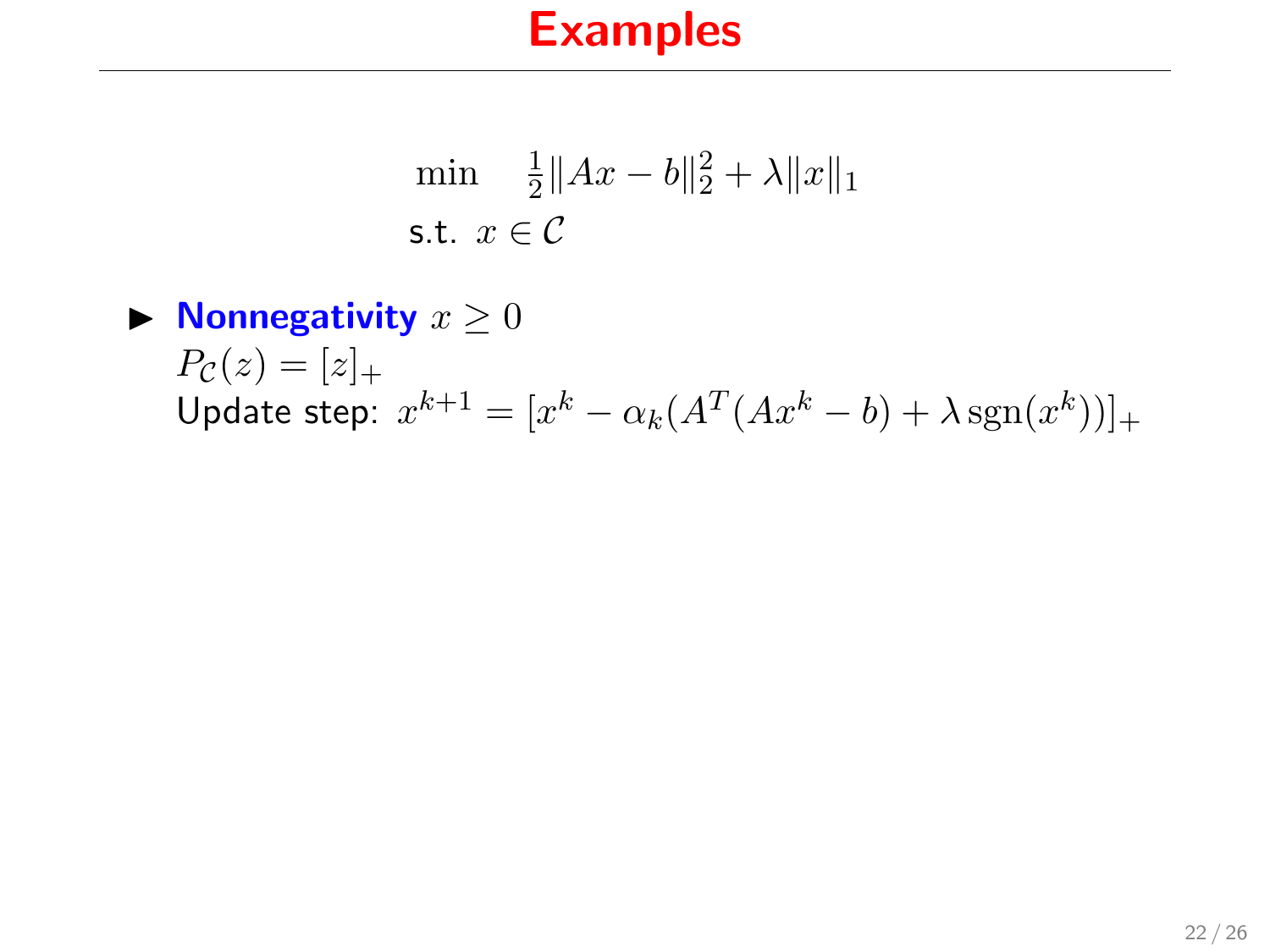$$
\min \quad \frac{1}{2} \|Ax - b\|_2^2 + \lambda \|x\|_1
$$
\n
$$
\text{s.t. } x \in \mathcal{C}
$$

#### $\blacktriangleright$  Nonnegativity  $x \geq 0$  $P_{\mathcal{C}}(z) = |z|_{+}$ Update step:  $x^{k+1} = [x^k - \alpha_k(A^T(Ax^k - b) + \lambda \operatorname{sgn}(x^k))]_+$  $\blacktriangleright$   $\ell_{\infty}$ -ball  $||x||_{\infty} \leq 1$

Projection: 
$$
\min \|x - z\|^2
$$
 s.t.  $x \le 1$  and  $x \ge -1$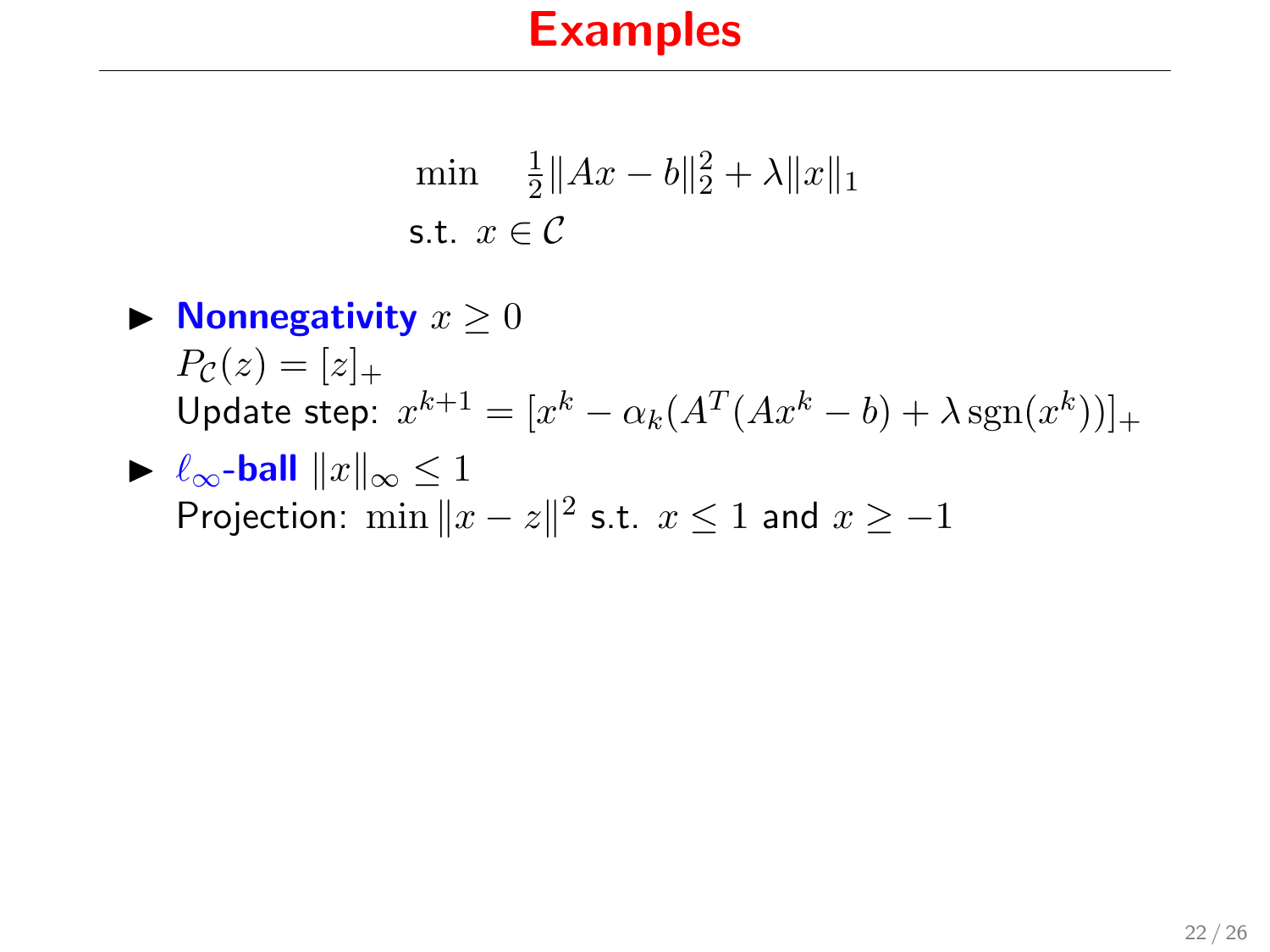$$
\min \quad \frac{1}{2} \|Ax - b\|_2^2 + \lambda \|x\|_1
$$
\n
$$
\text{s.t. } x \in \mathcal{C}
$$

# $\blacktriangleright$  Nonnegativity  $x \geq 0$  $P_{\mathcal{C}}(z) = |z|_{+}$ Update step:  $x^{k+1} = [x^k - \alpha_k(A^T(Ax^k - b) + \lambda \operatorname{sgn}(x^k))]_+$  $\triangleright \ell_{\infty}$ -ball  $||x||_{\infty} \leq 1$

Projection:  $\min \|x - z\|^2$  s.t.  $x \le 1$  and  $x \ge -1$ this is separable, so do it coordinate-wise:  $P_{\mathcal{C}}(z) = y$  where  $y_i = \text{sgn}(z_i) \min\{|z_i|, 1\}$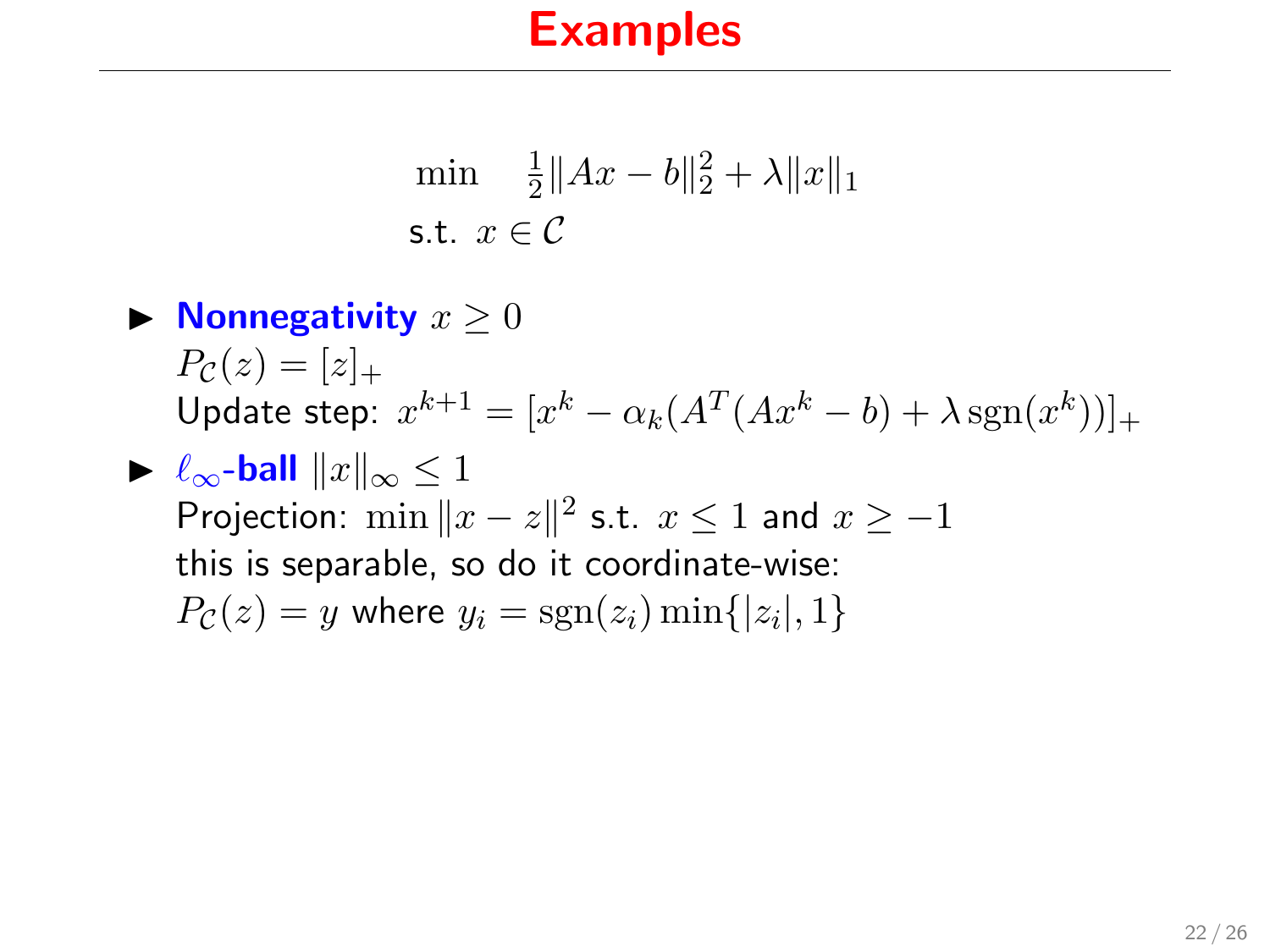$$
\min \quad \frac{1}{2} \|Ax - b\|_2^2 + \lambda \|x\|_1
$$
\n
$$
\text{s.t. } x \in \mathcal{C}
$$

#### $\blacktriangleright$  Nonnegativity  $x \geq 0$  $P_{\mathcal{C}}(z) = |z|_{+}$ Update step:  $x^{k+1} = [x^k - \alpha_k(A^T(Ax^k - b) + \lambda \operatorname{sgn}(x^k))]_+$  $\triangleright \ell_{\infty}$ -ball  $||x||_{\infty} \leq 1$ Projection:  $\min \|x - z\|^2$  s.t.  $x \le 1$  and  $x \ge -1$ this is separable, so do it coordinate-wise:

 $P_{\mathcal{C}}(z) = y$  where  $y_i = \text{sgn}(z_i) \min\{|z_i|, 1\}$ Update step:

$$
z^{k+1} = x^k - \alpha_k (A^T (Ax^k - b) + \lambda \operatorname{sgn}(x^k))
$$
  

$$
x_i^{k+1} = \operatorname{sgn}(z_i^{k+1}) \min\{|z_i^{k+1}|, 1\}
$$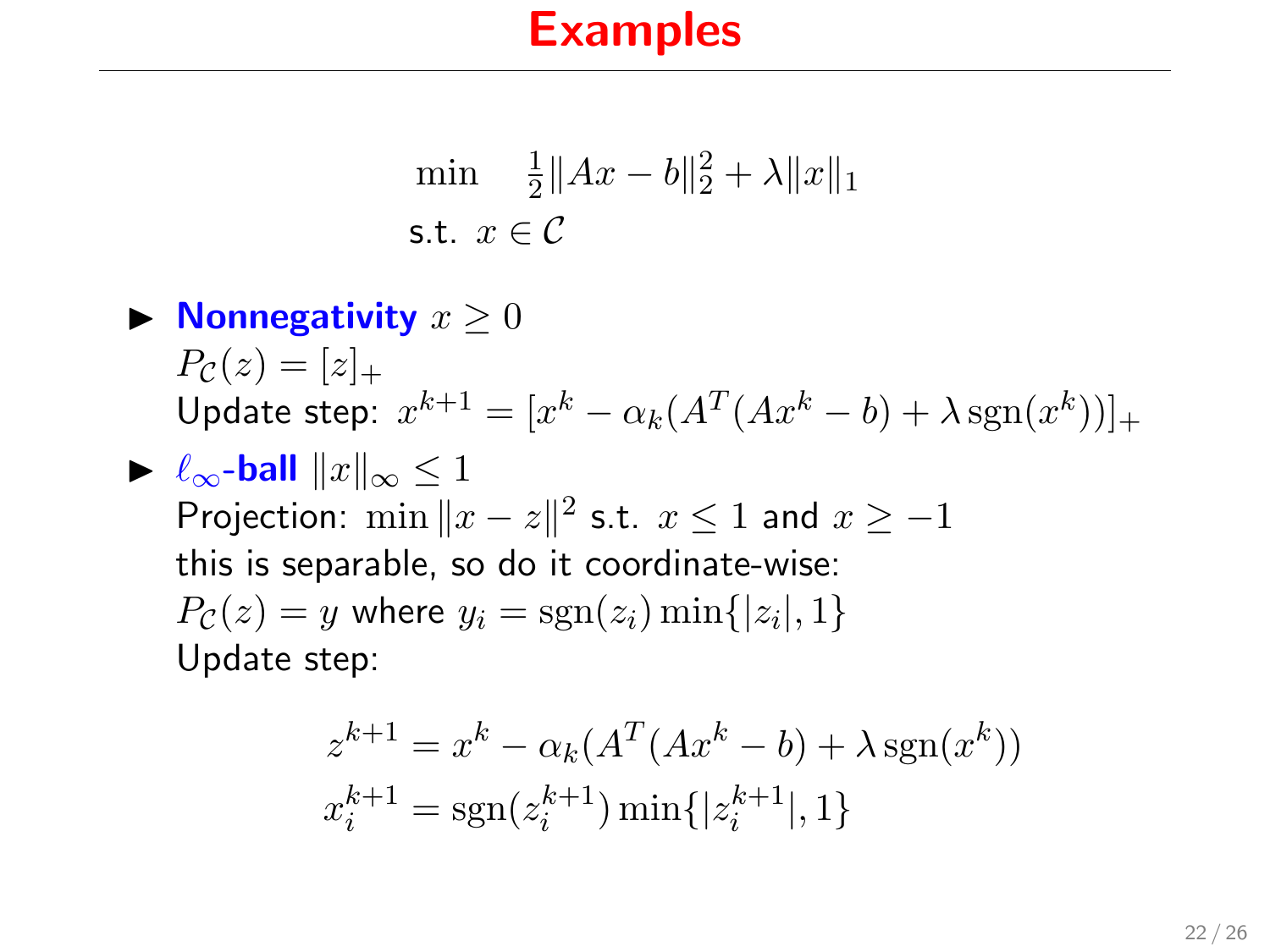**Linear equality constraints**  $Ax = b$   $(A \in \mathbb{R}^{n \times m}$  has rank n)

$$
P_{\mathcal{C}}(x) = z - A^{\top} (A A^{\top})^{-1} (A z - b)
$$
  
=  $(I - A^{\top} (A^{\top} A)^{-1} A) z + A^{\top} (A A^{\top})^{-1} b$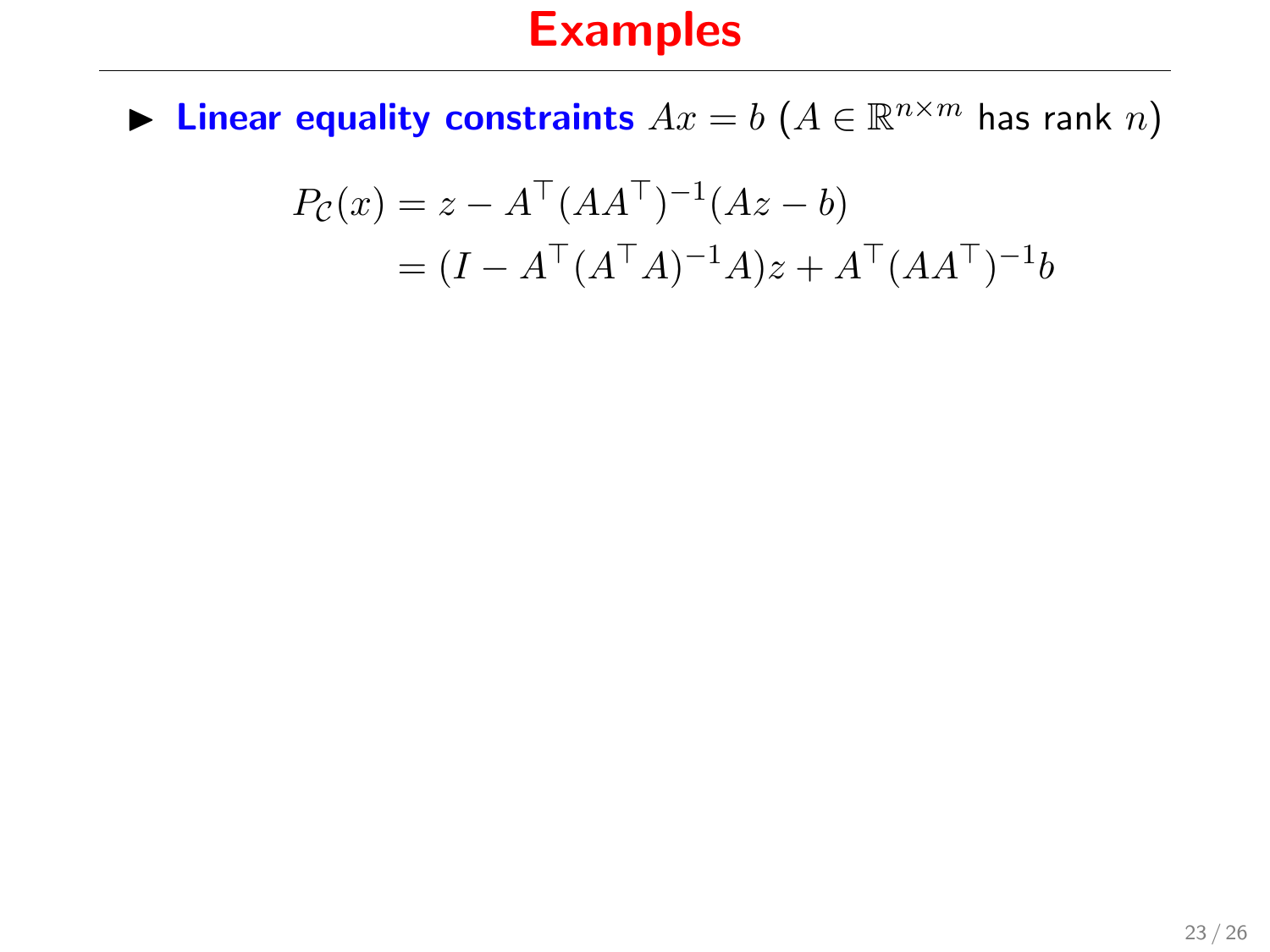**Linear equality constraints**  $Ax = b$   $(A \in \mathbb{R}^{n \times m}$  has rank n)

$$
P_{\mathcal{C}}(x) = z - A^{\top} (A A^{\top})^{-1} (A z - b)
$$
  
=  $(I - A^{\top} (A^{\top} A)^{-1} A) z + A^{\top} (A A^{\top})^{-1} b$ 

Update step, using  $Ax^t = b$ :

$$
x^{t+1} = P_{\mathcal{C}}(x^t - \alpha_t g^t)
$$
  
=  $x^t - \alpha_t (I - A^{\top} (AA^{\top})^{-1} A) g^t$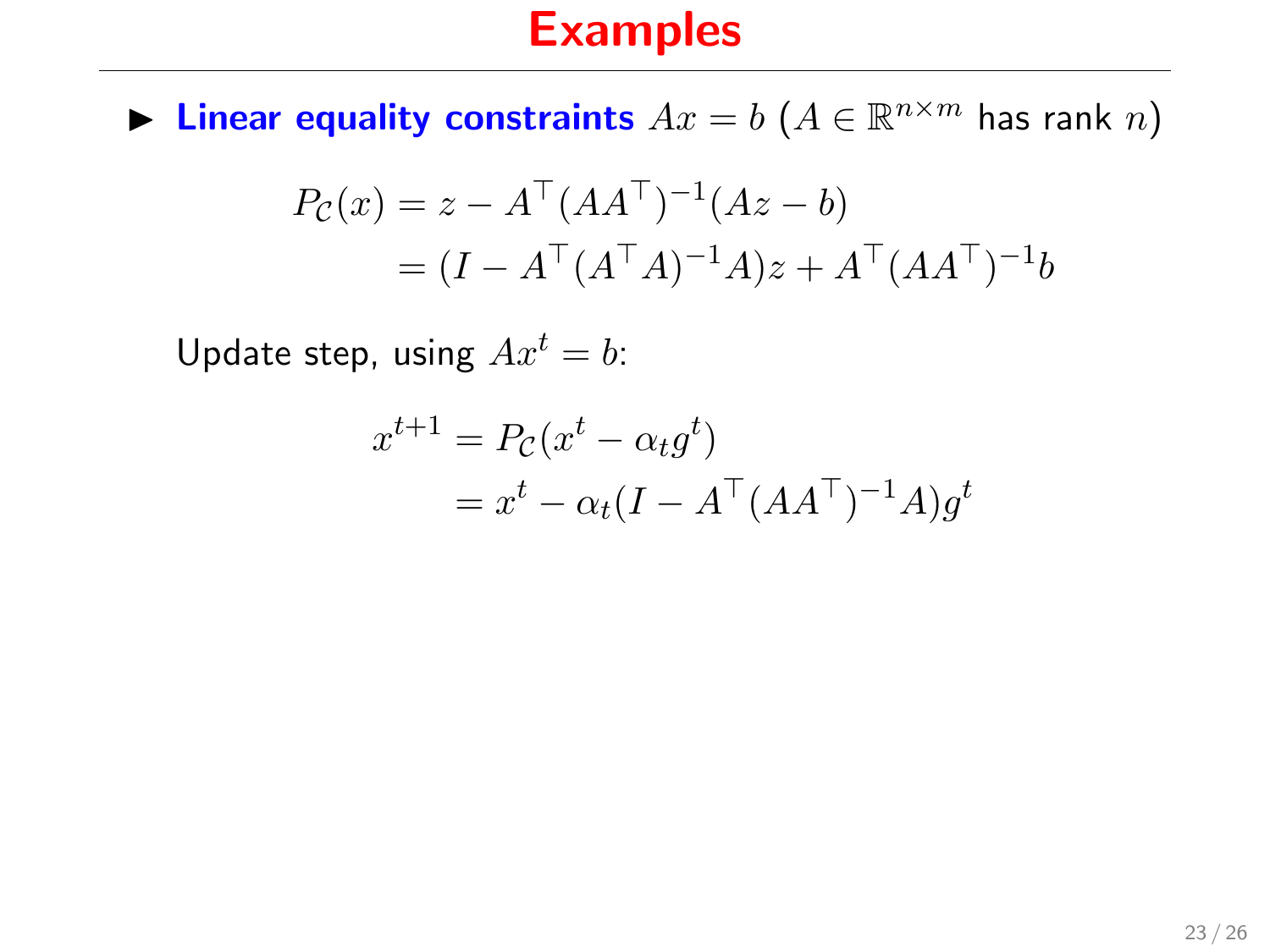**Linear equality constraints**  $Ax = b$   $(A \in \mathbb{R}^{n \times m}$  has rank n)

$$
P_{\mathcal{C}}(x) = z - A^{\top} (A A^{\top})^{-1} (A z - b)
$$
  
=  $(I - A^{\top} (A^{\top} A)^{-1} A) z + A^{\top} (A A^{\top})^{-1} b$ 

Update step, using  $Ax^t = b$ :

$$
x^{t+1} = P_{\mathcal{C}}(x^t - \alpha_t g^t)
$$
  
=  $x^t - \alpha_t (I - A^{\top} (AA^{\top})^{-1} A) g^t$ 

 $\blacktriangleright$  Simplex  $x^{\top}1 = 1$  and  $x \geq 0$ more complex but doable, similarly  $\ell_1$ -norm ball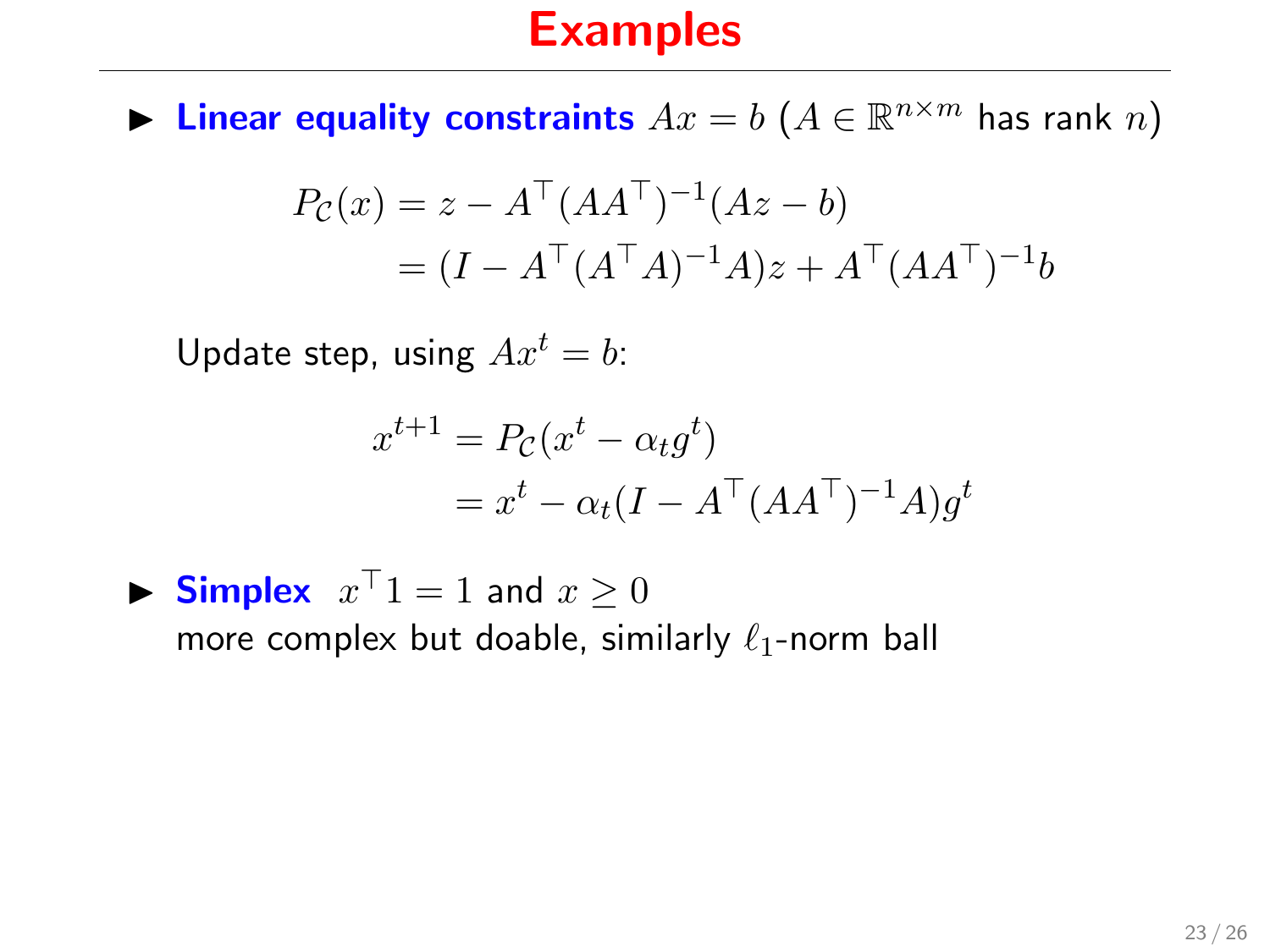### Some remarks

- $\blacktriangleright$  Why care?
	- $\overline{\phantom{a}}$  simple
	- low-memory
	- stochastic version possible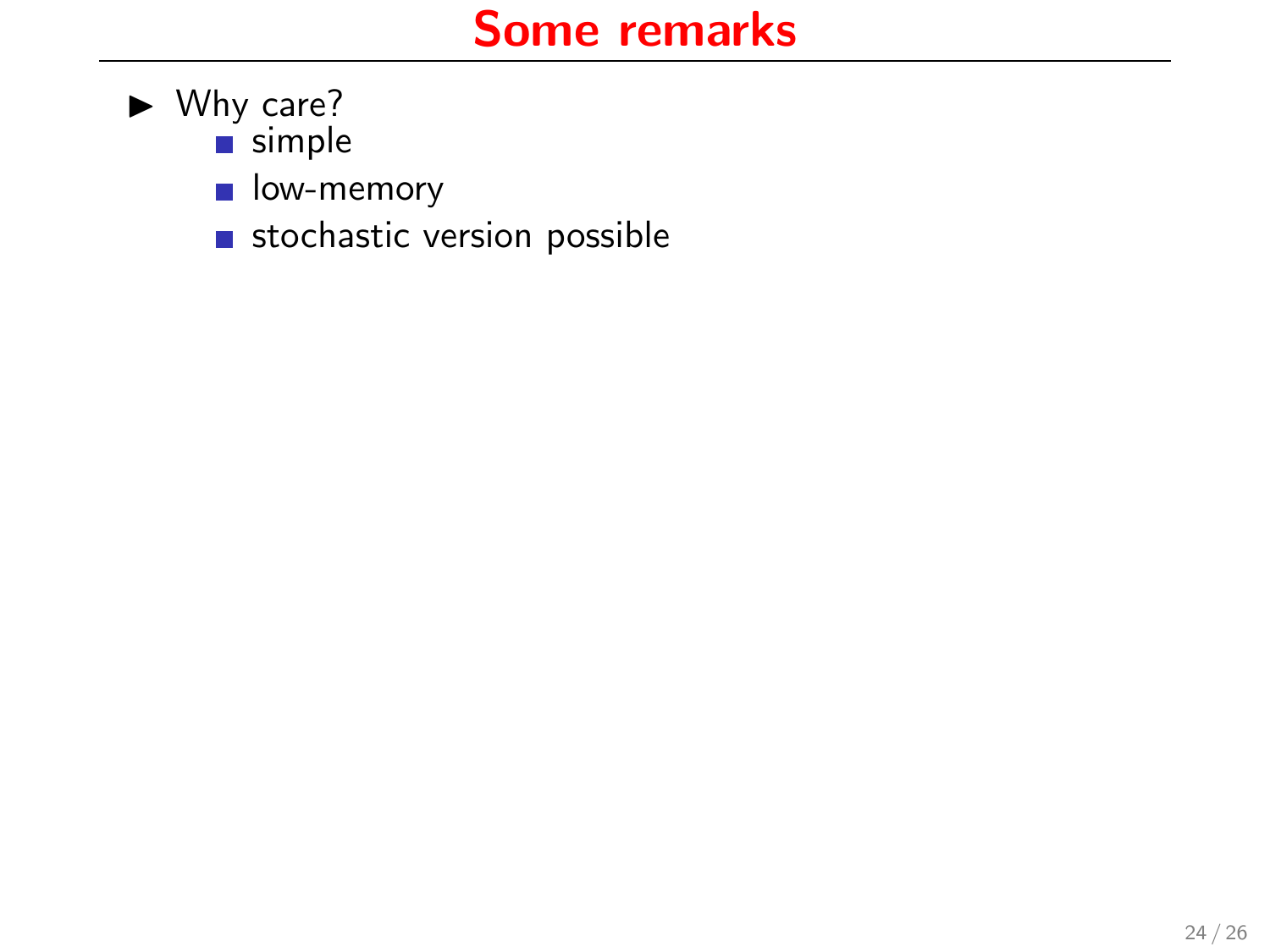# Some remarks

- $\blacktriangleright$  Why care?
	- $\overline{\phantom{a}}$  simple
	- low-memory
	- stochastic version possible
- $\blacktriangleright$  Another perspective

$$
x^{k+1} = \min_{x \in C} \langle x, g^k \rangle + \frac{1}{2\alpha_k} ||x - x_k||^2
$$

Mirror Descent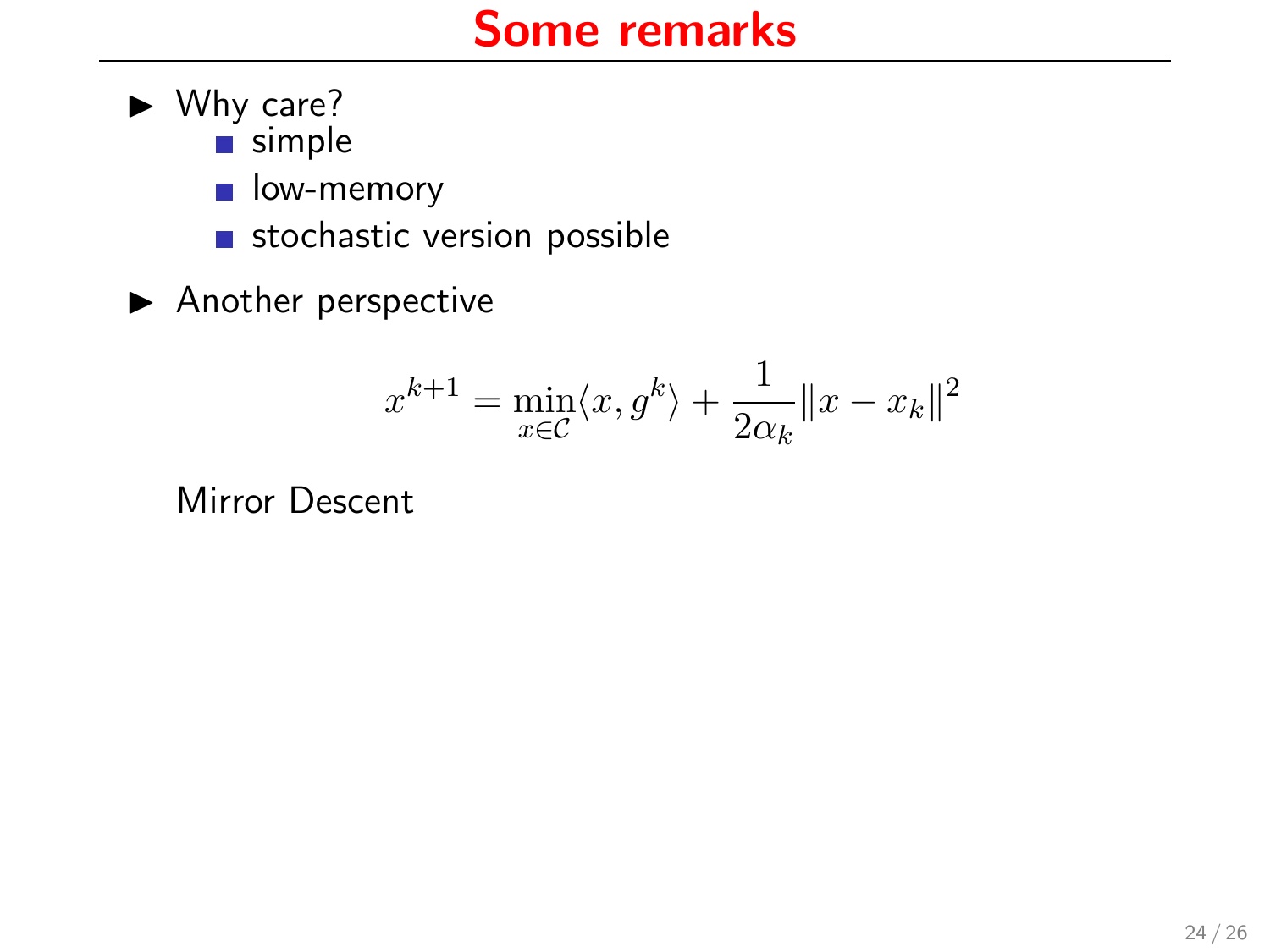- $\blacktriangleright$  Why care?
	- simple
	- low-memory  $\mathcal{L}_{\mathcal{A}}$
	- stochastic version possible  $\overline{\mathcal{A}}$
- $\blacktriangleright$  Another perspective

$$
x^{k+1} = \min_{x \in \mathcal{C}} \langle x, g^k \rangle + \frac{1}{2\alpha_k} ||x - x_k||^2
$$

#### Mirror Descent

 $\blacktriangleright$  Improvements using more information (heavy-ball, filtered subgradient, ...)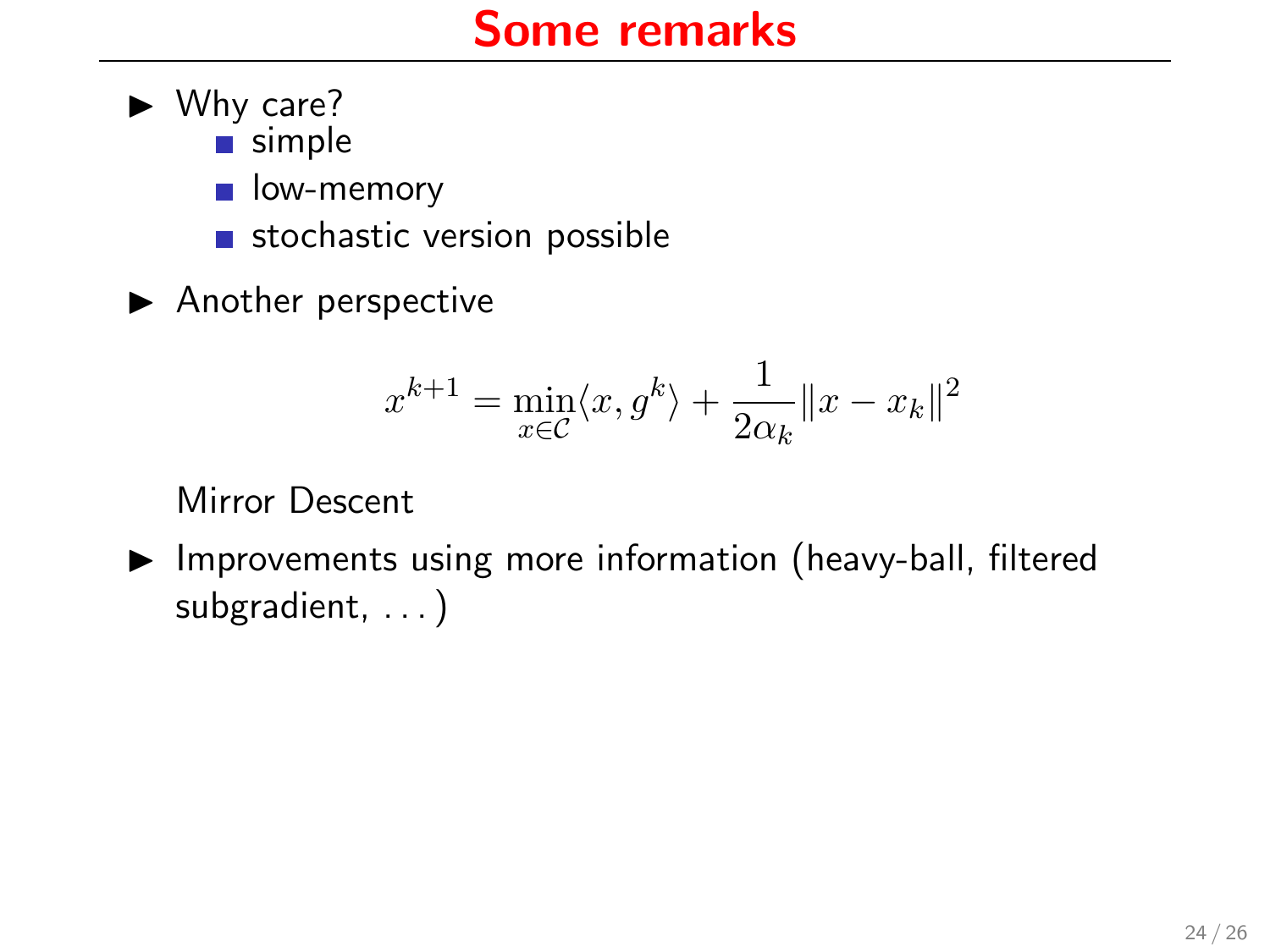- $\blacktriangleright$  Why care?
	- simple
	- low-memory  $\mathcal{L}_{\mathcal{A}}$
	- stochastic version possible  $\mathcal{L}_{\mathcal{A}}$
- $\blacktriangleright$  Another perspective

$$
x^{k+1} = \min_{x \in \mathcal{C}} \langle x, g^k \rangle + \frac{1}{2\alpha_k} ||x - x_k||^2
$$

#### Mirror Descent

- $\blacktriangleright$  Improvements using more information (heavy-ball, filtered subgradient, . . . )
- $\triangleright$  Don't forget the dual!
	- may be more amenable to optimization  $\sim$
	- duality gap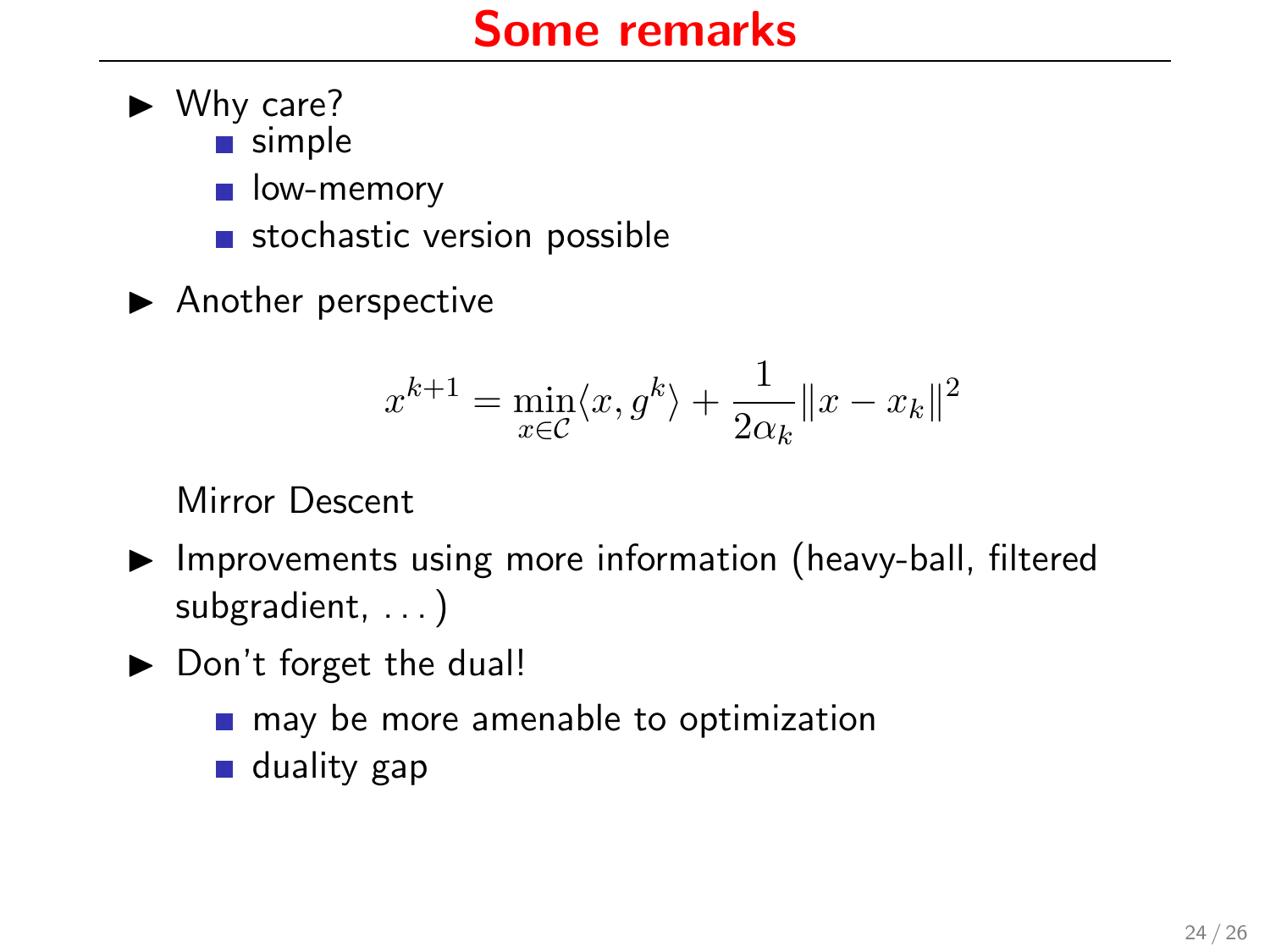# What we did not cover

- ♠ Adaptive stepsize tricks
- ♠ Space dilation methods, quasi-Newton style subgrads
- ♠ Barrier subgradient method
- ♠ Sparse subgradient method
- ♠ Ellipsoid method, center of gravity, etc. as subgradient methods
- ♠ And many more